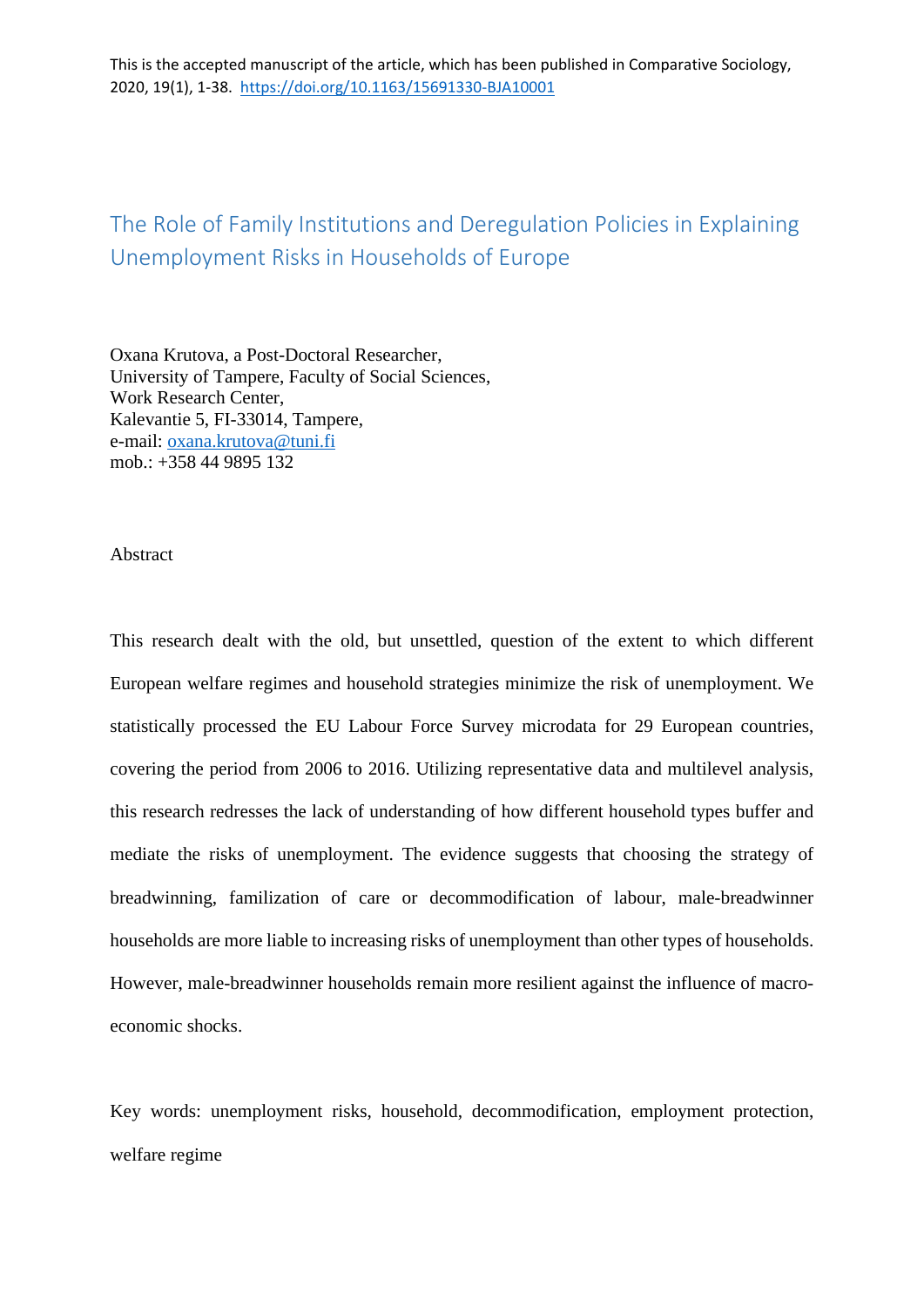## **1. Introduction**

Times of austerity generate unique types of unemployment behaviour. The European welfare state has undergone a massive transitional process, accompanied by rising chronic unemployment rates and growing inequality and poverty in countries with different welfare regimes. With the growth of globalization processes, many national states are struggling to coordinate new European integration policies and to reform social protection systems due to market failures and badly functioning and malfunctioning labour markets, which in many respects produce and overload existing social programmes (Esping-Andersen 1996; Esping-Andersen and Regini 2000; Scharpf 1999). All this leads to instability in careers, demands for flexible adjustment, changing family arrangements and growing dissatisfaction with the welfare state's capacity to address emerging new demands (Mishel and Bernstein 1993).

The most widely accepted explanation for high European unemployment is that European-type welfare state institutions create frictions leading to 'Eurosclerosis' (Dolado et al. 1996; Card and Krueger 1995; Buechtemann 1993; Blank 1994; Bentolila and Bertola 1990). Most economists use the concept of labour market rigidities to describe practices and regulations that inhibit automatic market clearing, (e.g., through decommodification) (Giersch 1985; Siebert 1997; Scarpetta 1996).

On the other hand, earlier studies undoubtedly showed that the resources of individuals and households, welfare state institutions and policies have both direct and indirect impacts on how unemployment risks are buffered. Imperfect interplay between these three aspects of welfare can even have a more negative effect on the labour market, if societies are highly overregulated and labour markets are especially rigid (Esping-Andersen 1999, 2002; Breen 2005; Siebert 1997). The contemporary post-industrial job disease is not necessarily the result of rigidities, or 'Eurosclerosis'; a possible explanation concerns the lack of capabilities to manage the post-industrial family.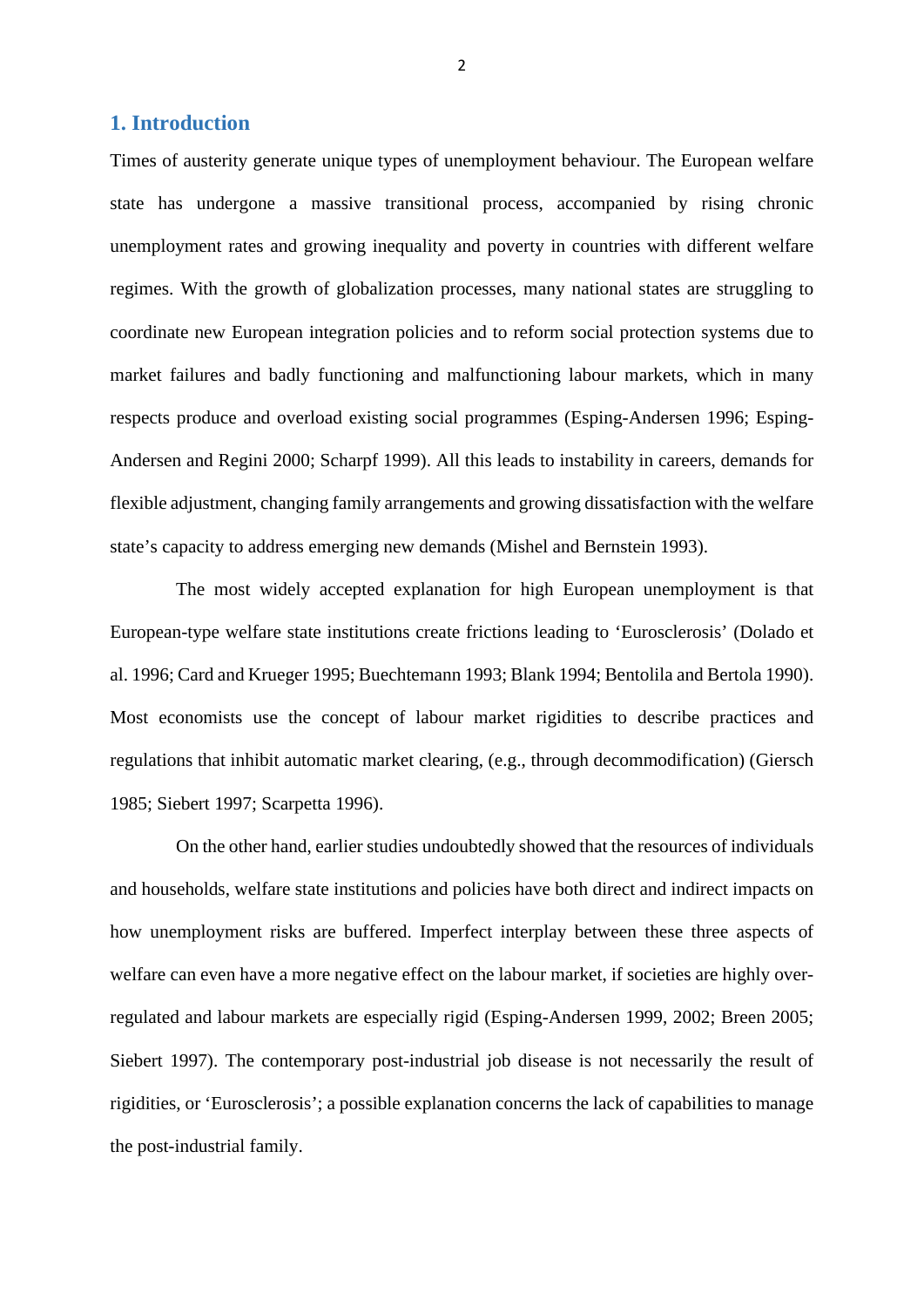For example, the investigation of Irwin and Morris (1993) into social security disincentives in relation to employment, argued that unemployment 'strategies,' regarding household income maintenance, are patterned in relation to labour demand and occupational opportunities of spouses; they also maintain the social security structure strongly disincentivizes working women married to unemployed men. Harkness and Evans (2011), based on EU LFS data, found that the factor of economic recession directly affects the distribution of job losses across households, such that working women whose partners lost their jobs in times of recessions are more likely to remain in work than before, thereby mediating the growth in workless couple households.

Continuing this line of research into unemployment risks, Clasen and Koslowski (2013) argued that spouses in better-earning households perceive their current job and personal employability as providing some security and regard the prospect of occupational redundancy pay as a major source of income protection; they also maintain state benefits, private insurance and savings are of only marginal significance for such couples. Griffiths (2017) found twoparent families with dependent children to be at lower risk of poverty and significantly less reliant on state financial help than lone-parent households. Clearly, therefore, aspects of welfare state support have been strongly influential in partnering decisions and living arrangements.

We will now address these issues by discussing the extent to which different types of strategies that households and welfare regimes use to address the risk of unemployment. Based on representative data and advanced statistical methods, this research seeks to answer the following three research questions:

- What are the household influences on the risk of being unemployed (inside-household effects)?
- What are the household influences on the consequences of being unemployed (strategies in combating unemployment due to familization and decommodification)?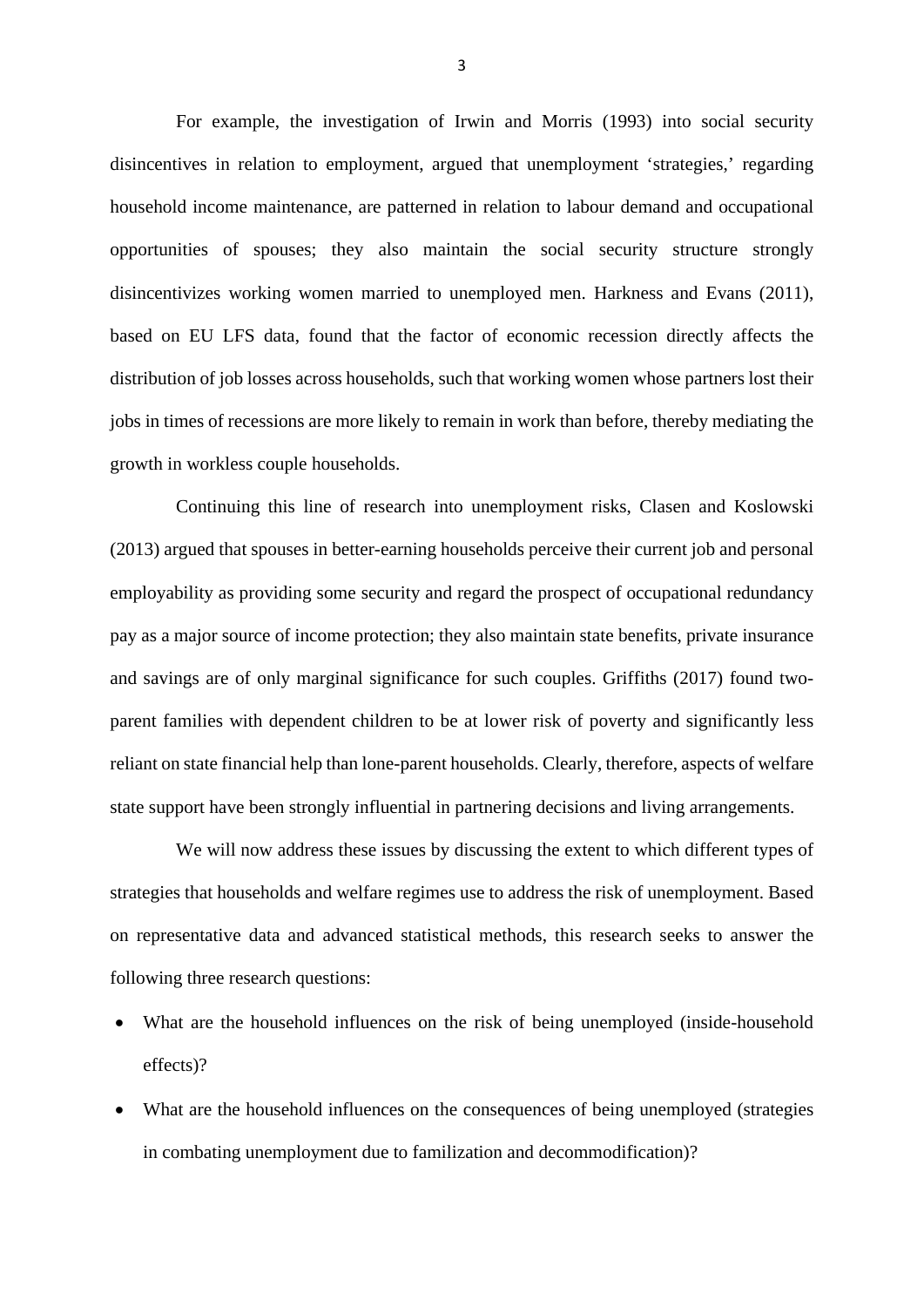• How does deregulation affect the dynamics of unemployment risks in households (labour market deregulation, economic deregulation and time-effect)?

In this way, the paper contributes to the sociological theory of labour markets and provides a better understanding of how different household types buffer and mediate the risks of unemployment. The empirical analysis is based on the European LFS, as well as involving the usage of novel multilevel analysis statistical solutions, which determine the impact of macro-level and micro-level factors.

This article is organized as follows: Section 2 provides theoretical reflections regarding the inside-household, macro-economic and deregulation effects on risks of unemployment in households. Section 3 describes the data set, variables and statistical method used. Section 4 provides the descriptive evidence and results of the multilevel analysis. Section 5 discusses and concludes the article. Finally, Sections 6 and 7 are respectively the Bibliography and the Annex.

#### **2. Theory**

## *2.1. Resource Theory: The Household as a Buffering Mechanism of Unemployment Risks*

The evidence shows that labour institutions reduce the dispersion of earnings and income inequality, thus altering incentives and having a major impact on one important outcome: the distribution of income (Freeman 2005; Ehlert 2012, 2015, 2016; Bryan and Longhi 2015). The institutional effect is linked to information hypotheses and qualifications, because dual-earner households often have higher levels of education and double coupling to a working life compared to others (Holmlund and Lang 1985). This is a common presumption regarding any such 'added worker effect' (Gush, Scott and Laurie 2015).

In addition, Moen's 'linked lives' idea represents another view when arguing that 'the achievement or failure of dual-career arrangements depends on social relations' (Moen 2003, p. 10). Previous studies have suggested that unemployed people with greater social support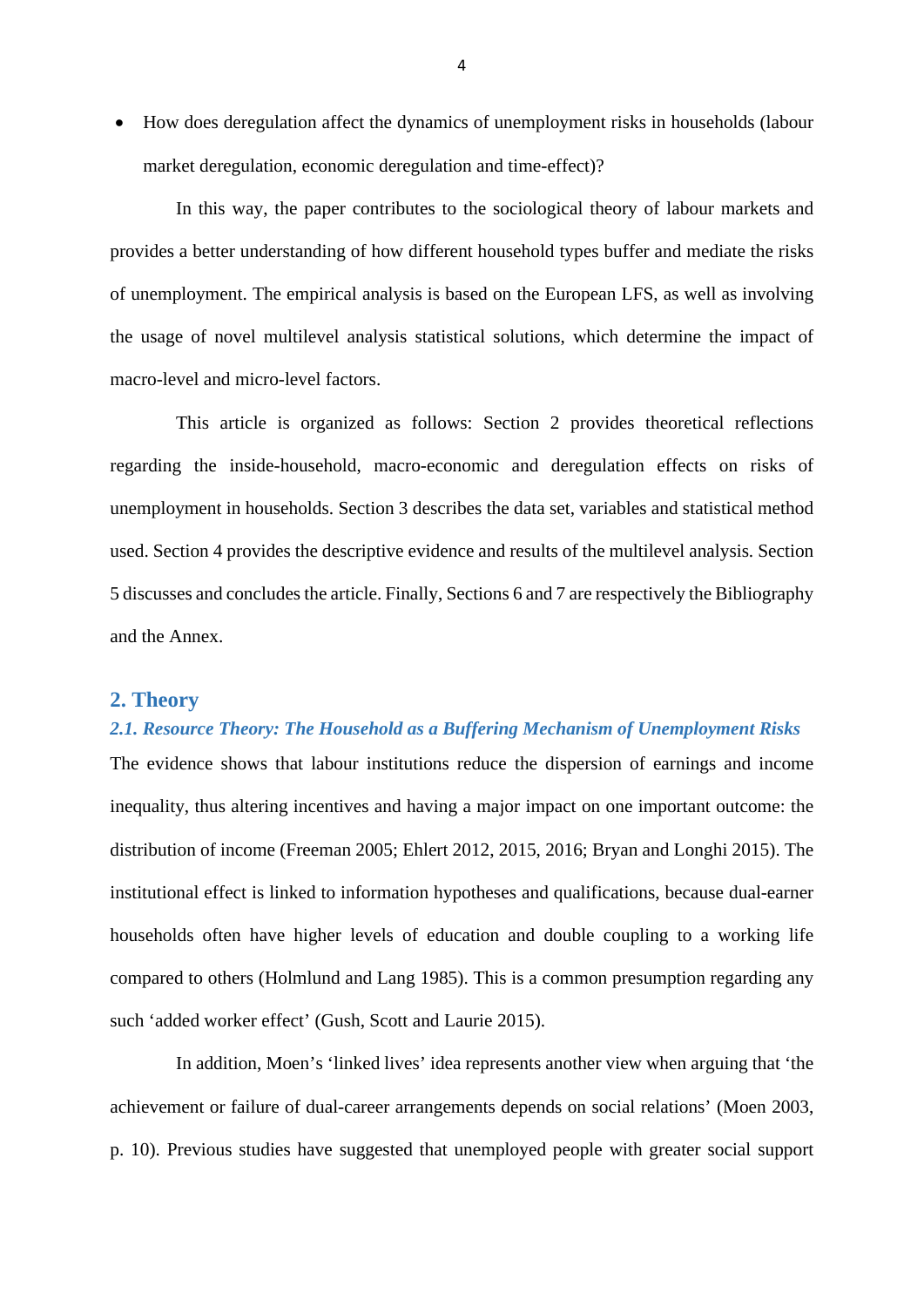cope better psychologically than those without such assistance (Milner et al. 2016). Kortteinen and Tuomikoski (1998) have pointed out that, for the long-term unemployed, coping and staying active depend strongly on social support networks, which, in turn, is connected to family relationships and other social ties. Family relations are of particular importance to the unemployed, because family pursuits can compensate for the lack of work, offering time structures and meaningful activities. When social support fundamentally fails, it adversely effects the long-term wellbeing of unemployed people.

On the contrary, households without a buffering effect are at bigger risk of unemployment and poverty. For example, Carr-Hill (2015) studied the under-represented population in fragile, disjointed or multiple-occupancy households, (e.g., the homeless, those in institutions, urban slums and areas deemed as insecure) and concluded that these 'missing' population sub-groups bias the analysis of income inequalities when representing the poorest population. Gardiner and Millar (2006) focused only on low-paid workers and highlighted the importance of household living arrangements in protecting low-waged individuals against poverty. Some groups (unemployed people, lone parents, large families, people with disabilities and some ethnic groups) have much higher poverty rates than the average, while some events (losing a job, marital breakdown, having children) also expose people to high risk of poverty.

### *2.2. Chain Reaction Theory*

The chain reaction theory developed by Karanassou and Snower (2000) was initially based on the NAIRU approach (Non-Accelerating Inflation Rate of Unemployment) proposed by Layard and Nickell in 1986. The natural rate of unemployment, according to the NAIRU approach, has been estimated based on structural features of the labour and goods market, productivity, longterm unemployment, capital stock or long-term real interest rates. Economic policy in advanced economies has long been dominated by the NAIRU approach proposed by Layard and Nickell (1986) with later reconsideration by Layard, Nickell and Jackman (LNJ) (1991) and Nickell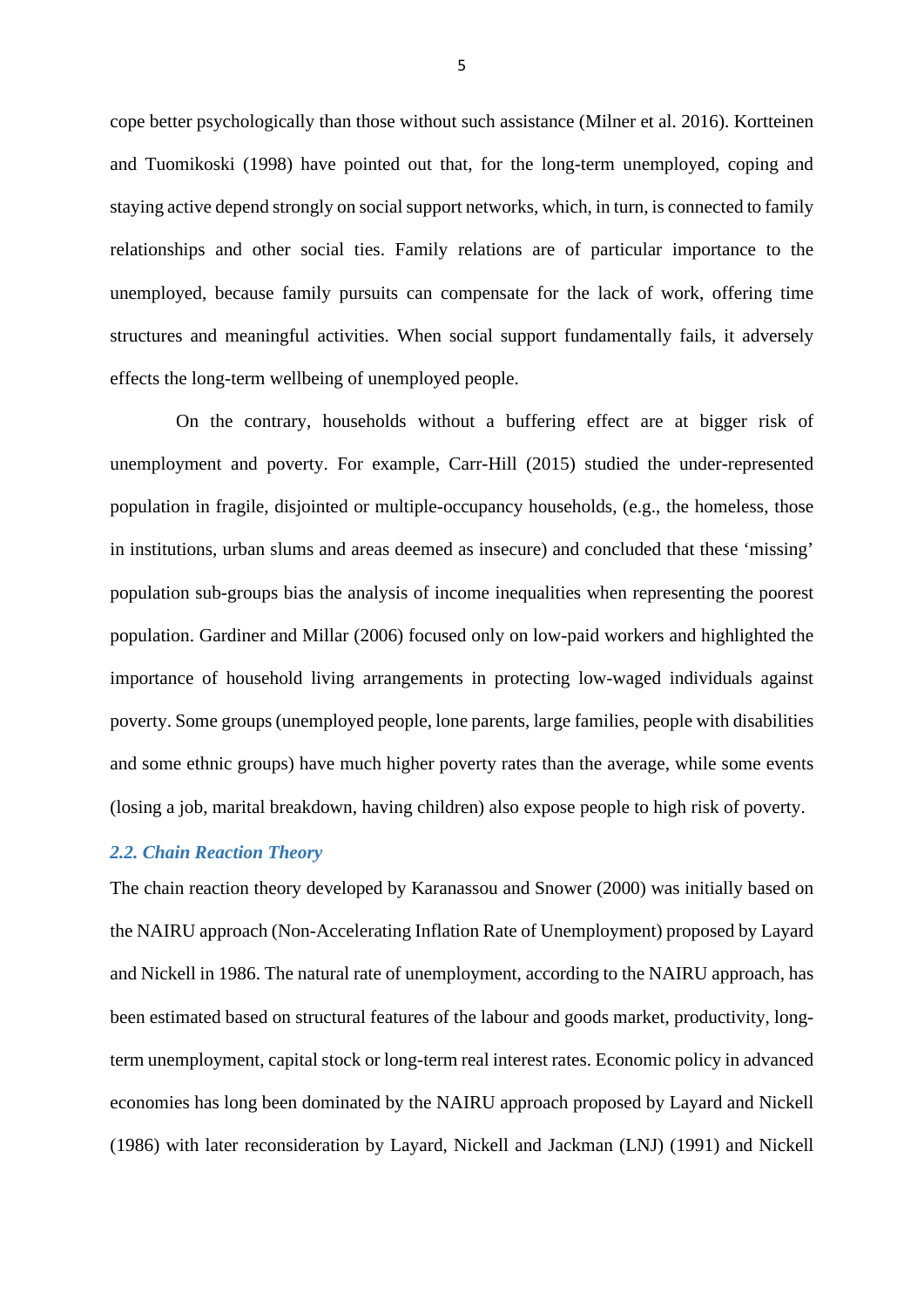(1997, 1998). In contrast to the NAIRU model, the LNJ model is more endogenous to aggregate demand: namely wage-push factors that affects real wages and the exogenous mark-up over labour costs and prices (Stockhammer 2004a, 2004b).

Despite multiple attempts to reveal the causes and consequences of unemployment, the persistence of shocks has been still underestimated in LNJ's approach, whereas the impact on exogenous components is overrated in the hysteresis view proposed by Henry et al., 2000. The basic argument, which has been considered in chain reaction theory, was grounded on the hysteresis hypothesis developed by Blanchard and Summers in 1986 and reassessed by Ball in 1999 and 2009. According to the hysteresis hypothesis, the dynamic nature of the labour market pushes unemployment as a result of macroeconomic shocks: a negative demand shock causes firing and, due to its irrelevance upon the wage bargaining processes, leads to downward pressure on wages and inflation. Another aspect concerns regional shocks and their influences on unemployment dynamics. For example, in contrast to the regional model advanced by Blanchard and Katz (1992), Decressin and Fatás (1995), Kunz (2009) and Martin (1997), who focus exclusively on regional shocks, the labour market system model should potentially discriminate between regional and national shock effects.

The chain reaction theory proceeds from the premise that labour market adjustments are related to interplay of lagged effects and growth variables, i.e., the inflation rate of unemployment, the growth rate of the labour force and the demand for 'frictional growth.' Henry et al. (2000) and Karanassou et al. (2008a, 2008b) argue that the NAIRU approach does not serve as an anchor for unemployment due to 'frictional growth;' this is a phenomenon that arises from the chain reaction, or interaction between lagged adjustment processes generated by shocks in the labour market system and growth factors.

Despite a long-term dependence between aggregate demand and unemployment proposed by NAIRU approach, the effects of demand policies on unemployment have not been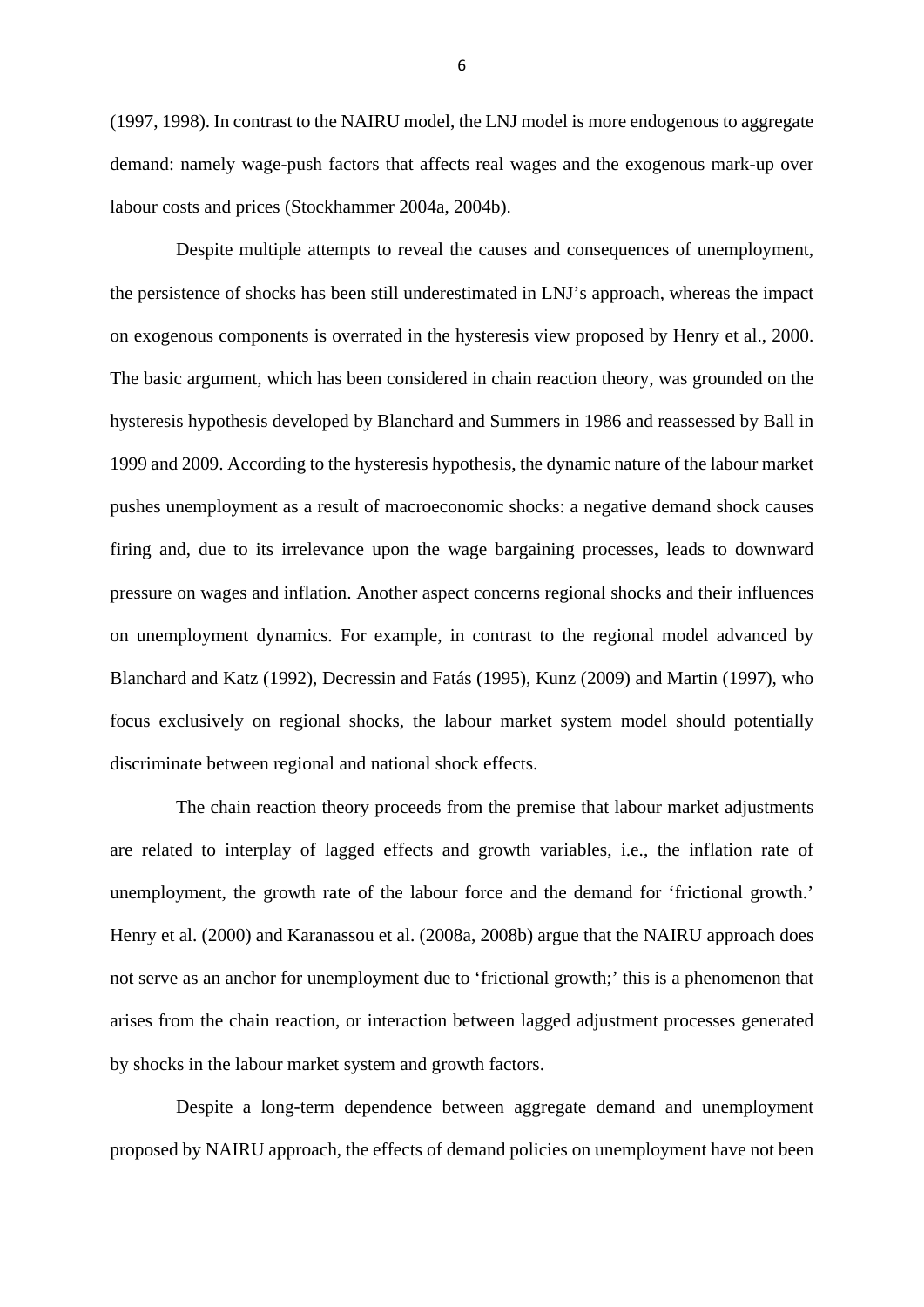considered by Layard and Nickell in 1986. These critiques have led to vivid controversies during the last three decades, and the surge in unemployment experienced by advanced economies since 2007 has only intensified these debates. It has been argued that the mechanisms, which according to LNJ ensure that the NAIRU act as an anchor, do not operate, because the anchor properties of the NAIRU depend on the 'real balance effects.' The current economic crisis and the rise in unemployment that it has caused have reignited long-standing debates about which policies are better equipped to tackle unemployment. More specifically, it is necessary to make mention of the mechanisms that can facilitate demand policies (the 'policydrive' model).

According to Bande and Karanassou (2009), one of the key advantages of chain reaction theory is that it enables the effects of capital stock changes on the unemployment rate to be evaluated empirically, in both the short and the long-run. This is in contrast to the standard approaches, which are emphatic that shifts in the capital trajectory have no long-term effect on the unemployment rate (Layard et al. 1991). Another important factor is that the processes are interconnected with one another and with exogenous variables, the result being that external shocks create spillover effects, amplifying their short-run impact on the unemployment rate and extending their duration, while preventing the unemployment rate from converging on an invariant level in the long-term (Karanassou and Snower 1997 and 1998).

### *2.3. The Deregulationist Perspective on Unemployment*

According to Siebert (1997), Pierre and Scarpetta (2004), Freeman (2005), Nickell, Nunziata and Ochel (2005) and Lee (2013), labour market institutions have equivocal effects on other aggregate outcomes, such as unemployment: welfare state measures cause deviations from the perfect market model, while 'policies against the perfect market model' otherwise disrupt smoothly functioning markets and create outcomes which deviate from perfect market equilibrium.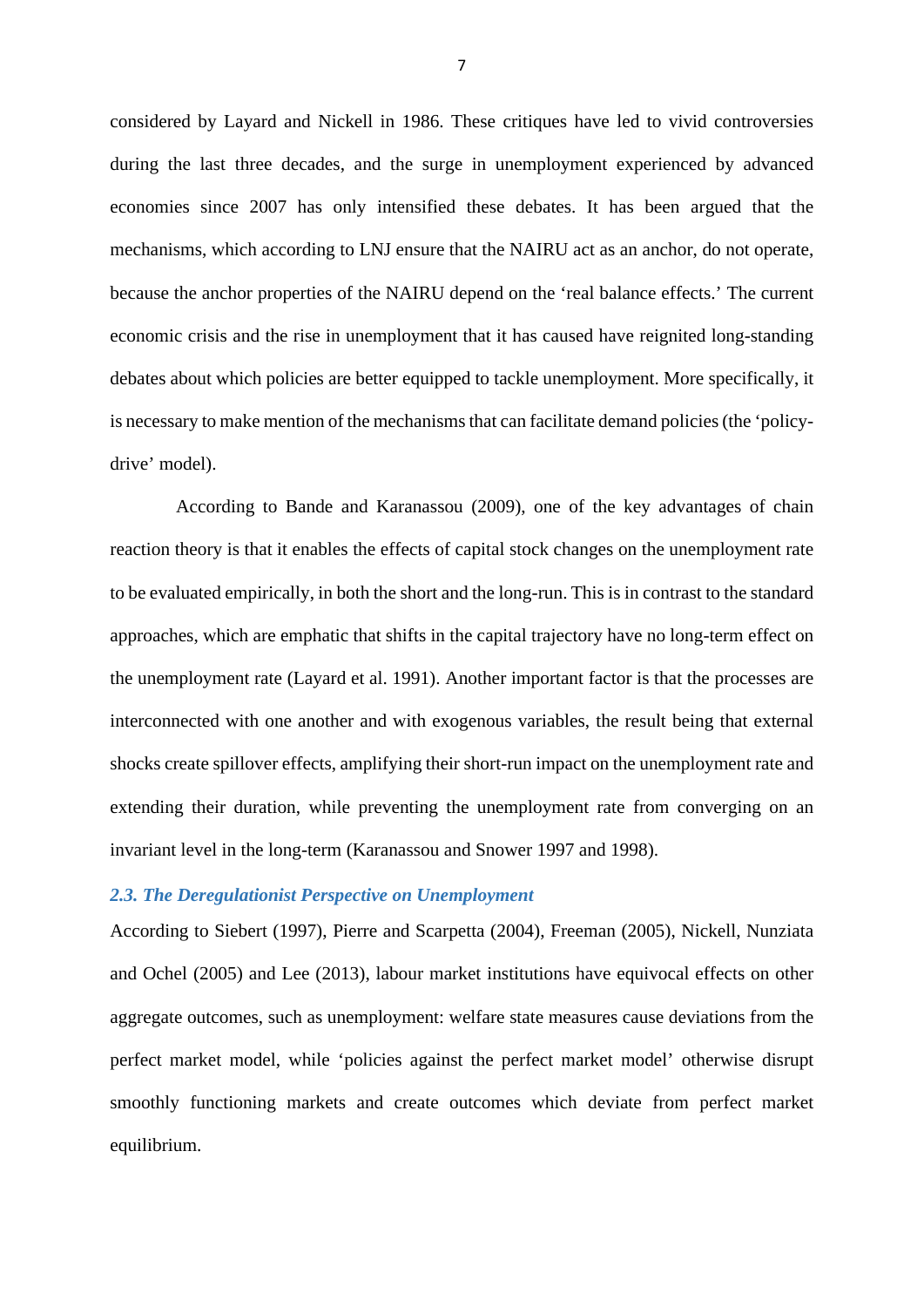On the other hand, job security regulations, understood as restrictions on hiring and firing, have different background determinants, depending on whether they are directed at labour market insiders or outsiders. Labour market deregulation, when its remit is limited to the dismissal of workers and imposing of limitations on the firing of new workers, potentially reduces unemployment (Bertola 1990). According to Emmenegger (2009), due to the distributional effects of job security regulations, these regulations benefit a specific group of actors in the labour market: labour market insiders. Therefore, job security may be of minor importance to individuals in a strong labour market position, but it may disadvantage those in the weakest labour market position, such as the long-term unemployed, older people, unskilled workers and women (Sjöberg 2004).

Nevertheless, despite evidence of the positive influence of employment protection legislation (EPL) reforms in reducing youth unemployment, deregulation of fixed-term contracts exacerbates social inequality by contributing to the spread of temporary employment without improving young people's labour market chances (Gebel and Giesecke 2011, 2016). By testing labour market mechanisms that underlie EPL effects on early career attainment, Gangl (2003) demonstrates that strict employment protection primarily reduces young people's chances of upward mobility. According to Bennett and Möhring (2015), rigorous EPL particularly decreases the probability of early retirement for individuals in regular employment; this is with a consistent with evidence showing the impact of labour market policies on late career employment.

Elmeskov, Martin and Scarpetta (1998) suggest that unemployment benefits are likely to have a greater effect on increasing unemployment in countries with relatively high levels of active labour market policy (ALMP) expenditures. On the contrary, the tightening of eligibility conditions and the reduction of unemployment benefits, as well as the relaxation of fixed-term contract regulations, could have a decidedly positive influence on decreasing unemployment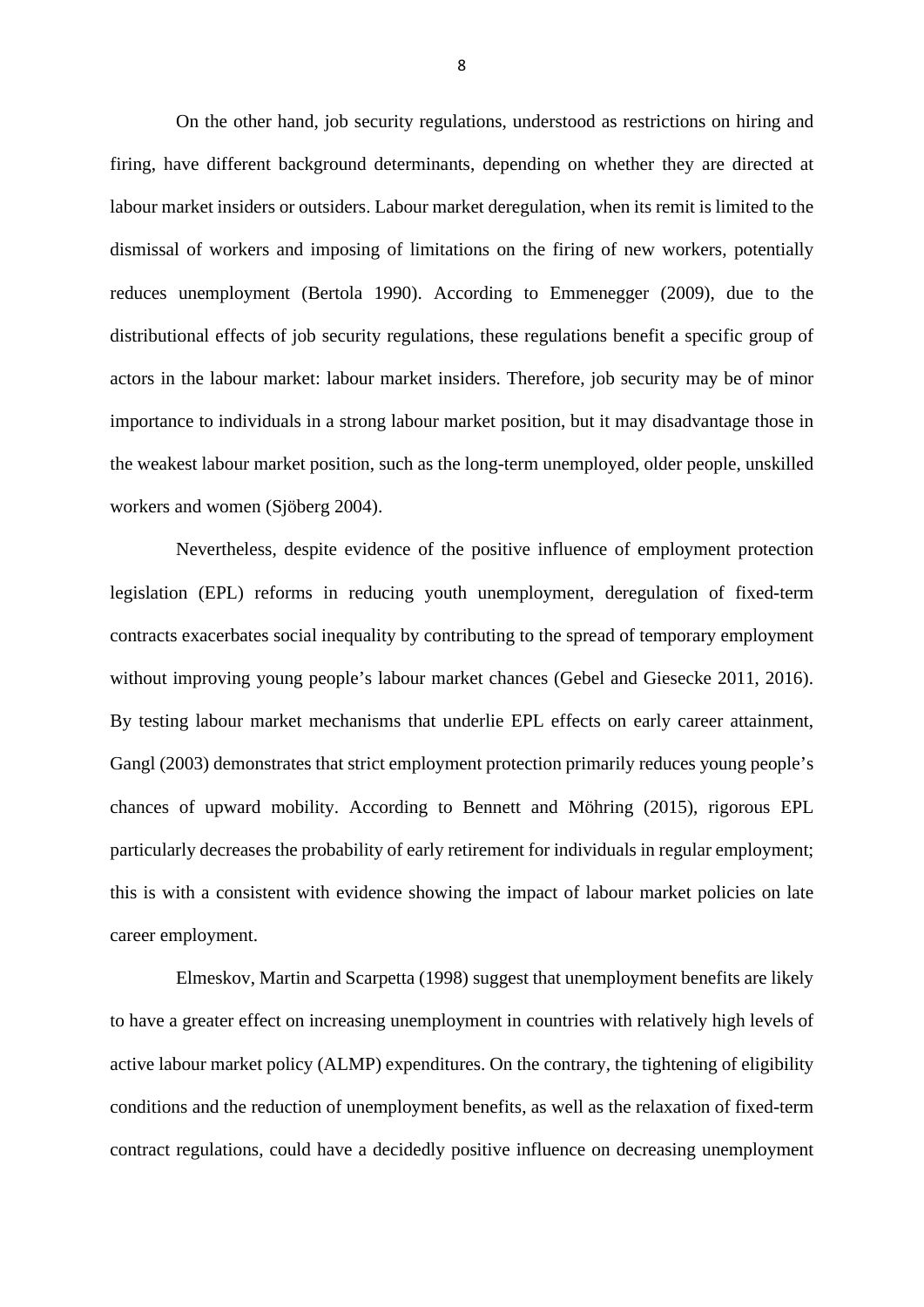rates (Belot and van Ours 2004). On the other hand, the interventional study carried out by Sage (2013, 2015) confirms that ALMPs can improve the health and social environment of unemployment, as decades of research has shown an association with a wide range of deleterious outcomes (loneliness, poor health, reduced wellbeing and increased social exclusion, which is often psychosocial in nature).

According to Bennett (2016), the role of skill-biased technical change (SBTC) affects its interplay with EPL in relation to the unemployment risks of different skill groups: the stronger the skill bias in technical change, the lower the effects on unemployment due to strict EPL. Examining labour market performance from vantage point, it appears that labour market policies are strongly linked to inequality (Estevez-Abe, Iversen and Soskice 2001), as EPL, unemployment benefits and the minimum wage affect the incidence of long-term unemployment and non-standard employment (Kahn 2010; Layard, Nickell and Jackman 1991; Siebert 1997; Bassanini, Nunziata and Venn 2009).

## **3. Research Design**

### *3.1. Data and Sample*

We statistically processed the EU LFS microdata using RStudio and R 3.0.3. The multilevel modelling was based on two-step, three-level analyses (individual, household, country) with the usage of microdata from the EU LFS for 29 European countries covering the period from 2006 to 2016, resulting in a sample of 3,006,433 people (aged 15-64 years). We surmised that random effects (including unemployment rates) and fixed effects impact the dynamics of the unemployment rate differently, depending on the type of household. We also used EPL statistics, OECD statistics and statistics on macroeconomic indicators for the estimation of macro-institutional and macroeconomic impacts on the unemployment rates within households.

We generated the variable 'type of household,' based on the conditions of marital status and ILO status. Table 1 in the Annex presents a distribution of the sample, based on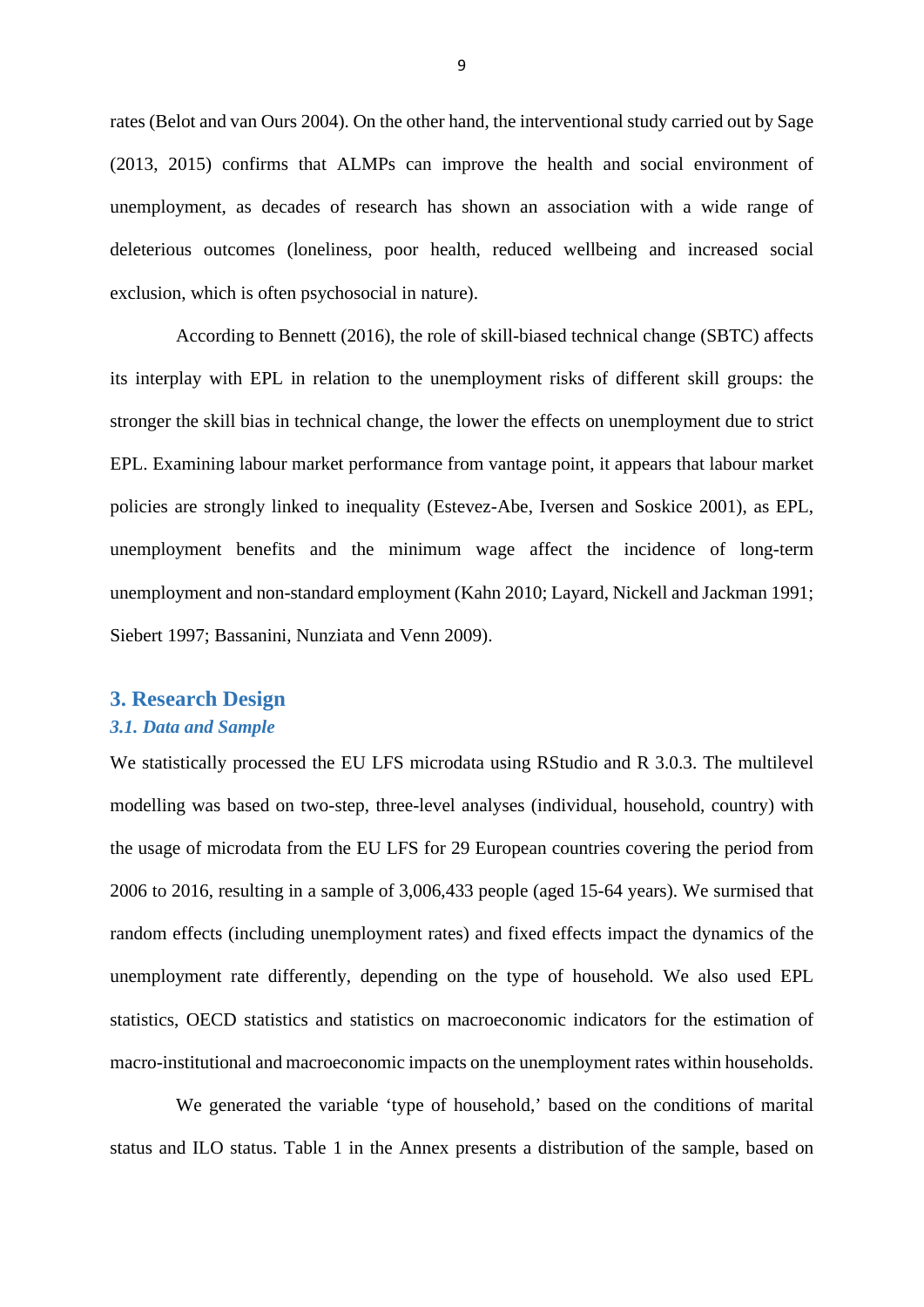household type and countries of Europe. Type 1, 'couple, both employed' (dual-earner model), includes households in which both spouses are employed. Type 2, 'single, employed' (singleearner model), includes households in which a single adult is employed. Type 3, 'single, not employed' (single-unemployment model), includes households in which a single adult is unemployed, inactive or in military service. Type 4, 'couple, male employed' (malebreadwinner model), includes households in which one spouse (the man) is employed and the other spouse (the woman) is unemployed, inactive or in compulsory military service. Type 5, 'couple, female employed' (female-breadwinner model), includes households in which one spouse (the woman) is employed and the other spouse (the man) is unemployed, inactive or in compulsory military service. Type 6, 'couple, neither partner is employed' (dualunemployment model), includes households in which both spouses are unemployed, inactive or in compulsory military service.

## *3.2. Micro-Level Variables*

Our basic variable at the individual level is 'unemployment rate' (URATE). The unemployment rate is calculated by expressing the number of unemployed persons as a percentage of the total number of persons in the labour force (the sum of the number of persons employed and the number of persons unemployed). Following conventions for the estimation of the unemployment rate devised by the International Labour Organization, we calculated a general index based on the equation:

$$
URATE_{(a,g,e,y)} = \left(\frac{Unemployed_{(a,g,e,y)}}{Unemployed_{(a,g,e,y)} + Emploved_{(a,g,e,y)}}\right) * 100
$$
\n(1)

where *a* means one of the age groups, *g* means gender (male or female), *e* means one of three educational levels (higher, medium or lower) and *y* means the years of observation (2006-2016).

The following variables were also considered (Table 2 and Table 3 in the Annex present descriptive statistics on variables). The 'sex' variable includes two genders: male and female. This dummy variable is considered in the model as a variable factor, which includes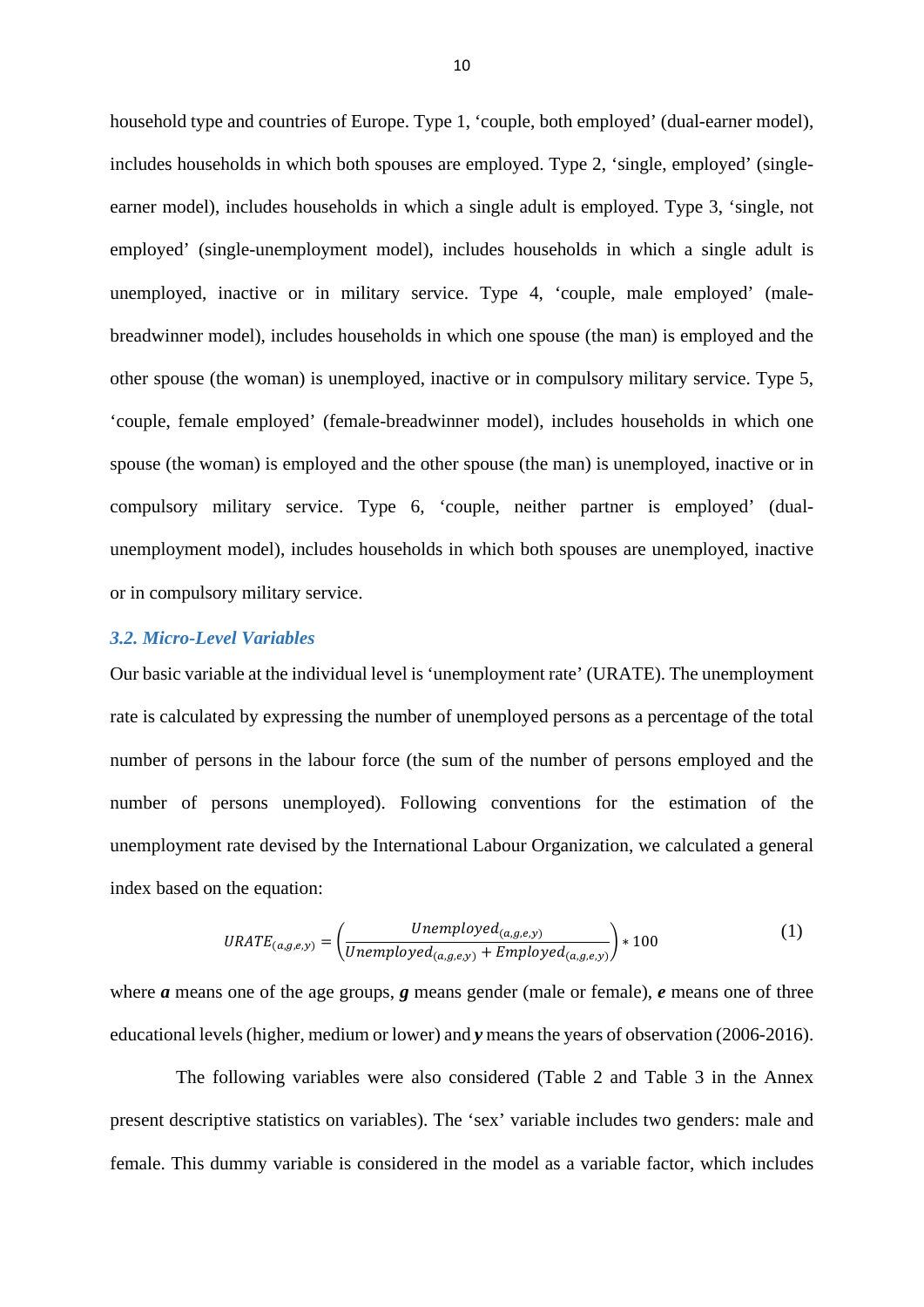two dimensions: '1' for men and '2' for women. The 'age' variable is normally in five-year age bands (0-4, 5-9 etc.). This variable is aggregated in the anonymized LFS microdata in these five-year age bands. That said, we only considered the working-age population: namely, 15-64 year-olds. The 'education' variable includes three categories: 'low: lower secondary,' 'medium: upper secondary,' and 'high: tertiary level.' We also controlled multilevel models for the presence of children in the household, number of children (aged less than 15 years or less than 25 years), number of persons aged 65 or older, number of employed persons versus employed adults (aged 15 years and more), number of unemployed adults (aged 15 years and more) and number of inactive adults (aged 15 years and more).

We also controlled multilevel models for familialization and decommodification effects. Familialization effect relates to situations where responsibility to provide care and financial support is assigned only to the family, e.g., if a person is looking after children (familialization of childcare) or incapacitated adults (familialization of ill, disabled and elderly care) and is not searching for a job or is working part-time because suitable care services are not available or affordable.

We categorized decommodification effect as referring to a situation where a person can uphold a socially acceptable standard of living, independently of market participation, (e.g., registration at a public employment office and (or) receiving benefits or assistance). We distinguished full decommodification, (e.g., registration at a public employment office and receiving benefits or assistance), partial decommodification, (e.g., registration at a public employment office without receiving benefits or assistance) and limited decommodification (receiving benefits without registration).

### *3.3. Macro-Level Variables*

To separate the effects of labour market deregulation on the unemployment rate, we additionally controlled for time-varying structural conditions. In particular, we controlled for the EPL index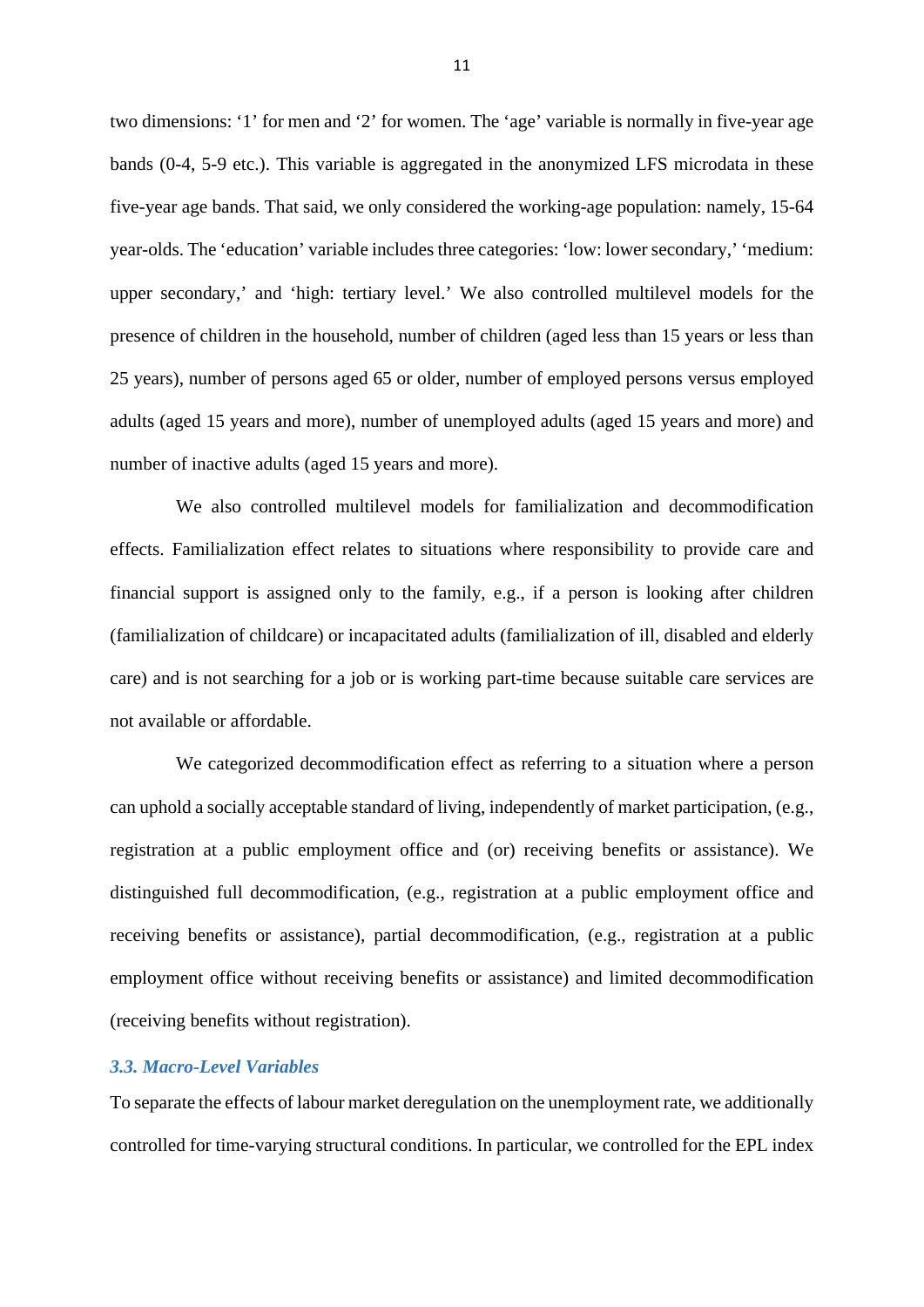(OECD EPL index), GDP rate and ALMPs (Table 3 in the Annex presents descriptive statistics on variables). While many previous studies have focused on time-constant country differences in the overall EPL index, we relied on time-varying, yearly measurements to account for the exact timing and magnitude of EPL reforms. Following theoretical arguments, we differentiated between regulations governing individual and collective dismissals and regulations governing regular and temporary contracts.

The OECD indicators of employment protection are synthetic indicators of the strictness of regulation on dismissals and the use of temporary contracts.<sup>[1](#page-11-0)</sup> The OECD EPL indicators measure the procedures and costs involved in dismissing individuals or groups of workers and the procedures involved in hiring workers on fixed-term or temporary work agency contracts. The indicators have been compiled using the Secretariat's own reading of statutory laws, collective bargaining agreements and case law, as well as contributions from officials from OECD member countries and advice from national experts. Employment protection refers to only one dimension of the complex set of factors that influence labour market flexibility. Data range from 0 to 6, with higher scores representing stricter regulation. The indicator for GDP growth rate is the next macro-level variable. We used the GDP growth rate estimated in percentage to a previous year. [2](#page-11-1) Our final variable used in the macro-level analysis was the ALMP index.<sup>[3](#page-11-2)</sup> We used the amount of public expenditure as a percentage of GDP for the active measures. This indicator reflects expenditure for public employment services, training and employment incentives.

<span id="page-11-0"></span><sup>1</sup> OECD indicators of employment protection are available at:

<span id="page-11-2"></span><span id="page-11-1"></span>http://www.oecd.org/employment/emp/oecdindicatorsofemploymentprotection.htm.<br>
<sup>2</sup> Real GDP forecast, Total, Annual growth rate (%), 2006 – 2016[: https://data.oecd.org/gdp/real-gdp-forecast.htm.](https://data.oecd.org/gdp/real-gdp-forecast.htm)<br>
<sup>3</sup> Online data are availab [http://stats.oecd.org/Index.aspx?DatasetCode=LMPEXP.](http://stats.oecd.org/Index.aspx?DatasetCode=LMPEXP)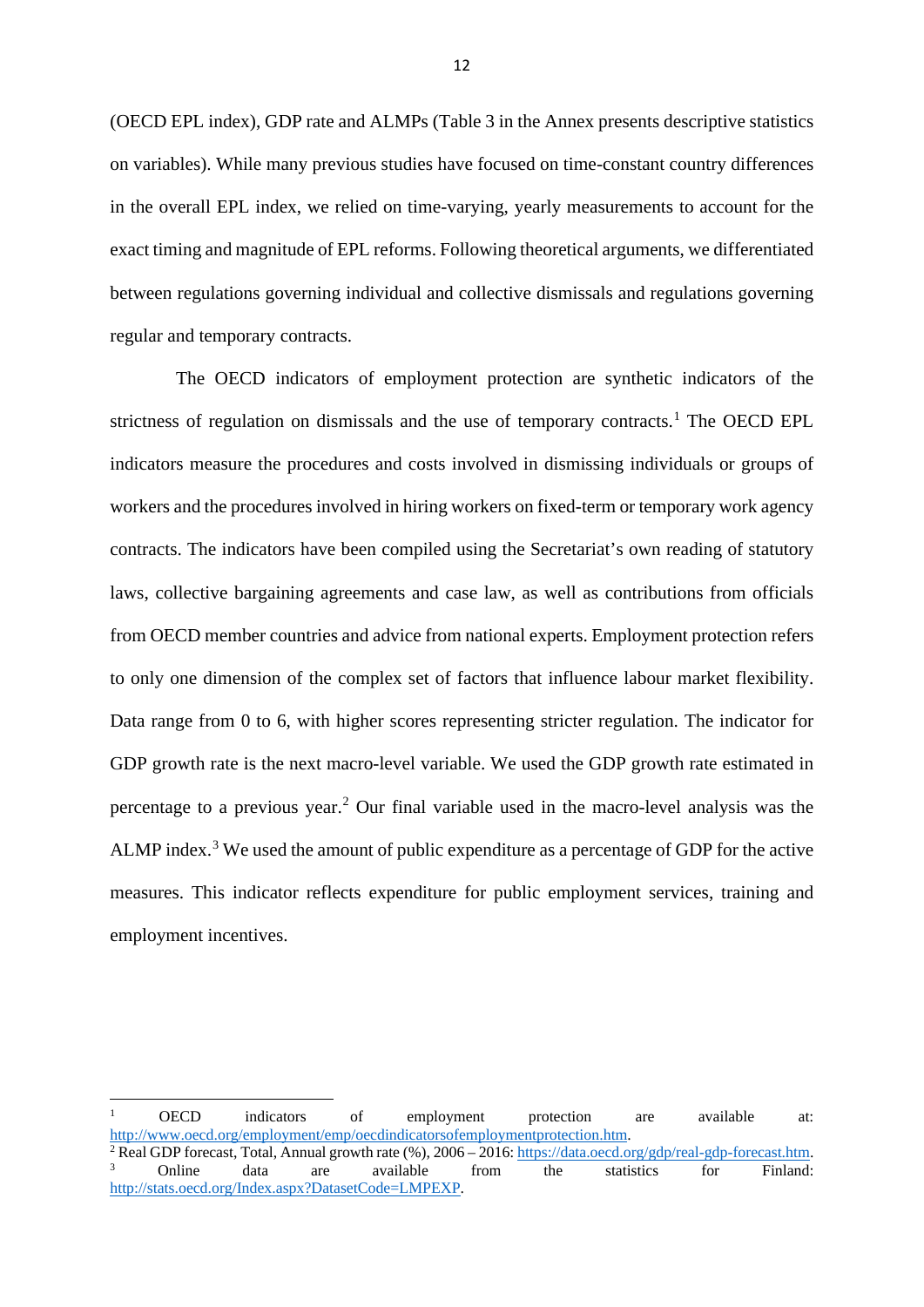#### *3.4. Statistical Methods*

We applied multilevel models with three levels (individuals, household and country), implemented in a two-step estimation procedure, in order to investigate macro-contextual influences on unemployment rates in different household models. We decided on a two-step procedure instead of a simultaneous estimation because this allows a more flexible specification, since all individual-level effects are allowed to vary across types of household and time without imposing any further distributional assumptions (Finch, Bolin and Kelley, 2014).

In the first stage, we estimated the micro-level determinants of unemployment rates in six types of household. We used a random intercept and fixed slope model. In the second stage, we estimated macro-level determinants of unemployment rate by means macro indicators (EPL, GDP and ALMP indices). We also used the random intercept and fixed slope model.

The time variable was included as an indicator to allow for the control of the time factor in the model in the second stage. We used this structure to estimate multilevel models with time-varying effects, which has the advantage of conditioning time-constant characteristics (micro indicators). In this way, we could control for differences in labour market behaviour between types of household in terms of both time-constant and time-varying characteristics (macro indicators). Moreover, we accounted for fixed time effects in this multilevel model to capture unobserved period-specific effects.

### **4. Results**

## *4.1. Descriptive Results*

In the first stage, we carried out an ANOVA test with Bonferroni correction, which has shown that there are considerable differences in the risk of unemployment between countries ( $F =$ 20197.54,  $p = 0.0000$ ). Bartlett's test for equal variance has confirmed the high significance of differences between countries on unemployment rate (chi2(28) =1.2e+06, Prob>chi2=0.000).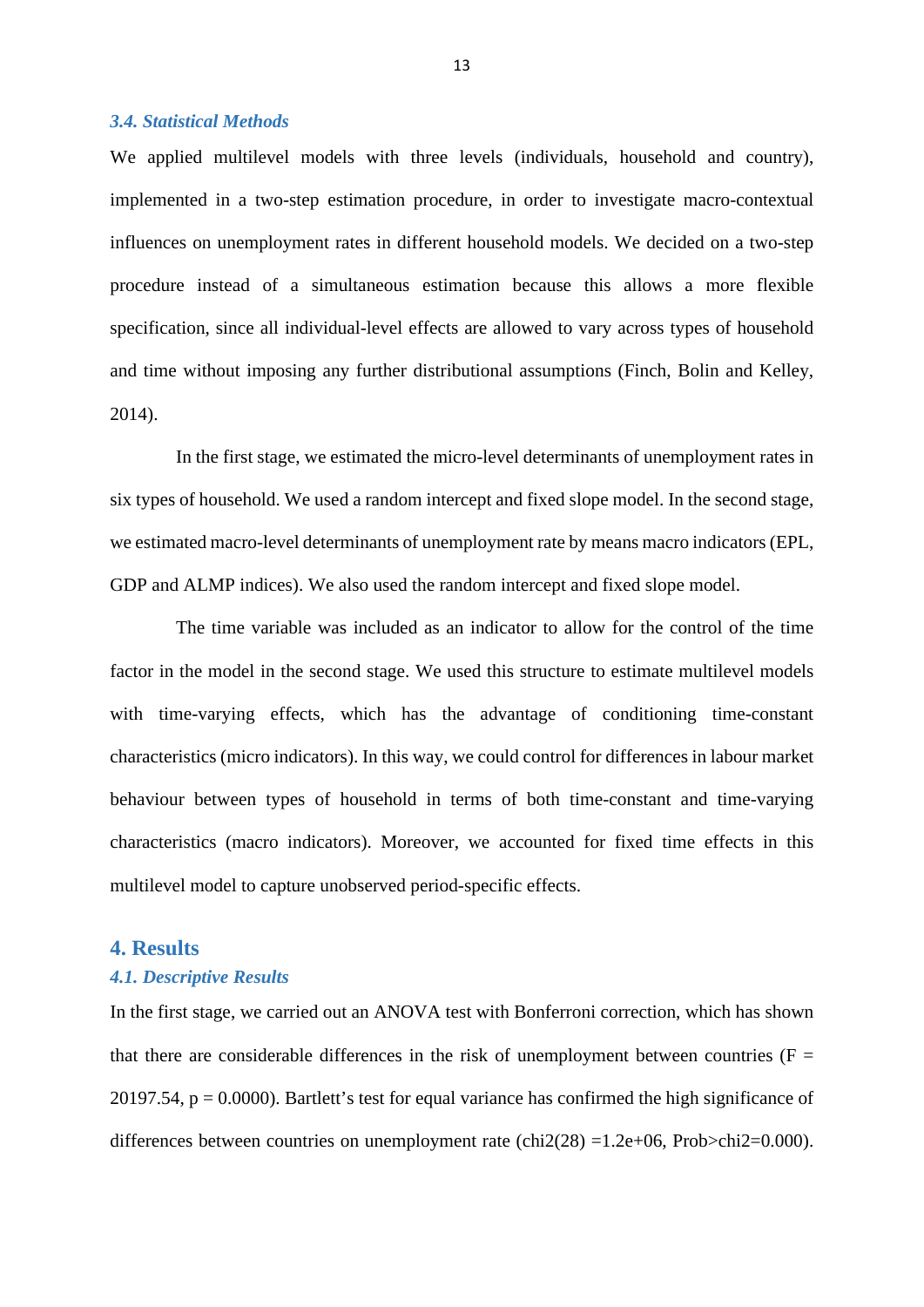Figure 1 shows the means unemployment rate of the study population, aged 15–64, estimated after the ANOVA test with Bonferroni correction.

#### <**Figure 1 here**>

Figure 1 shows that countries differ in terms of the unemployment rate, which ranges widely from 2.9% in Norway up to 15.4% in Greece. The average across 29 European countries is 6.9%. Among the Nordic countries, often considered to be uniform in their provision of socially-democratic welfare state regimes, Norway (2.9%), Iceland (4.3%) and Denmark (5.7%) and have relatively low unemployment rates, while Finland (7.4%) and Sweden (8.8%) have higher unemployment rates than the average for 29 European countries. Among the countries with the highest unemployment rate are several Southern European countries, such as Greece (15.4%), Spain (15.2%) and Portugal (11.9%). The former communist EU new member states can be found among the countries with the highest rates, (e.g., Croatia, 11.7%, Latvia, 10.8% and Lithuania, 10.7%), as well as those with the lowest rates, (e.g., Czechia, 6.1% and Slovenia, 6.8%).

### *4.2. Multilevel Models*

Table 1 shows the results of linear regression analysis (mixed-effects model fit by REML) with fixed slopes and random intercepts. Reported are unstandardized beta coefficients with standard errors for each covariate. The intra-class correlation (ICC) indicates how much of the total variance is explained by between-person variance: the outcome variable (unemployment rate) can be explained by the properties of the person who provided the rating. ICC rates are rather high (around 83-87%), which means that individual characteristics play a strong role in explaining the risk of unemployment. The reduction in the log likelihood in the full model, compared to the null model, indicates a statistically significant improvement in the model's fit.

< **Table 1 here**>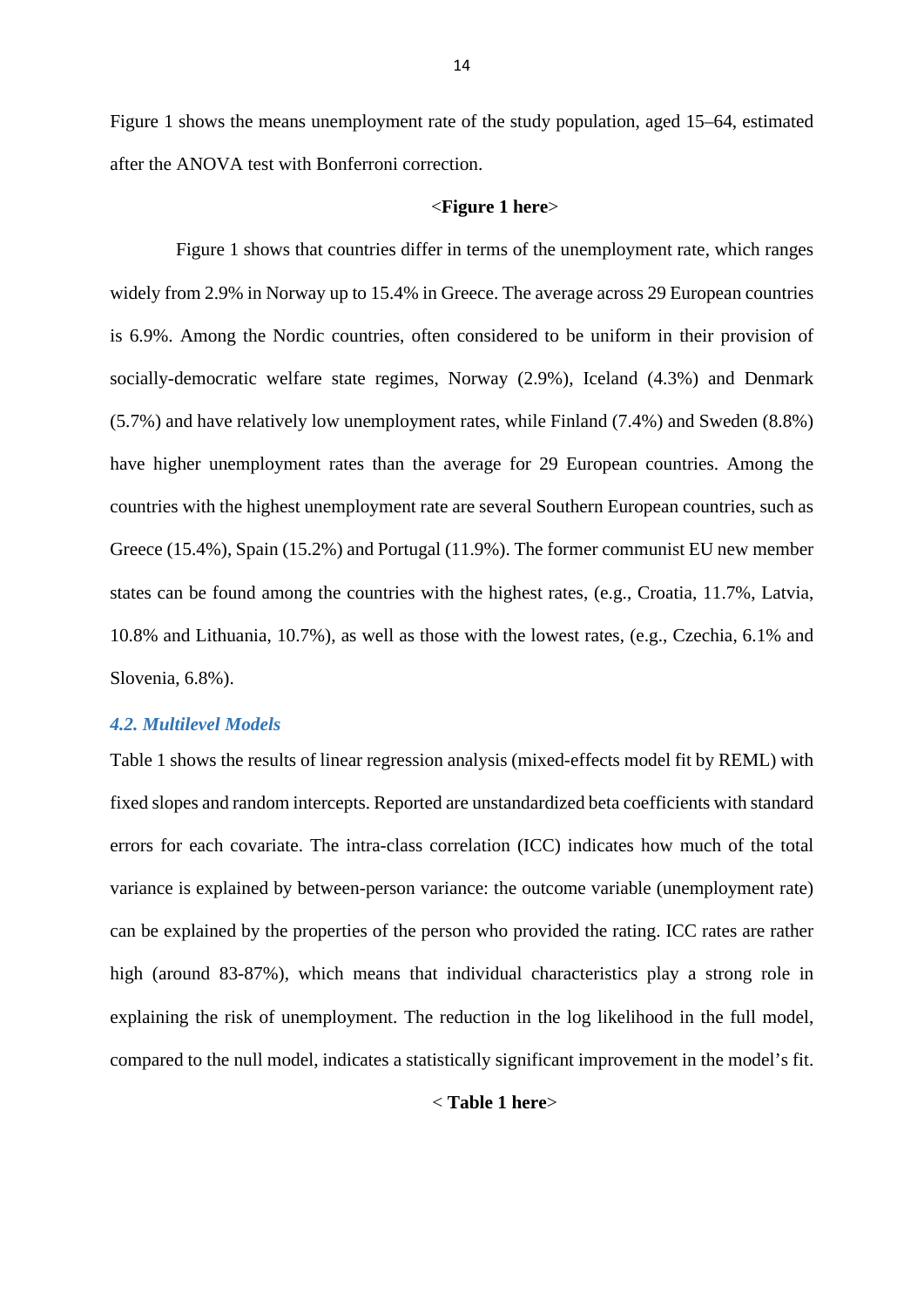In the first step, we carried out an ANOVA test with Bonferroni correction, which has shown that there are considerable differences between types in the risk of unemployment ( $F =$ 39014.46,  $p = 0.0000$ ). Bartlett's test for equal variance has confirmed the high significance of differences between types on unemployment rate  $\text{(chi2}(5) = 6.1\text{e} + 05, \text{Prob} > \text{chi2} = 0.000)$ .

The results corroborate our expectation that inside-household effects differently impact unemployment in households of various types. When considering inside-household effects on risks of unemployment, the research finds that the age and number of children present in a household would likely influence the labour market participation barriers and constraints experienced by households, but also identifies the extent to which in-work or out-of-work welfare transfers play a role in household finances. This could be particularly important for lone-parent-unemployed households, which fit into the household types constructed. However, familialization of care was found to be an important indicator for growing risks of unemployment, especially for male-breadwinner households.

More detailed analysis has shown that the 'added worker effect' decreases the risks of unemployment for single-unemployment households and male-breadwinner households in case if both children and adults are working. However, considering the fact that the 'added worker effect' is provided only by working adults, risks of unemployment potentially increase especially for single-unemployment and male-breadwinner households. The same concerns discouraged worker effect for all the types of households and, especially, for femalebreadwinner households, when risks of unemployment also increase.

The effect from full decommodification, (e.g., registration at a public employment office and receiving benefits or assistance) turned out to have important influence on decreasing unemployment risks for female-breadwinner and dual-unemployment households, while this effect has contradictory character for single-employment, single-unemployment and malebreadwinner households, when risks of unemployment are increasing. On the other hand,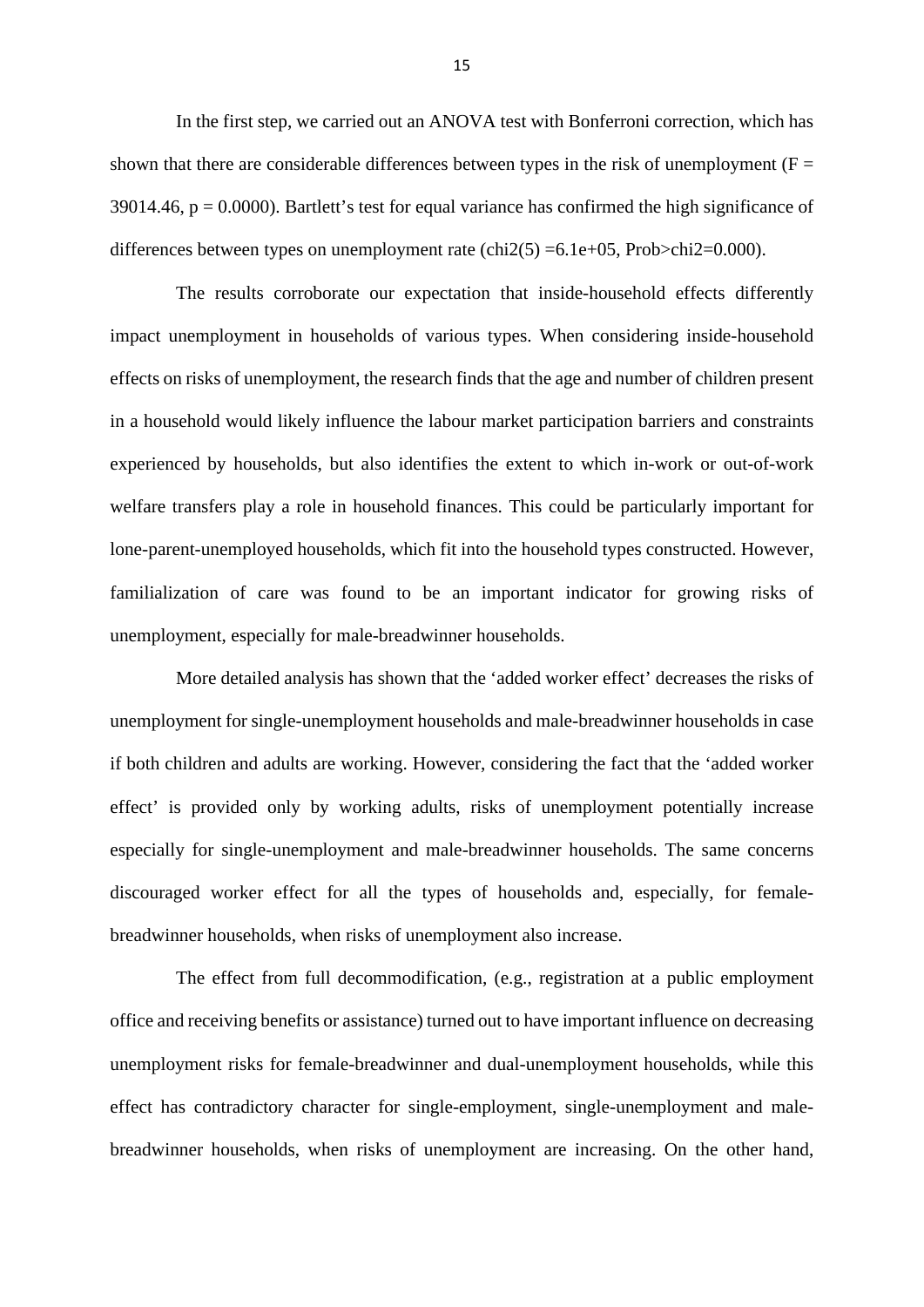decommodification without financial support of unemployment, (e.g., without receiving benefits or assistance), potentially provides increasing risks of unemployment for dual-earner, single-employment, single-unemployment, male-breadwinner and dual-unemployment households. Risks of unemployment are decreasing for female-breadwinner households, however.

In general, when taking into account only inside-household effects, comparative analysis has shown that the difference in unemployment rate between countries and between households is higher for unemployed singles (variance of around 3.8% and 3.5% on unemployment rate, respectively). Dual-unemployment households are more homogeneous in terms of unemployment, because variance between households tends to be around 2.1% and within person variance (inside households) tends to be around 0.9%.

In the second stage, to identify the country-level factors that explain dynamics of unemployment and the gap between types of households in terms of unemployment, we included the country-level variables and their interaction terms with the fixed-slope variables on the familialization effect and the decommodification effect in the models (individual level variables). In this part of the analysis, we were primarily interested in one fixed effect, i.e., 'time' and included the time variable to represent the period of observation from 2006 to 2016, with 2006 as the baseline. As before, the random part of the model means that the intercept (unemployment rate) varies across countries and households.

We carried out an ANOVA test in order to see whether including time-effect variable improves the model on country-level variables and their cross-level interaction with individuallevel variables. In general, based on the results of the log-likelihood test (logLik) and comparisons between Akaike information criterion (AIC) and Bayesian information criterion (BIC) indicators, the results of ANOVA test (not given here) confirmed that the cubic trend is the best choice for fitting the data and adjusting to the time factor. Therefore, unemployment is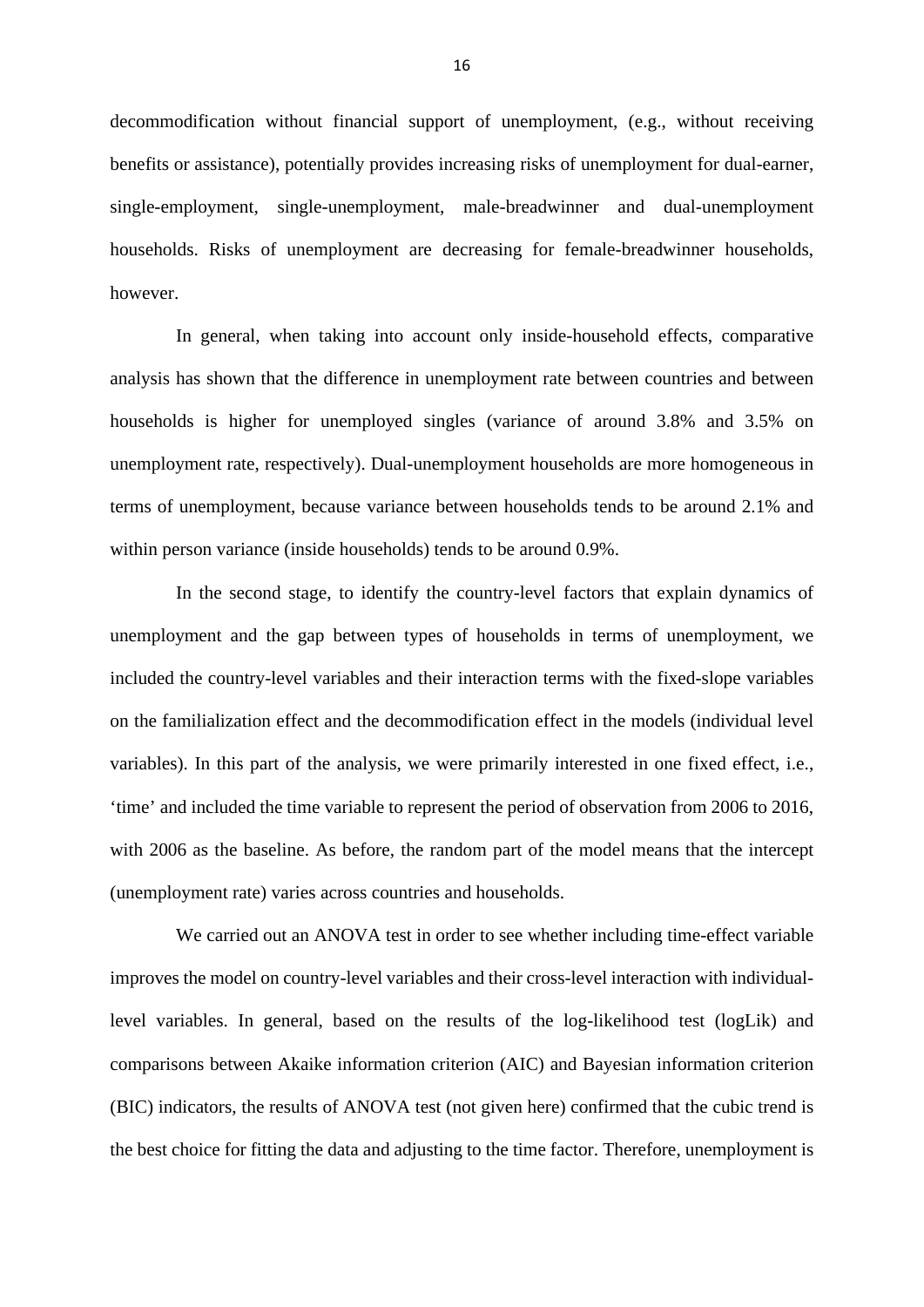highly dependent on the time factor having cyclical fluctuations: 2006-2009, 2010-2013 and 2014-2016. The reduction in AIC and BIC in the last model (adjusted to the time-effect), compared to the model not adjusted to the time-effect, indicates a statistically significant improvement in the model's fit. Hereby we detail the model, which represents country-level factors of unemployment rate adjusted to the time factor as a cubic trend and includes polynomials for three time periods. Table 2 reports the results of this analysis, showing the estimates for the relevant covariates and cross-level interaction between individual-level, country-level and time-effect factors.

#### <**Table 2 here**>

As evidence suggests, macro-economic growth and strict employment protection, through the regulation of regular and temporary contracts, potentially provides decreasing risks of unemployment for all the types of households considered in the analysis. The effect from Active Labour Market Policy (ALMP) measures, (e.g., increasing spending on ALMP programmes) provides decreasing risks of unemployment for dual-earner households. However, male-breadwinner, dual-unemployment and especially single-unemployment households potentially experience higher risks of unemployment, due to more active ALMP measures.

The results suggest that interaction between the effects from familialization and decommodification, in combination with employment protection and activation policy, can cause controversial effects for different types of households. Firstly, we find that the strict employment protection, through the regulation of regular contracts, potentially provides decreasing risks of unemployment for single-employment and female-breadwinner households, regardless of existence of familialization of care inside a household. On the contrary, the effect from strict employment protection, through the regulation of temporary contracts, potentially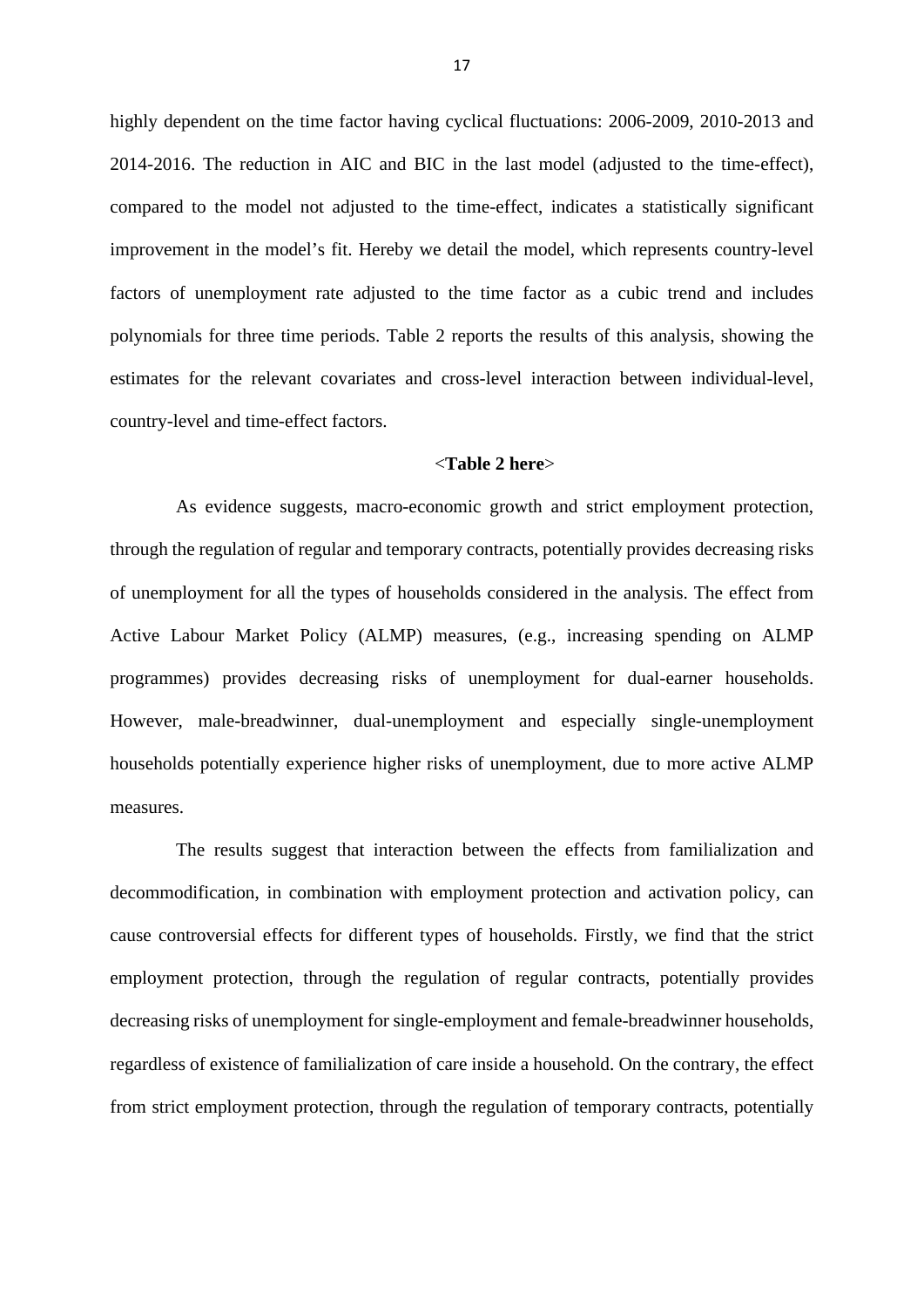provides increasing risks of unemployment for dual-earner, male-breadwinner and dualunemployment households, when familialization of care inside a household exists.

Secondly, we find that the effect from the strict employment protection, through the regulation of regular contracts, potentially allows for decreasing risks of unemployment for all other types of households, except dual-earners. In this case, the effect from full decommodification has a positive character on dynamics of risks of unemployment in households. On the contrary, when taking into account the effect from the strict employment protection through the regulation of temporary contracts, we find that risks of unemployment are potentially increasing for all other types, except single-unemployed households. In this case, the effect from full decommodification has a positive character on the dynamics of risk of unemployment only for single-unemployed households.

Lastly, activation policy in combination with decommodification effect potentially has a more controversial effect on dynamics of unemployment. Likewise, the effect from activation policy in interaction with the effect from full decommodification causes increasing risk of unemployment for single-employment and single-unemployment households. However, risks of unemployment are potentially decreasing for male-breadwinner and dual-unemployment households. Furthermore, the effect from activation policy in interaction with the effect from partial decommodification (registration without benefits) potentially causes decreasing risks of unemployment for all the types of households.

In general, when taking into account only macro-level effects, we find that the difference in unemployment rate between countries and between households is higher for unemployed singles (variance of around 10.9% and 4.9%, respectively). Dual-unemployment households are more homogeneous in terms of the unemployment rate, because variance between households tends to be around 2.5% and within person variance (inside households) tends to be around 1%. To illustrate the variance in this gap across countries, we ran ANOVA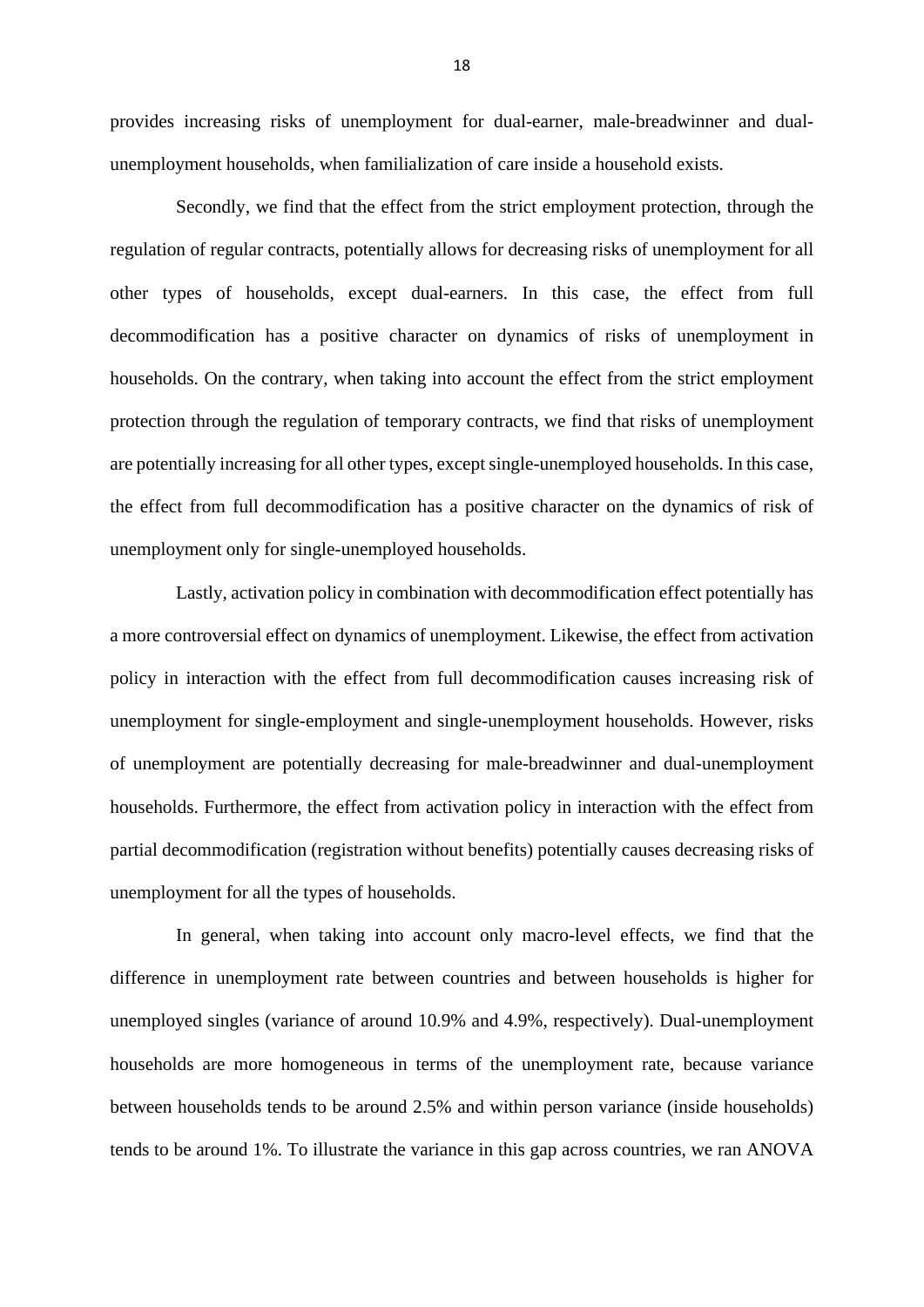test with Bonferroni correction for each country separately and plotted the mean of fitted values on the unemployment rate for each country in Figure 2.

#### <**Figure 2 here**>

Figure 2 shows that the unemployment rate potentially increases, due to the influence of macro-level determinants and economic fluctuations in the former communist countries which are new EU member states, such as Latvia, Czechia, Slovenia, Slovakia, Estonia, Hungary and Poland. In contrast, in countries providing a conservative welfare state - such as Germany, France, Austria, Belgium, the Netherlands, Italy and Spain - the unemployment rate decreases due to the influence of macro-level regulation. In countries governed by a liberal regime (such as the UK), influence from macro-level regulation was more impactful, the evidence of which is a significant decrease in the unemployment rate. Again, there were clear patterns discernible in countries operating particular welfare-state regimes; the countries with above-average gaps between unemployment rates, due to influence from macro-level deregulation, are predominantly former communist, new EU member states.

To illustrate the variance in the gap across countries and households, we ran ANOVA test with Bonferroni correction for each country and each type separately and plotted the mean of fitted values on unemployment rate for each country in Figure 3.

#### <**Figure 3 here**>

Figure 3 shows that households of Austria, Luxembourg, United Kingdom and Netherlands have the lowest gaps in the unemployment rate among the types of households and below the average rate considered for all the countries in the analysis. The countries with more significant gaps between unemployment rates for single-unemployed and other types of households are predominantly former communist new EU member states: Poland, Hungary and Slovakia. Single-unemployed households, however, have the highest unemployment rates in Estonia, Portugal, Latvia and Spain.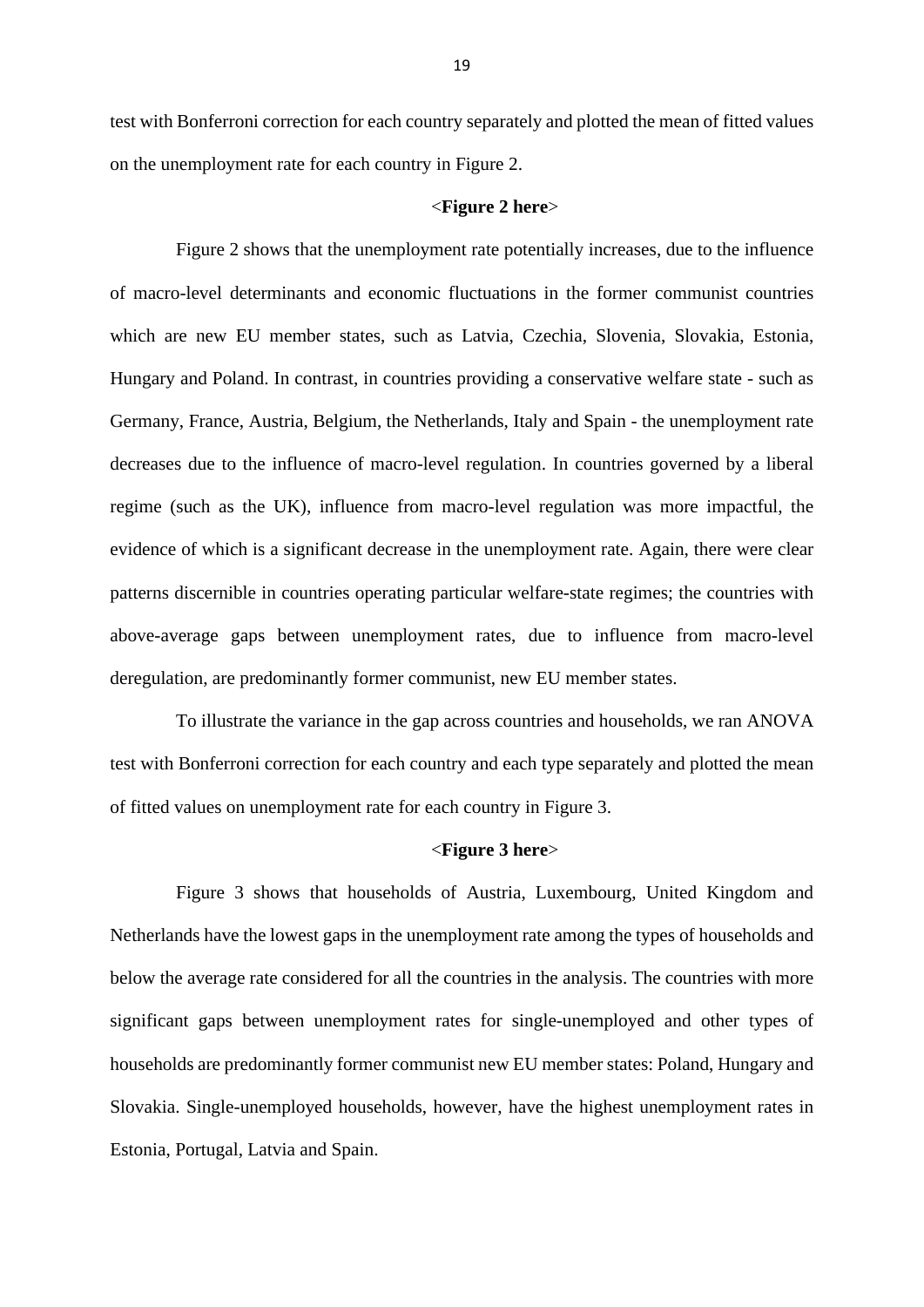## **5. Discussion and Conclusion**

A key aspect of the paper is the exploration of different types of strategies that households and welfare regimes use to address the risk of unemployment. When considering inside-household effects on risks of unemployment, the research finds that the age and number of children present in a household would likely influence the labour market participation barriers and constraints experienced by households, but also impact the extent to which in-work or out-of-work welfare transfers play a role in household finances. This could be particularly important for lone-parentunemployed households. Given the fundamental differences between households with and without children, it seems justified to consider this circumstance as significant in influencing the risk of unemployment.

Furthermore, this research came to the conclusion that the presence of unemployment in a household potentially increases risks of unemployment: the discouraged worker effect has negative impact on risks of unemployment for all the types of households and especially for female-breadwinners. On the other hand, more detailed analysis has shown that the 'added worker effect' has a double-sided influence. In this case, if additional employment is provided by both working children and working adults, risks of unemployment are potentially lessened for single-unemployment and male-breadwinner households. However, when taking into account the fact that additional employment is provided only by working adults, risks of unemployment are potentially increased mostly for single-unemployed and male-breadwinners. Therefore, an additional employment serves as an important form of insurance against job and income loss due to an expected 'added worker effect' (Gush, Scott and Laurie 2015).

The factor of breadwinning has an important bearing upon analysis of familialization of care and decommodification for risks of unemployment. The research has found that familization of care has a household-specific effect versus a gender-specific effect, (e.g., it is more important for growing risks of unemployment, especially for male-breadwinner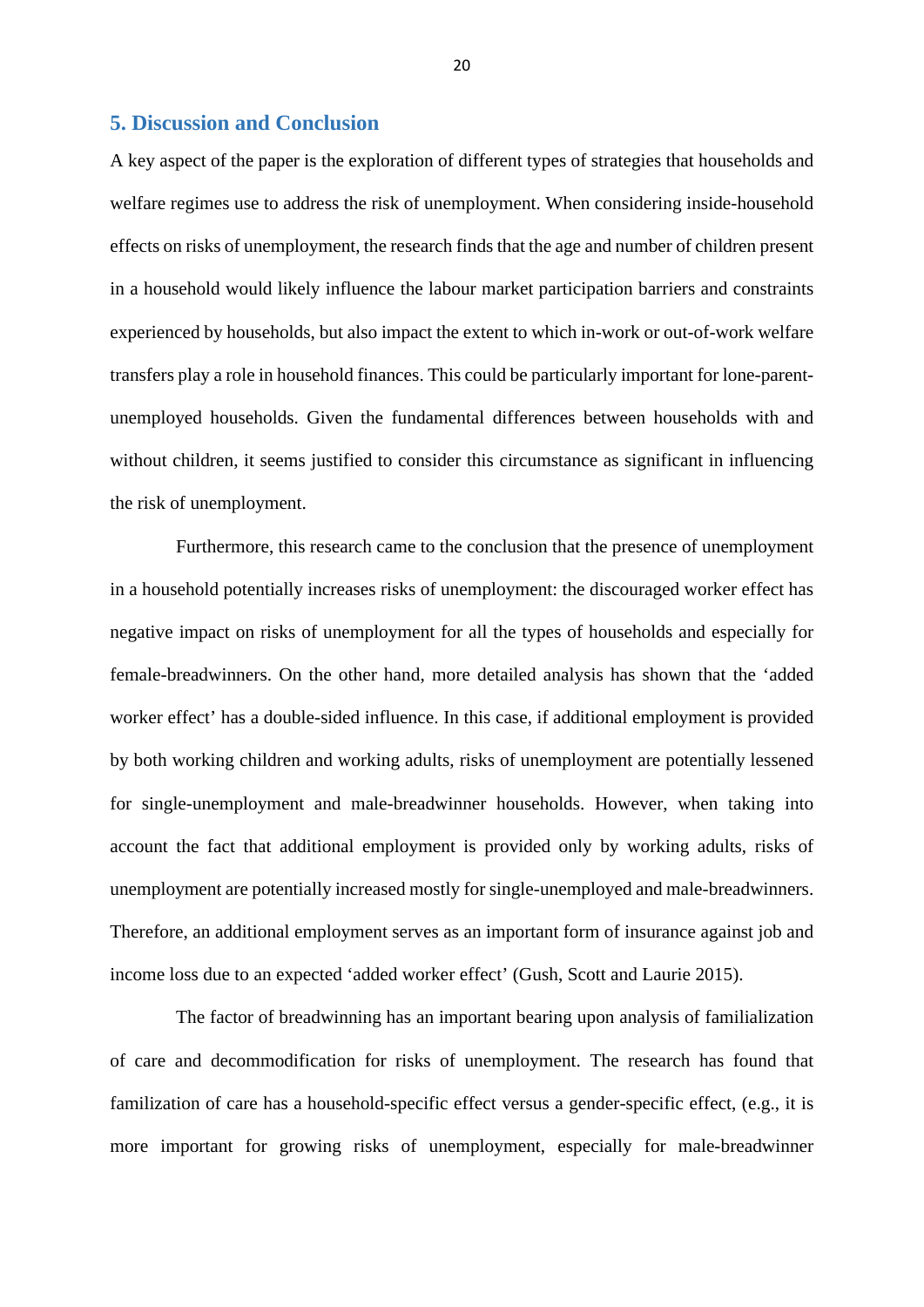households). However, decommodification also has a gender-specific effect: this effect turns out to be important for decreasing risks of unemployment for female-breadwinners and has contradictory effects for male-breadwinner households.

In this respect, we find that traditional male-breadwinner model household faces higher risk of unemployment than even a female-breadwinner model. Despite obvious evidence that economic fluctuations have a great impact on the dynamics of risks of unemployment for all the types of household, the more pronounced effect is upon dual-earners and singleemployed households, while this effect is smoothed (smaller) for male- and femalebreadwinners. Therefore, our findings contradict previous research suggesting that dual-earners are more resilient in the face of external shocks, because, in our case, the breadwinner model remains more stable when confronted by external economic fluctuations.

Bryan and Longhi (2015) found having an employed partner to be an effective insurance mechanism for unemployment, because s/he can assistant the unemployed spouse's re-entry into the labour market. As Harkness and Evans (2011) argue having a partner in work may, to some extent, shelter people from the consequences of a recession by facilitating a quicker return to work if they lose their job. Another explanation is, in line with the argument of Ehlert (2013), that clearer differences in economic wellbeing after a job loss emerge for single adults, because laid-off people living in single households face higher and more enduring losses in household income.

Despite obvious evidence that breadwinners are more stable in the face of economic fluctuations, and that male-breadwinners in particular are at higher risks of unemployment (due to familialization of care, additional employment of adults in a family, the effects of decommodification and ALMP measures), we find female-breadwinners to be at greater risk of unemployment (due to discouraged worker effect, while the effect from decommodification turned out to have an important influence on lessening their unemployment risks).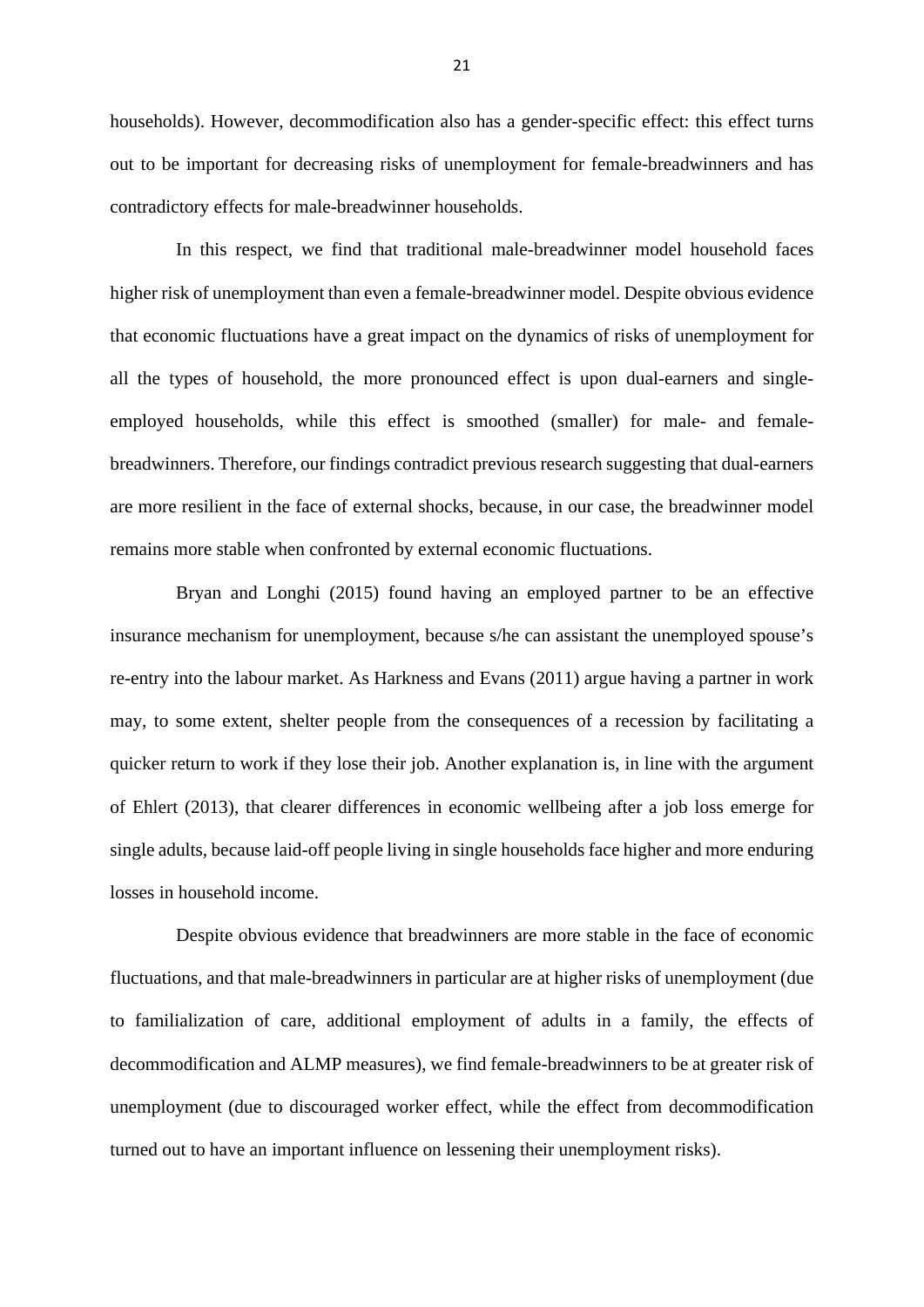When comparing two breadwinner models, we find that these are two different strategies of unemployment behaviour. The behaviour of male-breadwinners is paradoxical, because, when still relying of familialization of care, negative influences from labour market deregulation mechanisms are still seen. On the contrary, female-breadwinners are less subject from negative influence from the familialization of care on unemployment, while labour market deregulation mechanisms help them to decrease the risk of unemployment, despite the fact that discouraged worker effect is still an important factor for increasing unemployment.

Even the meaning of labour market deregulation changes radically, depending on the gender of a breadwinner and the familialization of care. Strict employment protection, through the regulation of regular contracts, potentially provides decreasing risks of unemployment for female-breadwinner households, while the effect from the strict employment protection, through the regulation of temporary contracts, is more controversial (negative) for malebreadwinners. These conclusions could be explained by reference to insider/outsider theory, as proposed by Emmenegger (2009), who argues that labour market outsiders (unemployed, parttime and temporarily employed people) can be expected to be just as supportive of job security regulations. We infer that subjective job insecurity (Erlinghagen 2008) within households featuring unemployment arises despite important labour market and social security institutions; subjective job insecurity can be mostly explained by socio-economic and demographic individual determinants of the employment situation within households.

Male and female-breadwinners are like two sides of the same coin: while unemployment inside male-breadwinner households is intensified by labour market deregulation measures and familialization of care, unemployment inside female-breadwinner models intensifies the likelihood of the unemployment of the female-breadwinners themselves, despite the fact that labour market deregulation has a positive effect on decreasing unemployment. This conclusion can be explained by the mechanism of automatic market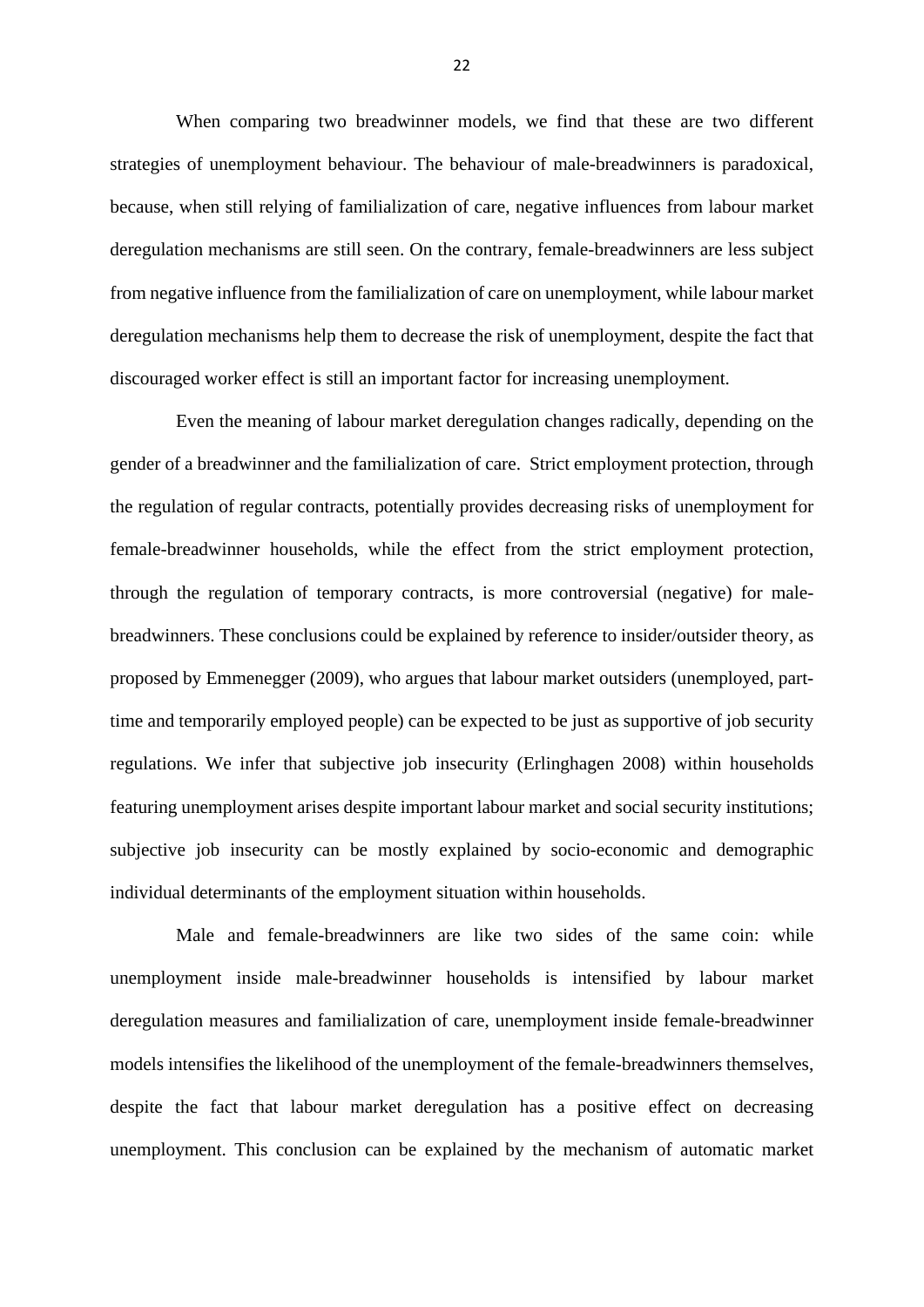clearing through decommodification (Giersch 1985; Siebert 1997; Scarpetta 1996) with regard to both male and female unemployed.

Especially in the context of growing social polarization, divergence between countries involved in welfare state development could be explained by the second-order effects of the allocation of welfare responsibilities to the state, the market or the family, such that welfare provision may potentially result in negative incentive effects for 'unprotected' actors in society. The issue of the deregulation of unemployment risks inside households leads to a more important issue concerning the deregulation of social risks inside European societies.

The evidence suggests that the family absorbs market failures as well as the market, while the state compensates for family failures. Present-day societies seem to experience triple failure, where private risks, which families experience at the micro-level, become public issues considered at the level of state and market. It is accordingly useful to begin with an understanding of why the crisis in the contemporary welfare state has developed. The possible answer to this question could lie in understanding the changing distribution and intensity of social risks, how risks are pooled and distributed between state, market and family and why the failures of these social institutions can still produce a welfare deficit or plunge the welfare state into crisis.

#### **6. Bibliography**

- 1. Ball, L. 1999. "Aggregate Demand and Long-Run Unemployment". *Brookings Papers on Economic Activity* 38: 189-251.
- 2. Ball, L. 2009. "Hysteresis in Unemployment: Old and New Evidence". *NBER Working papers.*
- 3. Bande, R. and M. Karanassou. 2009. "Labour Market Flexibility and Regional Unemployment Rate Dynamics: Spain 1980-1995". *Papers in Regional Science* 88(1): 37- 89.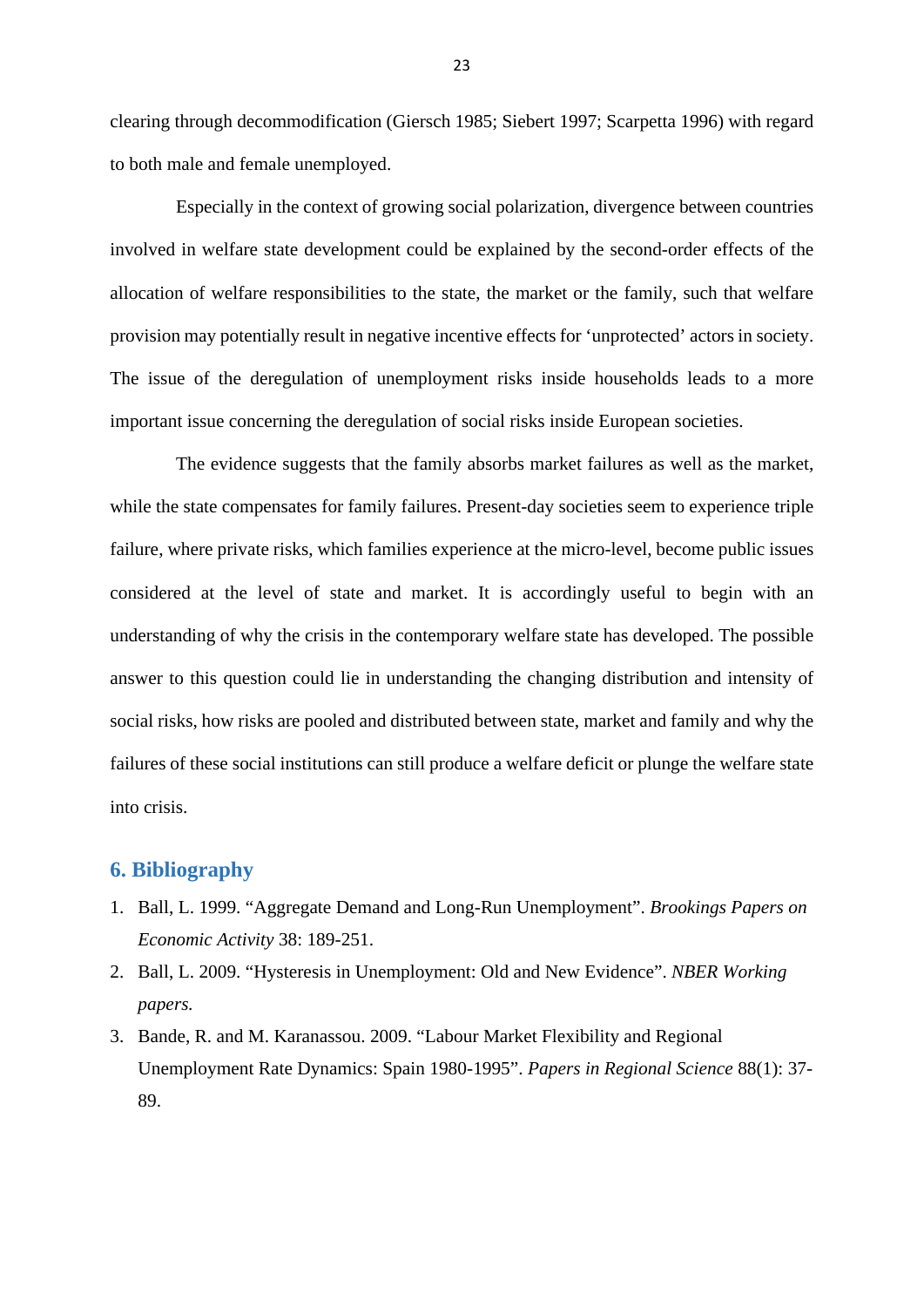- 4. Bassanini, A., L. Nunziata and D. Venn. 2009. "Job Protection Legislation and Productivity Growth in OECD Countries". *Economic Policy* 24(58): 349-402. <https://doi.org/10.1111/j.1468-0327.2009.00221.x>
- 5. Belot, M. J. Van Ours. 2004. "Does The Recent Success Of Some OECD Countries In Lowering Their Unemployment Rates Lie In The Clever Design Of Their Labour Market Reforms?" *Oxford Economic Papers* 56(4): 621-642.<https://doi.org/10.1093/oep/gpf057>
- 6. Bennett, J. and K. Möhring. 2015. "Cumulative (Dis)Advantage? The Impact of Labour Market Policies on Late Career Employment From A Life Course Perspective". *Journal of Social Policy* 44(2): 213-233.<https://doi.org/10.1017/S0047279414000816>
- 7. Bennett, J. 2016. "Skill-Specific Unemployment Risks: Employment Protection and Technological Progress – A Cross-National Comparison". *Journal of European Social Policy* 26(5): 402-416.<https://doi.org/10.1177/0958928716664294>
- 8. Bentolila, S. and G. Bertola. 1990. "Firing Costs and Labor Demand: How Bad Is Eurosclerosis?" *Review of Economic Studies* 57: 381-402.
- 9. Bertola, G. 1990. "Job Security, Employment, and Wages". *European Economic Review* 34(4): 851-879. [https://doi.org/10.1016/0014-2921\(90\)90066-8](https://doi.org/10.1016/0014-2921(90)90066-8)
- 10. Blanchard, O. J. and L. H. Summers. 1986. "Hysteresis and the European Unemployment Problem*"*. *NBER Macroeconomics Annual* 1: 15-78.
- 11. Blanchard, O. J. and L. F. Katz. 1992. "Regional Evolutions". *Brookings Papers on Economic Activity* 1: 1-75.
- 12. Blank, R. 1994. "The Employment Strategy: Public Policies To Increase Work And Earnings". Pp. 168-204 in *Confronting Poverty*, edited by S. Danziger, G. Sandifur and D. Weinberg. Cambridge, Mass: Harvard University Press.
- 13. Breen, R. 2005. "Explaining Cross-National Variation in Youth Unemployment: Market and Institutional Factors". *European Sociological Review* 21(2): 125-134. <https://doi.org/10.1093/esr/jci008>
- 14. Bryan, M. and S. Longhi. 2015. "Getting Back Into Work after Job Loss: The Role of Partner Effects". *ISER Working Paper Series* 2015-11-21, May 2015.
- 15. Buechtemann, C. 1993. "Employment Security and Labor Market Behavior: Interdisciplinary Approaches and International Evidence". *Labour* 7(3): September 1993.
- 16. Card, D. and A. B. Krueger. 1995. *Myth and Measurement: The New Economics of the Minimum Wage*. Princeton, NJ: Princeton University Press.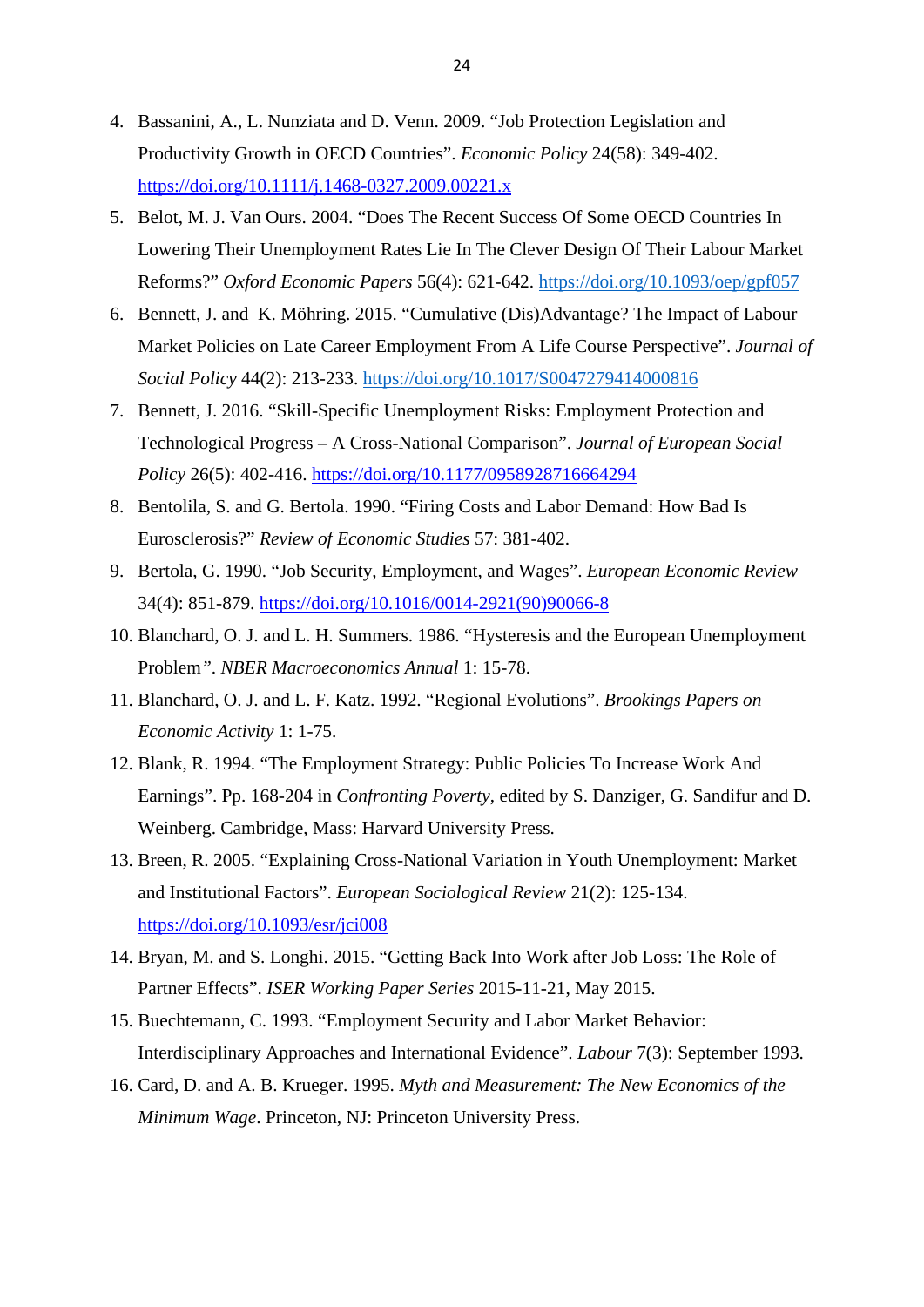- 17. Carr-Hill, R. 2015. "Non-Household Populations: Implications for Measurements of Poverty Globally and In the UK". *Journal of Social Policy* 44(2): 255-275. <https://doi.org/10.1017/S0047279414000907>
- 18. Clasen, J. and & A. Koslowski. 2013. "Unemployment And Income Protection: How Do Better-Earning Households Expect To Manage Financially?" *Journal of Social Policy* 42(3): 587-603.<https://doi.org/10.1017/S004727941300007X>
- 19. Decressin, J. and A. Fatàs. 1995. "Regional Labour Marker Dynamics in Europe". *European Economic Review* 39: 1627-1655.
- 20. Dolado, J., F. Kramarz, S. Machin, A. Manning, D. Margolis and C. Teulings. 1996. "The Economic Impact of Minimum Wages in Europe". *Economic Policy* 11(23): 317- 372.
- 21. Ehlert, M. 2012. "Buffering Income Loss Due To Unemployment: Family and Welfare State Influences On Income after Job Loss in the United States and Western Germany". *Social Science Research* 41(4): 843-860.<https://doi.org/10.1016/j.ssresearch.2012.02.002>
- 22. Ehlert, M. 2013. "Job Loss Among Rich And Poor In The United States And Germany: Who Loses More Income?" *Research in Social Stratification and Mobility* 32: 85-103. <https://doi.org/10.1016/j.rssm.2012.11.001>
- 23. Ehlert, M. 2015. "Couples' Strategies after Job Loss in West Germany and the United States – The Added Worker Effect and Linked Life Courses". *Schmollers Jahrbuch* 135(1): 55-65.<https://doi.org/10.3790/schm.135.1.55>
- 24. Ehlert, M. 2016. *The Impact of Losing Your Job. Unemployment and Influences from Market, Family, and State on Economic Well-Being in the Us and Germany*. Amsterdam: Amsterdam University Press.
- 25. Elhorst, J. P. 2003. "The Mystery of Regional Unemployment Differentials: Theoretical and Empirical Explanations". *Journal of Economic Surveys* 17(5): 709-748.
- 26. Elmeskov, J., J. P. Martin and S. Scarpetta. 1998. *Key Lessons for Labour Market Reforms: Evidence from OECD Countries' Experiences.* Stockholm: Economic Council of Sweden.
- 27. Emmenegger, P. 2009. "Barriers to Entry: Insider/Outsider Politics and the Political Determinants of Job Security Regulations". *Journal of European Social Policy* 19(2): 131-146.<https://doi.org/10.1177/0958928708101866>
- 28. Erlinghagen, M. 2008. "Self-Perceived Job Insecurity And Social Context: A Multi-Level Analysis of 17 European Countries". *European Sociological Review* 24(2): 183-197. <https://doi.org/10.1093/esr/jcm042>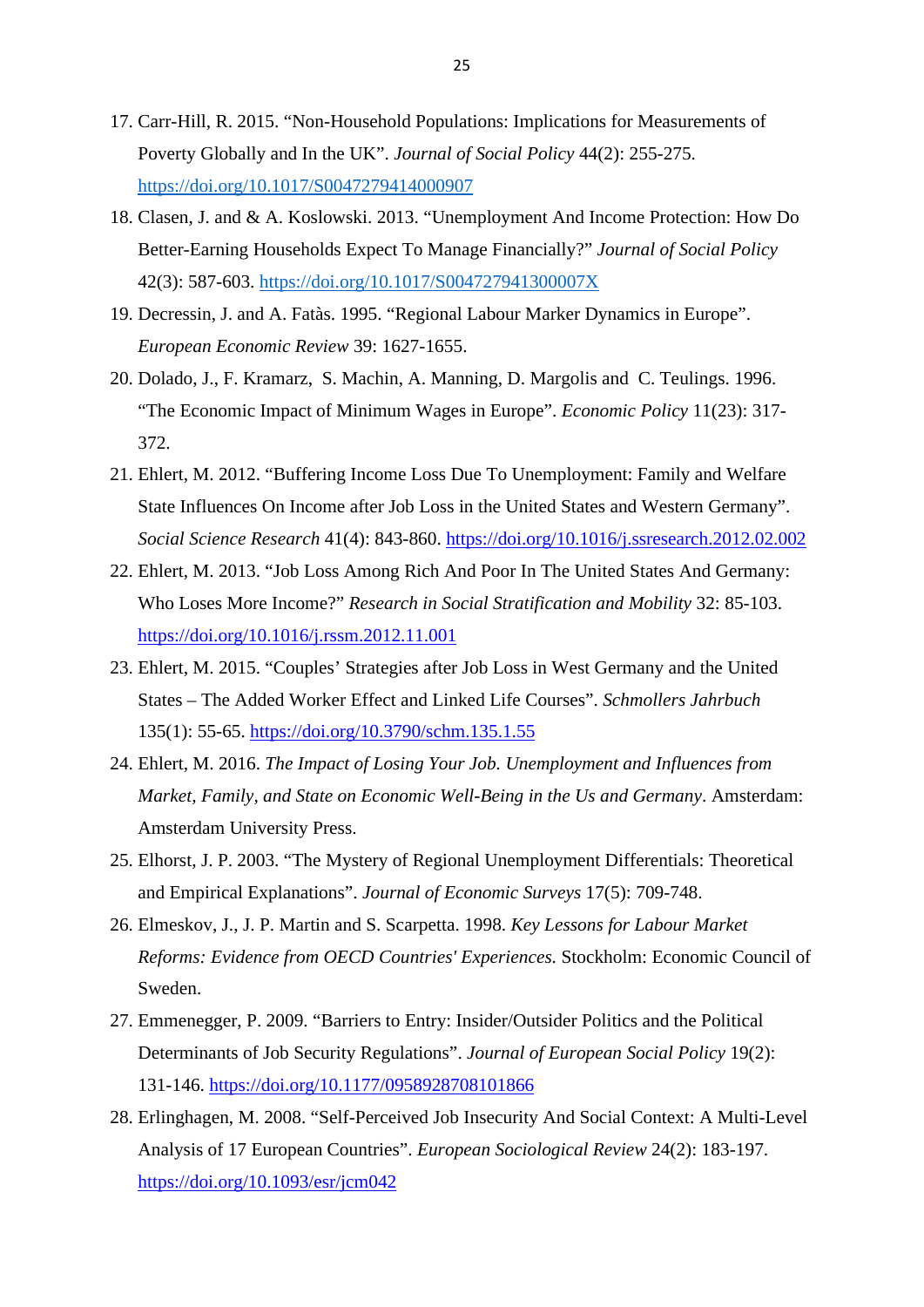- 29. Esping-Andersen, G. and M. Regini. 2000. *Why Deregulate Labour Markets?* Oxford, UK: Oxford University Press.
- 30. Esping-Andersen, G. 1996. *Welfare States in Transition: National Adaptations in Global Economies*. SAGE Publications Ltd.
- 31. Esping-Andersen, G. 1999. *Social Foundations of Post-Industrial Economies*. Oxford: Oxford University Press.
- 32. Esping-Andersen, G., A. Hemerijck and J. Myles. 2002. *Why We Need A New Welfare State.* Oxford: Oxford University Press.<https://doi.org/10.1093/0199256438.001.0001>
- 33. Estevez-Abe, M., T. Iversen and D. Soskice. 2001. "Social Protection And The Formation Of Skills: A Reinterpretation Of The Welfare State". Pp. 83-145 in *Varieties Of Capitalism: The Institutional Foundations Of Comparative Advantage, edited by P. Hall* and D. Soskice. New York: Oxford University Press. <https://doi.org/10.1093/0199247757.003.0004>
- 34. Finch, W. H., J. E. Bolin and K. Kelley. 2014. *Multilevel Modelling Using R*. Taylor & Francic Group: CRC Press.
- 35. Freeman, R. B. 2005. "Labour Market Institutions without Blinders: The Debate over Flexibility and Labour Market Performance". *International Economic Journal* 19(2): 129- 145.<https://doi.org/10.1080/10168730500080675>
- 36. Gangl, M. 2003. "The Only Way Is Up? Employment Protection and Job Mobility among Recent Entrants to European Labour Markets". *European Sociological Review* 19(5): 429- 449.<https://doi.org/10.1093/esr/19.5.429>
- 37. Gardiner, K. and J. Millar. 2006. "How Low-Paid Employees Avoid Poverty: An Analysis By Family Type And Household Structure". *Journal of Social Policy* 35(3): 351-369. <https://doi.org/10.1017/S0047279406009822>
- 38. Gebel, M. and J. Giesecke. 2011. "Labour Market Flexibility and Inequality: The Changing Skill-Based Temporary Employment and Unemployment Risks In Europe". *Social Forces* 90(1): 17-39.<https://doi.org/10.1093/sf/90.1.17>
- 39. Gebel, M. and J. Giesecke. 2016. "Does Deregulation Help? The Impact of Employment Protection Reforms on Youths' Unemployment and Temporary Employment Risks in Europe". *European Sociological Review* 32(4): 486-500. <https://doi.org/10.1093/esr/jcw022>
- 40. Giersch, H. 1985. "Eurosclerosis". *Kieler Diskussionsbeiträge*, No.112, Institut für Weltwirtschaft (IfW), Kiel.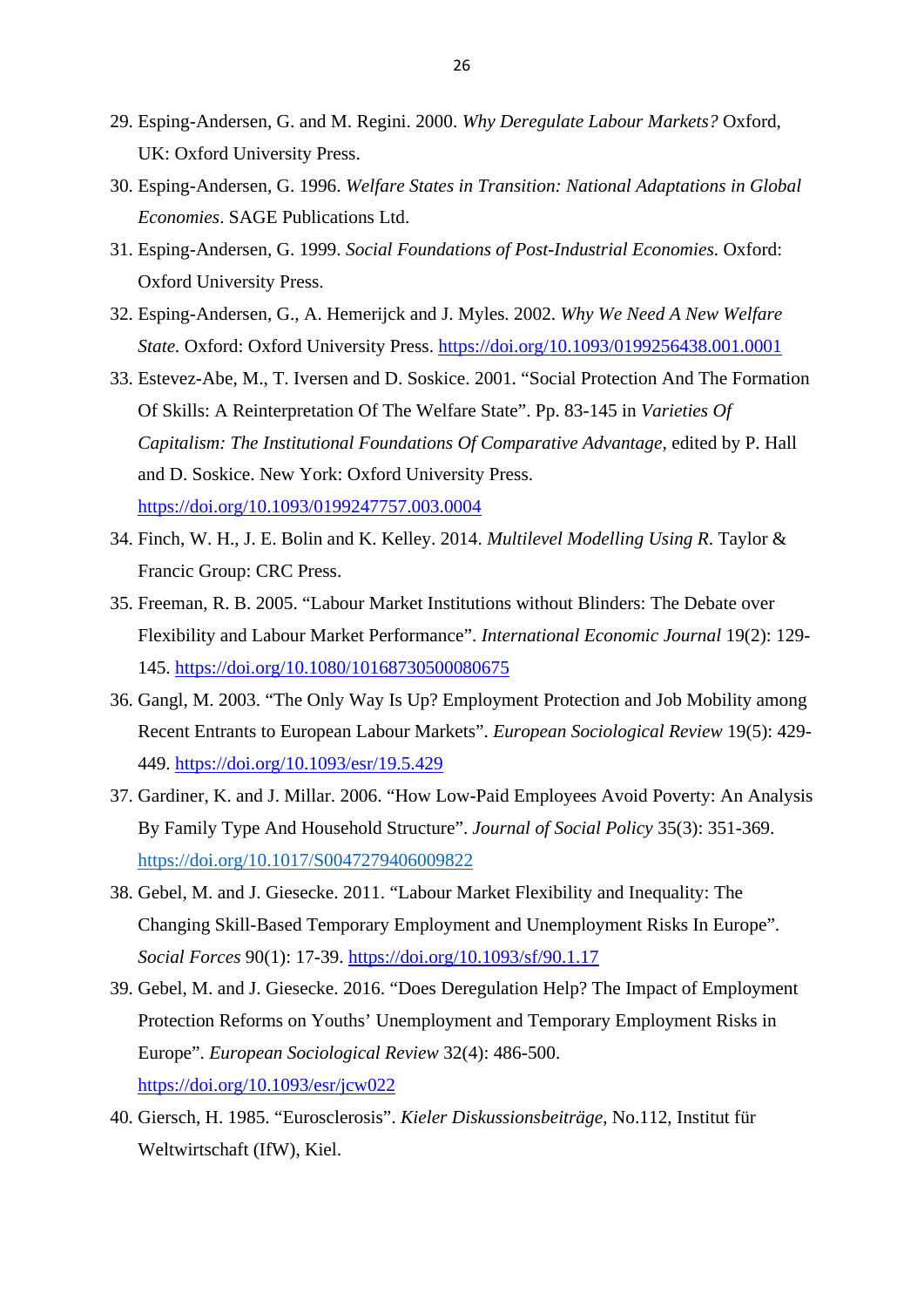- 41. Griffiths, R. 2017. "No Love on the Dole: The Influence of the UK Means-Tested Welfare System on Partnering and Family Structure". *Journal of Social Policy* 46(3): 543-561. <https://doi.org/10.1017/S0047279417000046>
- 42. Gush, K., J. Scott and H. Laurie. 2015. "Households' Responses to Spousal Job Loss: 'All Change' Or 'Carry On As Usual'"? *Work, Employment and Society* 29(5): 703-719. <https://doi.org/10.1177/0950017014556411>
- 43. Harkness, S. and M. Evans. 2011. "The Employment Effects Of Recession On Couples In The UK: Women's And Household Employment Prospects And Partners' Job Loss". *Journal of Social Policy* 40(4): 675-693.<https://doi.org/10.1017/S0047279411000201>
- 44. Henry, B., M. Karanassou and D. Snower. 2000. "Adjustment Dynamics and the Natural Rate: An Account of UK Unemployment". *Oxford Economic Papers* 52: 178-203.
- 45. Holmlund, B. and H. Lang. 1985. "Quit Behaviour under Imperfect Information: Searching, Moving, Learning". *Economic Inquiry* 23(3): 383-393. <https://doi.org/10.1111/j.1465-7295.1985.tb01774.x>
- 46. Irwin, S. and L. Morris. 1993. "Social Security or Economic Insecurity? The Concentration of Unemployment (And Research) Within Households". *Journal of Social Policy* 22(3): 349-72.<https://doi.org/10.1017/S0047279400019577>
- 47. Kahn, L. M. 2010. "Employment Protection Reforms, Employment, and the Incidence of Temporary Jobs in Europe: 1996 – 2001". *Labour Economics* 17(1): 1-15. <https://doi.org/10.1016/j.labeco.2009.05.001>
- 48. Karanassou, M. and D. J. Snower. 1997. "Is The Natural Rate A Reference Point?" *European Economic Review* 41(3-5): 102-115.
- 49. Karanassou, M. and D. J. Snower. 1998. "How Labour Market Flexibility Affects Unemployment: Long-Term Implications Of The Chain Reaction Theory". *The Economic Journal* 108(448): 49-61.
- 50. Karanassou, M. and D. J. Snower. 2000. "Characteristics of Unemployment Dynamics: The Chain Reaction Approach". *IZA Discussion Paper* 127: 1-25.
- 51. Karanassou, M., H. Sala and P. F. Salvador. 2008a. "Capital Accumulation and Unemployment: New Insights on The Nordic Experience". *Cambridge Journal of economics* 32: 977-1001.
- 52. Karanassou, M., H. Sala and P. F. Salvador. 2008b. "The (Ir)Relevance Of The NRU For Policy Making: The Case Of Denmark". *Scottish Journal of Political Economy* 55: 369- 392.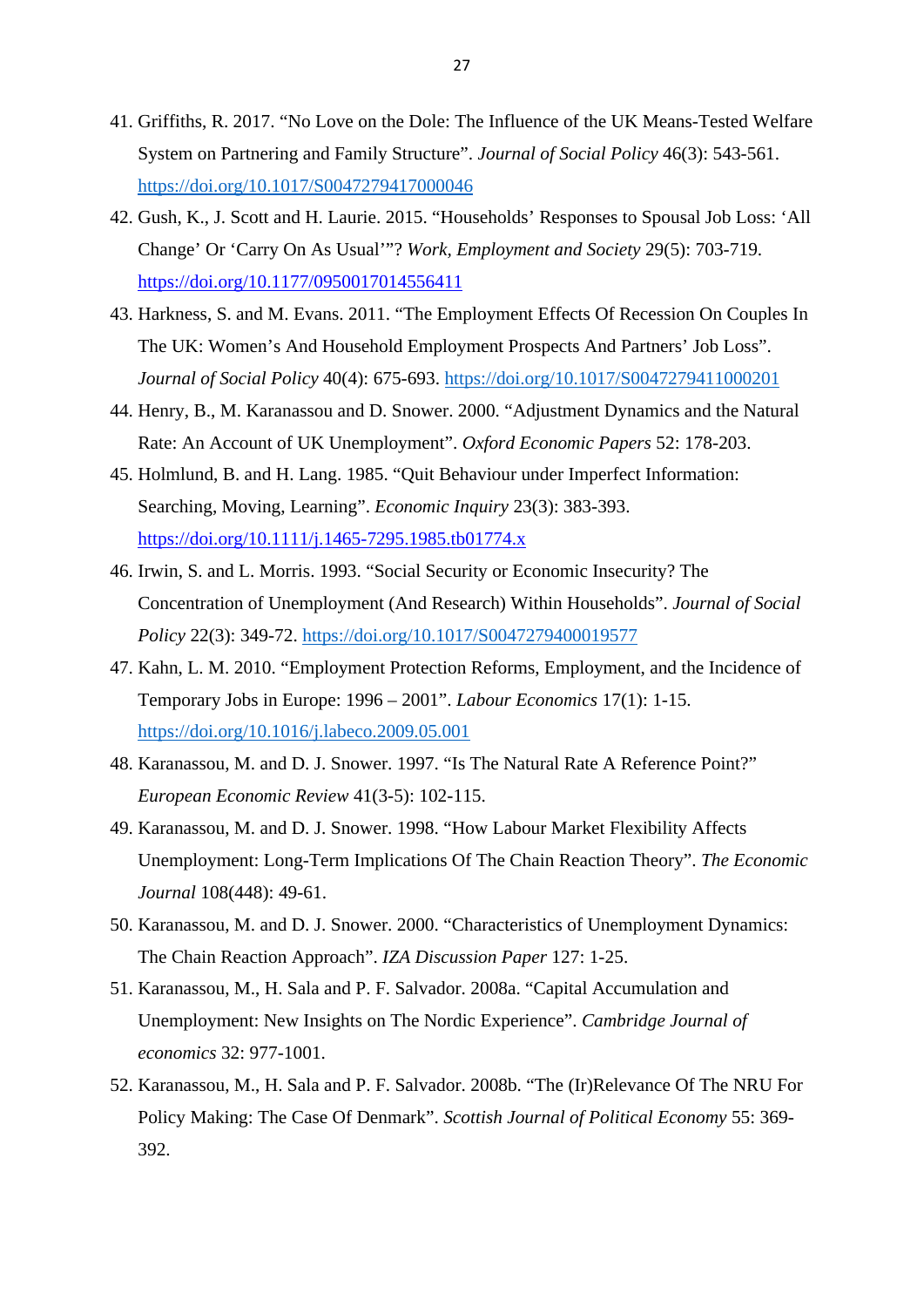- 53. Kortteinen, M. and H. Tuomikoski. 1998. *Työtön: Tutkimus Pitkäaikaistyöttömien Selviytymisestä/Unemployed: The Research About Surviving Of Long-Term Unemployed*. Helsinki: Hanki ja Jää.
- 54. Kunz, M. 2009. "Unemployment Disparities In Germany Do Districts Adjust Differently Than Larger Regional Units?" *IAB-Discussion Paper* 11: 2-23.
- 55. Layard, R. and S. Nickell. 1986. "Unemployment in Britain". *Economica* 53: 121-169.
- 56. Layard, R., S. Nickell and R. Jackman. 1991. *Unemployment: Macroeconomic Performance and the Labour Market.* Oxford: Oxford University Press.
- 57. Lee, S. S. 2013. "Examining Policy Configurations as Conditions for Long-Term Unemployment and Non-Standard Employment in OECD Countries Using Fuzzy-Set Analysis". *Quality & Quantity* 47(6): 3521–3536. [https://doi.org/10.1007/s11135-012-](https://doi.org/10.1007/s11135-012-9737-9) [9737-9](https://doi.org/10.1007/s11135-012-9737-9)
- 58. Lewis, J. and D. Linzer. 2005. "Estimating Regression Models In Which The Dependent Variable Is Based On Estimates". *Political Analysis* 13(4): 345-364. <https://doi.org/10.1093/pan/mpi026>
- 59. Martin, R. 1997. "Regional Unemployment Disparities and Their Dynamics". *Regional Studies* 31: 237-252
- 60. Milner, A., L. Krnjacki, P. Butterworth and A. D. LaMontagne. 2016. "The Role Of Social Support In Protecting Mental Health When Employed And Unemployed: A Longitudinal Fixed-Effects Analysis Using 12 Annual Waves Of The HILDA Cohort". *Social Science & Medicine* 153: 20-26.<https://doi.org/10.1016/j.socscimed.2016.01.050>
- 61. Mishel, L. and J. Bernstein. 1993. *State Of Working America, 1992-93*. N.Y.: M.E. Sharpe.
- 62. Moen, P. 2003. *It's About Time: Couples And Careers*. Ithaca, NY: Cornell University Press.
- 63. Nickell, S. 1997. "Unemployment and Labour Market Rigidities: Europe versus North America". *The Journal of Economic Perspectives* 11: 55-74.
- 64. Nickell, S. 1998. "Unemployment: Questions and Some Answers". *The Economic Journal* 108: 802-816.
- 65. Nickell, S., L. Nunziata and W. Ochel. 2005. "Unemployment In The OECD Since The 1960s: What Do We Know?" *The Economic Journal* 115(500): 1-27. <https://doi.org/10.1111/j.1468-0297.2004.00958.x>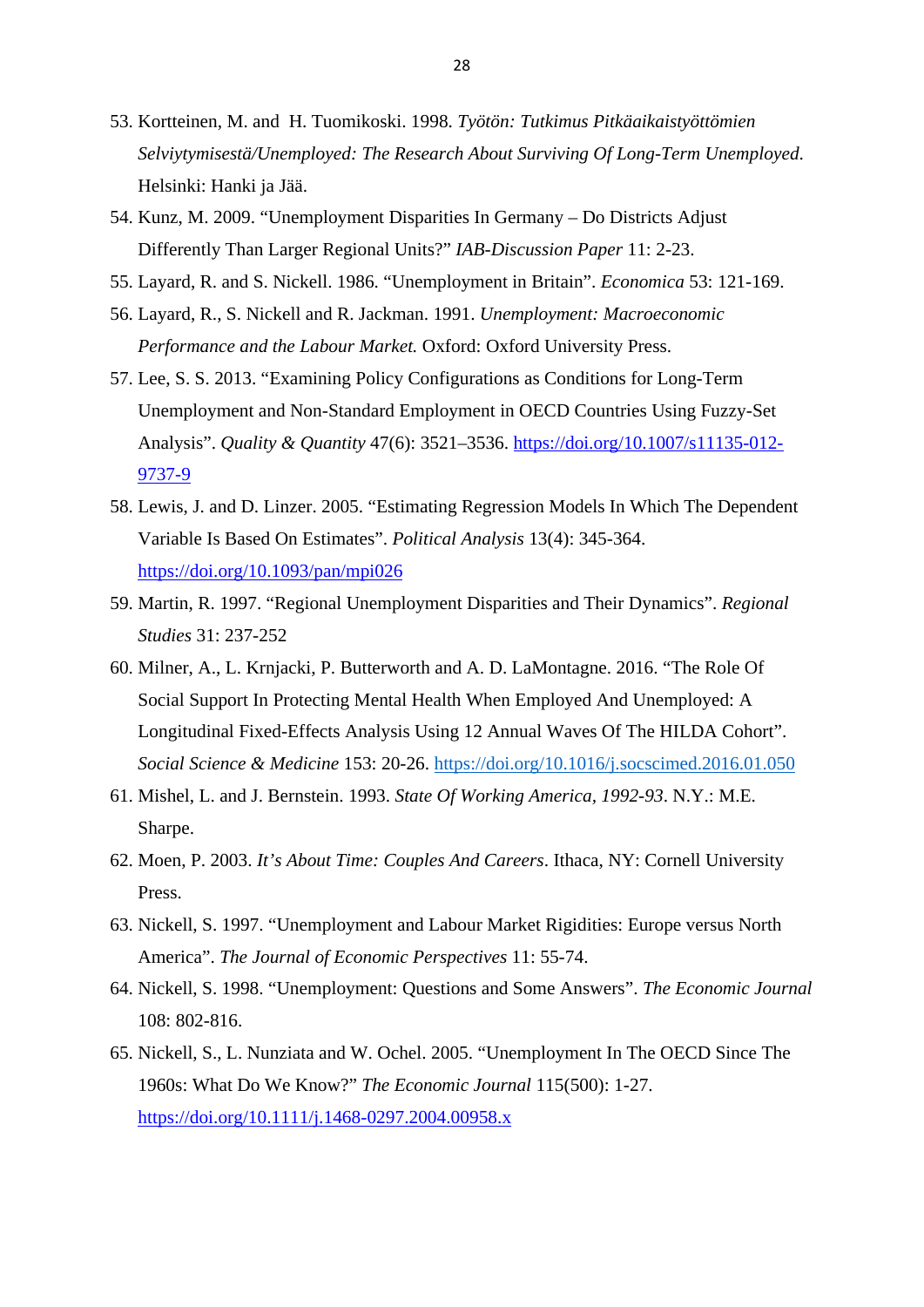- 66. Pierre, G. and S. Scarpetta. 2004. "Employment Regulations through the Eyes of Employers: Do They Matter and How Do Firms Respond To Them?" *Policy Research Working Papers* 1: 1-27.<https://doi.org/10.1596/1813-9450-3463>
- 67. Sage, D. 2013. "Activation, Health And Well-Being: Neglected Dimensions?" *International Journal of Sociology and Social Policy* 33(1/2): 4-20. <https://doi.org/10.1108/01443331311295145>
- 68. Sage, D. 2015. "Do Active Labour Market Policies Promote The Well-Being, Health, And Social Capital Of The Unemployed? Evidence from the UK". *Social Indicators Research* 124: 319-337.<https://doi.org/10.1007/s11205-014-0788-2>
- 69. Scarpetta, S. 1996. "Assessing the Role of Labour Market Policies and Institutional Settings on Unemployment: A Cross-Country Study". *OECD Economic Studies* 26: 43- 98.
- 70. Scharpf, F. 1999. *Governing In Europe: Effective And Democratic?* Oxford: Oxford University Press.
- 71. Siebert, H. 1997. "Labor Market Rigidities: At the Root of Unemployment in Europe". *Journal of Economic Perspectives* 11(3): 37-54.<https://doi.org/10.1257/jep.11.3.37>
- 72. Sjöberg, O. 2004. "The Role of Family Policy Institutions in Explaining Gender-Role Attitudes: A Comparative Multilevel Analysis of Thirteen Industrialized Countries". *Journal of European Social Policy* 14(2): 107-123. <https://doi.org/10.1177/0958928704042003>
- 73. Stockhammer, E. 2004a. "Explaining European Unemployment: Testing the NAIRU Hypothesis and a Keynesian Approach". *International Review of Applied Economics* 18(1): 3-23.
- 74. Stockhammer, E. 2004b. "Is There An Equilibrium Rate Of Unemployment In The Long Run?" *Review of Political Economy* 16: 59-77.

## **7. Annex**

<**Table 1 in Annex here** ˃

<**Table 2 in Annex here**˃

<**Table 3 in Annex here**˃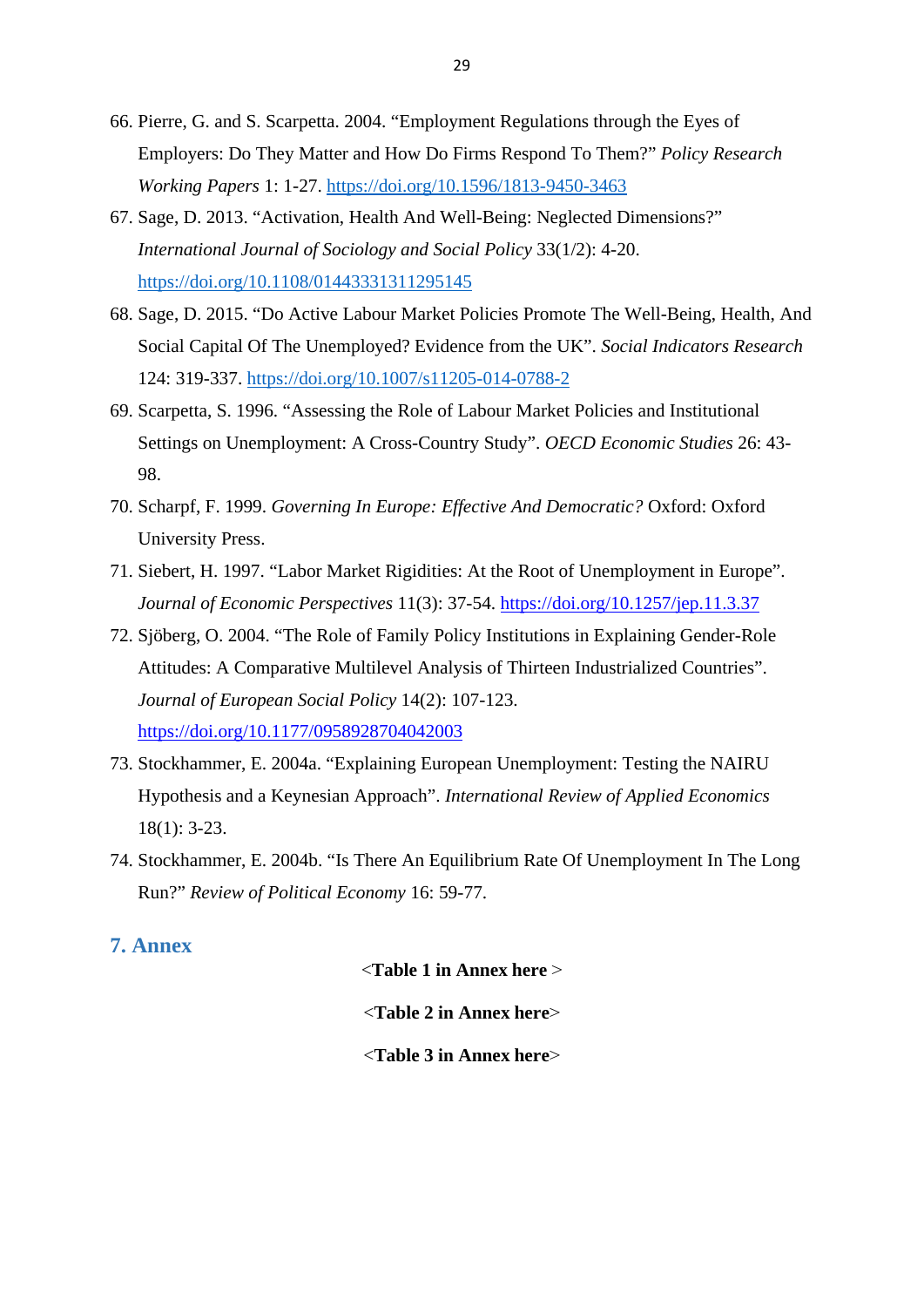## Figures in the text



Figure 1. Mean-centred unemployment rate of the study population per country, estimated after ANOVA test with Bonferroni correction (EU-LFS, 2006-2016, N=3,006,433).



Figure 2. Mean-centred unemployment rate of the study population per country, estimated after ANOVA test with Bonferroni correction before and after adjustment to macro-level factors, as in Table 2.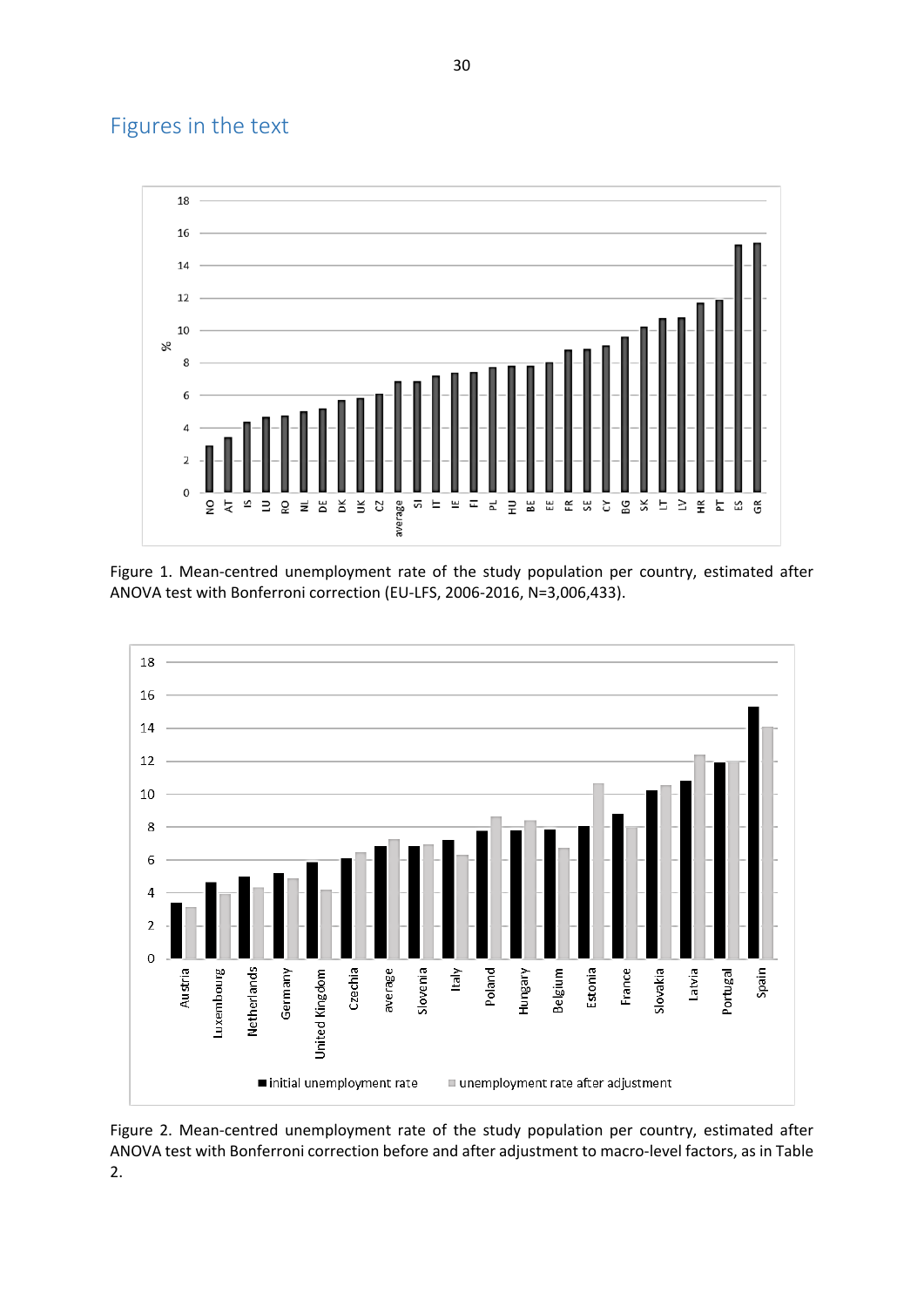

Figure 3. Mean-centred unemployment rate of the study population per country and per type of household estimated after ANOVA test with Bonferroni correction, controlled for macro-level factors, as in Table 2.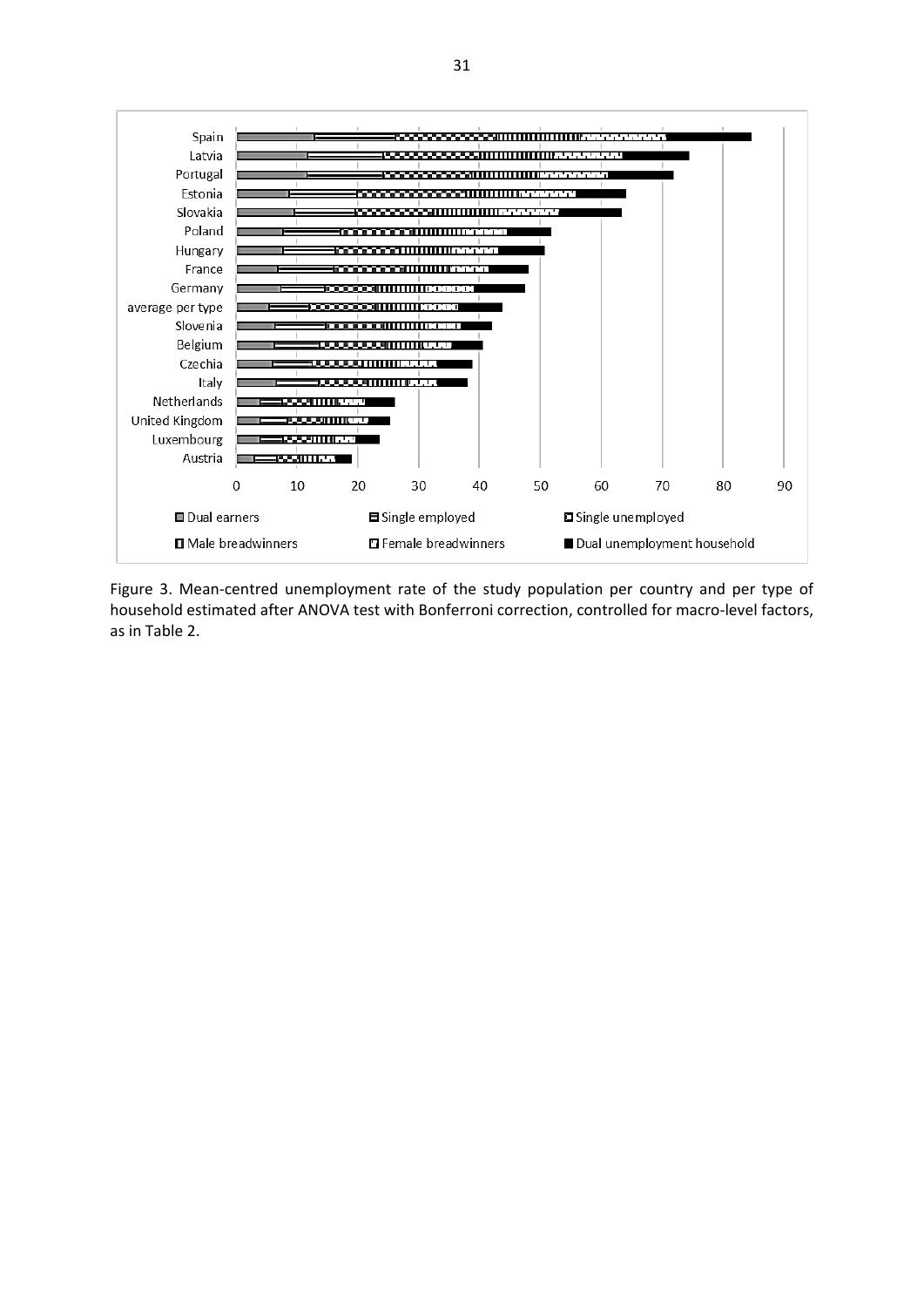## Tables in the text:

#### *Table 1. Linear regression models explaining unemployment rate dynamics across 17 European countries in 2006-2016 (REML)*

Type 1 / model 1a, Type 2 / model 1b, Type 3 / model 1c, Type 4 / model 1d, Type 5 / model 1e, Type 6 / model 1f

|                                                                                                                                                                                                        | Model 1a             | Model 1b            | Model 1c            | Model 1d             | Model 1e             | Model 1f             |
|--------------------------------------------------------------------------------------------------------------------------------------------------------------------------------------------------------|----------------------|---------------------|---------------------|----------------------|----------------------|----------------------|
| (Intercept)                                                                                                                                                                                            | $14.617***(0.834)$   | 14.915***(0.747)    | 25.689***(0.980)    | $31.901***(1.955)$   | 27.593***(2.325)     | $31.923***(1.153)$   |
| Age groups (ref.= $15-19$ )                                                                                                                                                                            |                      |                     |                     |                      |                      |                      |
| $20 - 24$                                                                                                                                                                                              | $-2.782***(0.417)$   | $-3.754***(0.106)$  | $-7.949***(0.100)$  | $-12.470***(0.413)$  | $-8.240***(0.875)$   | $-7.987***(0.392)$   |
| 25-29                                                                                                                                                                                                  | $-6.901***(0.416)$   | $-7.699***(0.105)$  | $-12.643***(0.126)$ | $-19.218***$ (0.407) | $-14.033***(0.863)$  | $-13.516***(0.391)$  |
| $30 - 34$                                                                                                                                                                                              | $-9.097***(0.416)$   | $-9.749***(0.105)$  | $-15.269***(0.129)$ | $-22.540***(0.407)$  | $-16.787***$ (0.863) | $-16.969***(0.392)$  |
| 35-39                                                                                                                                                                                                  | $-10.617***(0.416)$  | $-11.041***(0.105)$ | $-16.962***(0.130)$ | $-24.291***(0.408)$  | $-18.441***$ (0.863) | $-19.037***(0.392)$  |
| $40 - 44$                                                                                                                                                                                              | $-11.172***(0.416)$  | $-11.657***(0.105)$ | $-17.869***(0.127)$ | $-25.065***(0.408)$  | $-19.057***$ (0.862) | $-19.828***$ (0.388) |
| 45-49                                                                                                                                                                                                  | $-11.474***$ (0.416) | $-12.072***(0.105)$ | $-18.295***(0.124)$ | $-25.543***(0.406)$  | $-19.618***$ (0.860) | $-20.746***$ (0.384) |
| 50-54                                                                                                                                                                                                  | $-11.524***(0.416)$  | $-12.244***(0.105)$ | $-18.380***(0.121)$ | $-26.033***(0.405)$  | $-20.126***(0.859)$  | $-21.346***(0.382)$  |
| 55-59                                                                                                                                                                                                  | $-11.200***(0.416)$  | $-12.232***(0.105)$ | $-18.766***(0.119)$ | $-26.149***(0.405)$  | $-20.395***(0.858)$  | $-22.350***(0.381)$  |
| 60-64                                                                                                                                                                                                  | $-11.428***(0.416)$  | $-13.065***(0.107)$ | $-20.332***(0.118)$ | $-26.927***(0.405)$  | $-21.153***(0.859)$  | $-23.831***(0.382)$  |
| Level of education (ref.=High: Tertiary level)                                                                                                                                                         |                      |                     |                     |                      |                      |                      |
| Low: Lower secondary                                                                                                                                                                                   | $5.675***(0.020)$    | $6.700***(0.025)$   | $5.796***(0.047)$   | $5.152***(0.037)$    | $5.662***(0.042)$    | $4.461***(0.031)$    |
| Medium: Upper secondary                                                                                                                                                                                | $2.418***(0.016)$    | $2.345***(0.020)$   | $2.006***(0.046)$   | $2.182***(0.034)$    | $2.592***(0.039)$    | $2.105***(0.030)$    |
| Sex (ref.=Male)                                                                                                                                                                                        |                      |                     |                     |                      |                      |                      |
| Female                                                                                                                                                                                                 | $0.552***(0.011)$    | $0.757***(0.018)$   | $-0.038(0.031)$     | $0.204***(0.020)$    | $-0.291***(0.027)$   | $-0.707***(0.016)$   |
| Nationality (ref.=Native)                                                                                                                                                                              |                      |                     |                     |                      |                      |                      |
| Immigrant                                                                                                                                                                                              | $0.497***(0.033)$    | $0.453***(0.033)$   | $0.564***(0.062)$   | $0.306***(0.058)$    | $0.144*(0.072)$      | $-0.081(0.051)$      |
| Presence of the children of the person in the same household (ref.=Child(ren) of the person is not in the same household)                                                                              |                      |                     |                     |                      |                      |                      |
| Child(ren) of the person is in the same household                                                                                                                                                      | $-0.439**$ (0.135)   | $-0.008(0.281)$     | $2.537***(0.363)$   | 1.398(1.081)         | 0.395(0.937)         | 0.022(0.173)         |
| Need for care facilities. Person is looking after children or incapacitated adults and is not searching for a job or is working part time because: (ref.=There is no need for care facilities, because |                      |                     |                     |                      |                      |                      |
| a person is not looking after children or incapacitated adults)                                                                                                                                        |                      |                     |                     |                      |                      |                      |
| Suitable care services for children are not available or a                                                                                                                                             | 0.476(0.389)         | 0.231(0.661)        | $1.633*(0.691)$     | $1.035**$ (0.322)    | $-0.297(0.873)$      | $1.253***(0.276)$    |
| ffordable                                                                                                                                                                                              |                      |                     |                     |                      |                      |                      |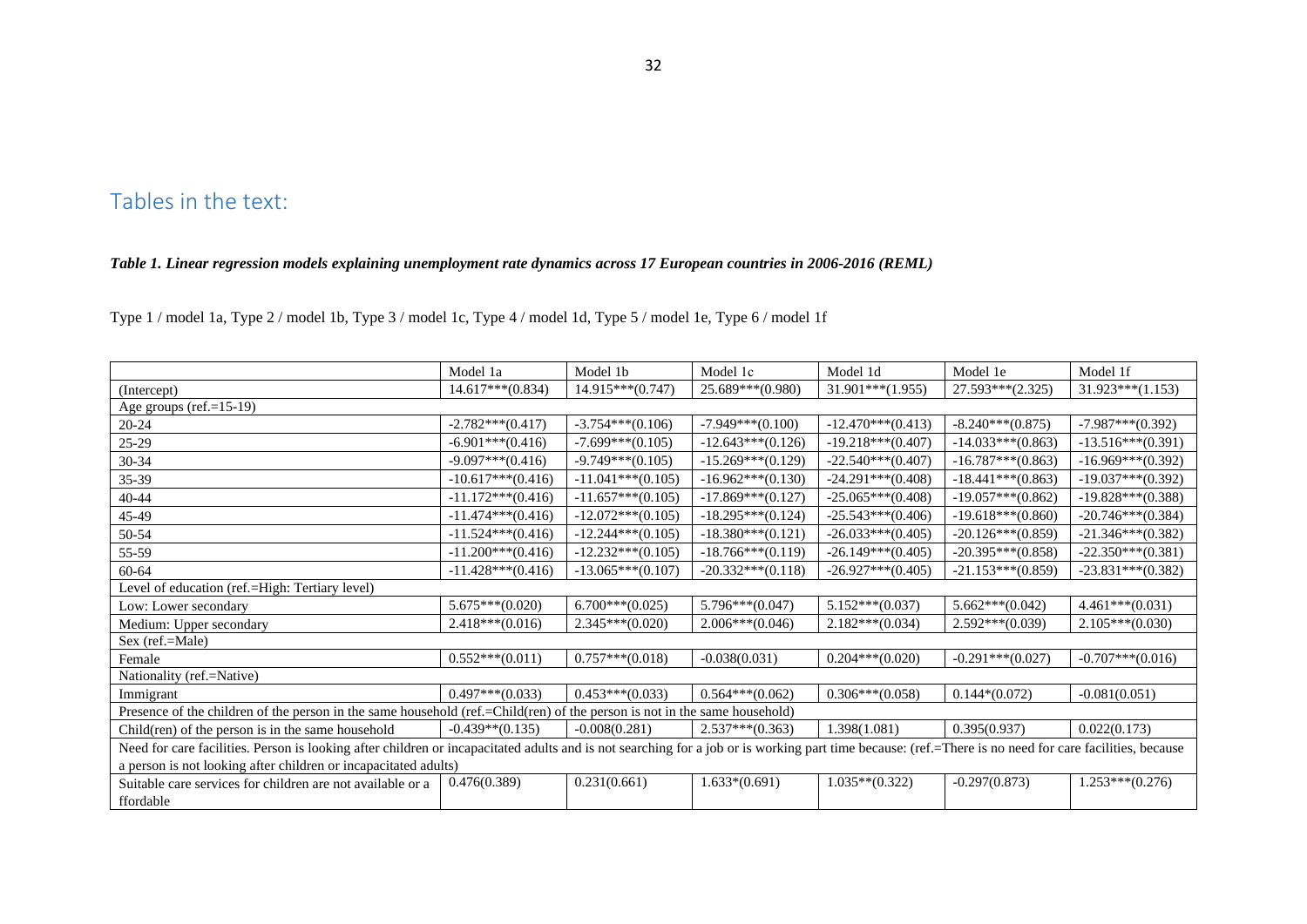| Suitable care services for ill, disabled, elderly are not a                                                                                         | 0.824(0.430)       | 1.174(0.701)       | $-0.162(0.446)$     | $1.523***(0.268)$    | $1.295**$ (0.484)  | $0.401**$ (0.151)  |
|-----------------------------------------------------------------------------------------------------------------------------------------------------|--------------------|--------------------|---------------------|----------------------|--------------------|--------------------|
| vailable or affordable                                                                                                                              |                    |                    |                     |                      |                    |                    |
| Suitable care services for both children and ill, disabled                                                                                          | 0.545(0.727)       | 0.178(1.100)       | 1.412(1.032)        | $2.879***(0.628)$    | 0.066(0.947)       | 0.433(0.364)       |
| and elderly are not available or affordable.                                                                                                        |                    |                    |                     |                      |                    |                    |
| Care facilities do not influence decision for working pa                                                                                            | $-0.322***(0.087)$ | $0.709***(0.197)$  | 0.256(0.222)        | $0.667***(0.099)$    | $-0.425**$ (0.147) | $-0.020(0.069)$    |
| rt time or not searching for a job                                                                                                                  |                    |                    |                     |                      |                    |                    |
| Registration at a public employment office (ref.=Person is not registered at a public employment office and does not receive benefit or assistance) |                    |                    |                     |                      |                    |                    |
| Person is registered at a public employment office and r                                                                                            | 0.017(0.101)       | $0.320***(0.067)$  | $0.437***(0.057)$   | $0.853***(0.068)$    | $-0.888***(0.063)$ | $-0.518***(0.042)$ |
| eceives benefit or assistance                                                                                                                       |                    |                    |                     |                      |                    |                    |
| Person is registered at a public employment office but d                                                                                            | $0.494***(0.050)$  | $0.483***(0.047)$  | $0.826***(0.053)$   | $1.591***(0.051)$    | $-0.356***(0.058)$ | $0.608***(0.041)$  |
| oes not receive benefit or assistance                                                                                                               |                    |                    |                     |                      |                    |                    |
| Person is not registered at a public employment office b                                                                                            | 0.449(0.287)       | 0.071(0.375)       | 0.245(0.328)        | 0.236(0.344)         | $-0.936**$ (0.344) | $-0.744***(0.196)$ |
| ut receives benefit or assistance                                                                                                                   |                    |                    |                     |                      |                    |                    |
| Number of children in the household (aged less than 15                                                                                              | $-0.329(0.285)$    | 1.124(0.850)       | $-6.364***(0.308)$  | $-5.516(2.937)$      | 4.540(3.529)       |                    |
| years)                                                                                                                                              |                    |                    |                     |                      |                    |                    |
| Number of persons aged 65 or older in the household                                                                                                 | $-0.682***(0.098)$ | $-0.841***(0.074)$ | $-0.967***(0.125)$  | $-0.271***(0.059)$   | $-0.418***(0.047)$ | $-0.175***(0.024)$ |
| Number of children in the household (aged less than 25                                                                                              | 0.320(0.295)       | $-1.267(0.839)$    | $1.701***(0.192)$   | $-1.398(1.671)$      | $-3.054*(1.289)$   | $-3.295***(0.555)$ |
| years)                                                                                                                                              |                    |                    |                     |                      |                    |                    |
| Number of employed persons in the household (aged 1                                                                                                 | $-1.517(0.823)$    | $-0.923(0.869)$    | $-13.285***(1.461)$ | $-12.674***$ (3.057) | $-1.781(3.719)$    | 0.713(1.805)       |
| 5 years and more)                                                                                                                                   |                    |                    |                     |                      |                    |                    |
| Number of employed adults in the household (aged 15                                                                                                 | $1.871*(0.824)$    | $1.747*(0.869)$    | $12.621***(1.471)$  | $11.175**$ (3.497)   | 0.543(4.053)       | $-0.220(1.807)$    |
| years and more)                                                                                                                                     |                    |                    |                     |                      |                    |                    |
| Number of unemployed adults in the household (aged 1                                                                                                | $1.645***(0.153)$  | $3.346***(0.233)$  | $2.386***(0.096)$   | $0.185***(0.051)$    | $7.024**$ (2.266)  | $0.548***(0.063)$  |
| 5 years and more)                                                                                                                                   |                    |                    |                     |                      |                    |                    |
| Number of inactive adults in the household (aged 15 ye                                                                                              | $0.757***(0.103)$  | $1.336***(0.108)$  | $1.792***(0.088)$   |                      | $6.160**$ (2.265)  | $-0.135*(0.055)$   |
| ars and more)                                                                                                                                       |                    |                    |                     |                      |                    |                    |
| ICC empty model                                                                                                                                     | 0.84               | 0.87               | 0.87                | 0.85                 | 0.84               | 0.83               |
| ICC full model                                                                                                                                      | 0.83               | 0.87               | 0.87                | 0.84                 | 0.84               | 0.84               |
| logLik empty model                                                                                                                                  | $-622399.2$        | $-681006.0$        | -419566.2           | $-278532.7$          | $-160166.8$        | $-413132.1$        |
| logLik full model                                                                                                                                   | $-575556.7$        | $-619232.7$        | $-375473.8$         | $-257975.3$          | $-148898.4$        | $-387222.4$        |
| Between-country variance                                                                                                                            | 2.963              | 3.045              | 3.841               | 2.926                | 3.094              | 2.841              |
| Between-person variance (between households)                                                                                                        | 2.119              | 2.707              | 3.523               | 2.586                | 2.237              | 2.199              |
| Within-person variance (inside households)                                                                                                          | 0.957              | 1.037              | 1.342               | 1.114                | 0.978              | 0.955              |
| N observations                                                                                                                                      | 224413             | 221360             | 122678              | 94767                | 57215              | 149049             |
| N households                                                                                                                                        | 113401             | 221360             | 122678              | 51699                | 34084              | 97218              |
| N countries                                                                                                                                         | 17                 | 17                 | 17                  | 17                   | 17                 | 17                 |

Notes: Model includes random intercepts and fixed slopes. Indicated are linear regression estimates on unemployment rate (the unstandardized beta, SE in parentheses). Countries in the analysis are: Austria, Belgium, Czechia, Germany, Estonia, Spain, France, Hungary, Italy, Luxembourg, Latvia, Netherlands, Poland, Portugal, Slovenia, Slovakia and United Kingdom. \*\*\* p < 0.001, \*\* p < 0.01, \* p < 0.05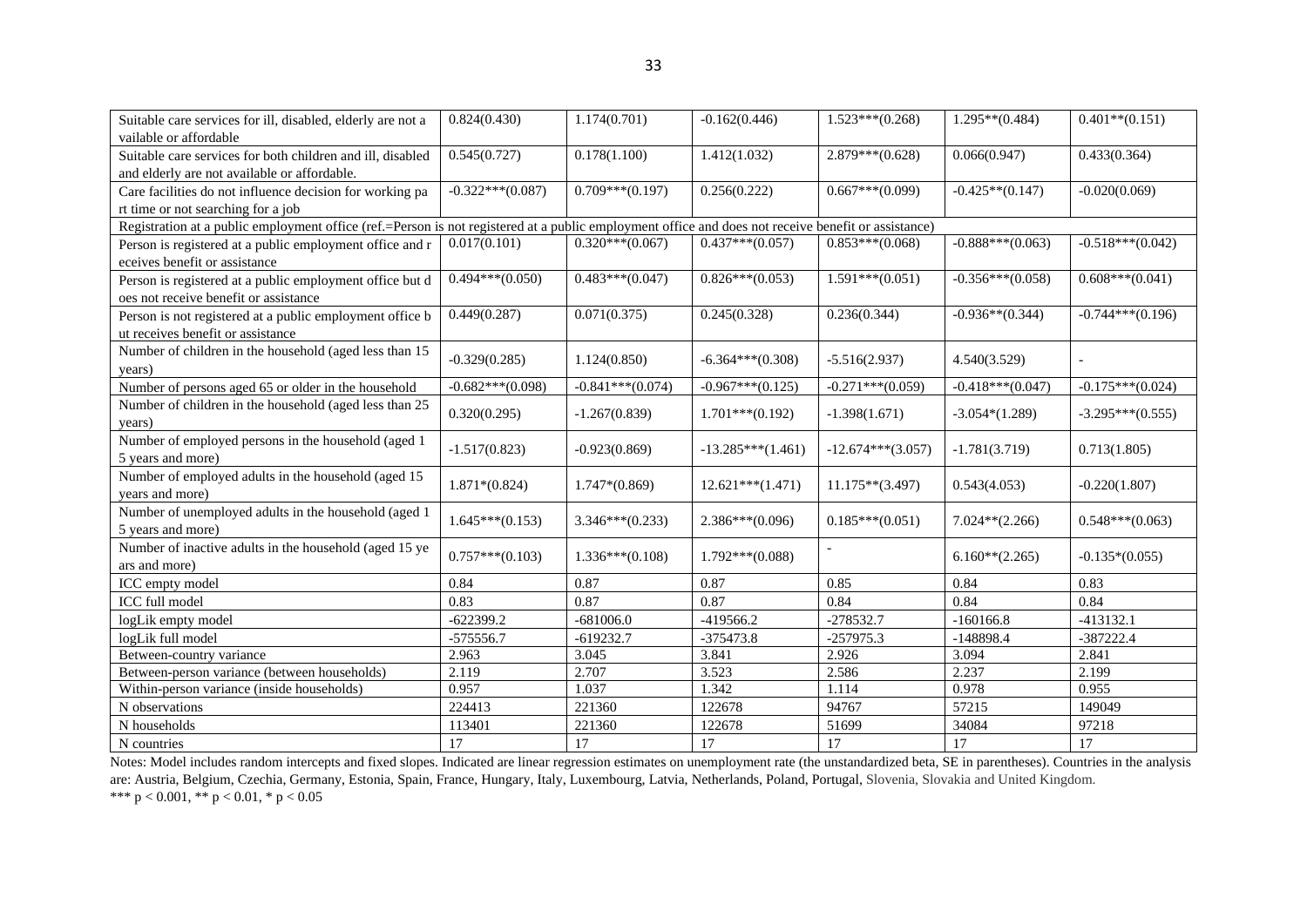*Table 2. Multilevel models with interactions between need for care facilities and unemployment insurance with country-level factors and time-effect factors* 

|                                    |                                                    | Type 1             | Type 2              | Type 3             | Type 4             | Type 5             | Type 6             |
|------------------------------------|----------------------------------------------------|--------------------|---------------------|--------------------|--------------------|--------------------|--------------------|
| (Intercept)                        |                                                    | 26.793***(2.011    | 30.592***(2.274)    | 30.063***(2.772)   | 30.418***(2.383)   | 29.470***(2.245)   | 27.405***(2.176)   |
|                                    |                                                    |                    |                     |                    |                    |                    |                    |
|                                    |                                                    |                    |                     |                    |                    |                    |                    |
| <b>Country level variables</b>     |                                                    |                    |                     |                    |                    |                    |                    |
|                                    | <b>Employment Protection Legislation Regular</b>   | $-2.278***(0.146)$ | $-2.955***(0.168)$  | $-1.481***(0.303)$ | $-2.776***(0.242)$ | $-2.945***(0.263)$ | $-2.394***(0.155)$ |
|                                    | <b>Employment Protection Legislation Temporary</b> |                    |                     |                    |                    |                    |                    |
|                                    |                                                    | $-7.660***(0.106)$ | $-8.573***(0.126)$  | 10.219***(0.227    | $-9.441***(0.155)$ | $-8.458***(0.194)$ | $-8.549***(0.101)$ |
|                                    |                                                    |                    |                     |                    |                    |                    |                    |
| <b>Gross Domestic Product</b>      |                                                    | $-0.150***(0.005)$ | $-0.175***$ (0.005) | $-0.186***(0.011)$ | $-0.196***(0.008)$ | $-0.141***(0.009)$ | $-0.151***(0.005)$ |
| <b>Active Labour Market Policy</b> |                                                    | $-0.624***(0.141)$ | 0.069(0.154)        | $3.891***(0.271)$  | $0.729**$ (0.229)  | $-0.106(0.242)$    | $0.427**$ (0.138)  |
| Time variable                      |                                                    |                    |                     |                    |                    |                    |                    |
| poly(type1.time,3)1: 2006-2009     |                                                    | 424.039***(6.68    | 420.357***(6.82     | 349.273***(10.0    | 276.635***(7.12    | 198.618***(6.26    | 346.855***(5.69    |
|                                    |                                                    | 8)                 | 2)                  | (24)               | 1)                 | 5)                 | 7)                 |
| poly(type1.time,3)2: 2010-2013     |                                                    | 185.981***(5.52    | 203.575***(5.78     | 186.879***(8.48    | 147.185***(5.91    | 94.616***(5.316    | 174.177***(4.85    |
|                                    |                                                    | 6)                 | 6)                  | 7)                 | 5)                 |                    | 5)                 |
| poly(type1.time,3)3: 2014-2016     |                                                    |                    |                     |                    |                    |                    |                    |
|                                    |                                                    | 197.900***(5.08    | 163.004***(5.43     | 104.482***(7.80    | 112.472***(5.39    | 83.851***(4.866)   | 118.778***(4.53    |
|                                    |                                                    | 8)                 | 4)                  | 5)                 | 6)                 |                    | 3)                 |
| <b>Individual level variables</b>  |                                                    |                    |                     |                    |                    |                    |                    |
| Need for care                      | Care services for children                         |                    |                     |                    |                    |                    |                    |
| facilities                         | are not available                                  | $10.596*(4.335)$   | 20.011(15.906)      | 1.809(4.653)       | $-2.654(1.449)$    | 2.444(5.125)       | 0.920(1.525)       |
| (ref.=There is                     | Care services for ill,                             |                    |                     |                    |                    |                    |                    |
| no need for care                   | disabled, elderly are not                          | 1.957(8.815)       | 30.246*(12.618)     | 1.501(2.953)       | 0.089(1.677)       | 23.841***(5.656    | $1.479*(0.670)$    |
| facilities)                        | available                                          |                    |                     |                    |                    |                    |                    |
|                                    | Care services for both                             |                    |                     |                    |                    |                    |                    |
|                                    | children and ill, disabled and                     | $-1.707(11.682)$   | $-59.439(68.248)$   | $-7.883(13.316)$   | $-0.431(6.966)$    | $-0.590(10.810)$   | 5.303(4.272)       |
|                                    | elderly are not available                          |                    |                     |                    |                    |                    |                    |
|                                    | Care facilities do not                             |                    |                     |                    |                    |                    |                    |
|                                    |                                                    |                    |                     |                    |                    |                    |                    |
|                                    | influence decision for not                         | 2.023(2.285)       | $-1.944(4.791)$     | 0.850(1.480)       | $-1.866**$ (0.718) | 2.531(1.973)       | $1.387***(0.365)$  |
|                                    | searching for a job                                |                    |                     |                    |                    |                    |                    |
| Registration at a                  | Registered and receives                            | $-1.684(1.029)$    | $3.485***(0.760)$   | $4.674***(0.347)$  | $2.269***(0.614)$  | $1.260**$ (0.478)  | $4.214***$ (0.309) |
| public                             | benefit                                            |                    |                     |                    |                    |                    |                    |
| employment                         | Registered but does not                            | $1.686*(0.847)$    | 0.765(0.896)        | $5.153***(0.738)$  | $3.949***(0.636)$  | $1.403*(0.715)$    | 10.809***(0.418    |
| office                             | receive benefit                                    |                    |                     |                    |                    |                    |                    |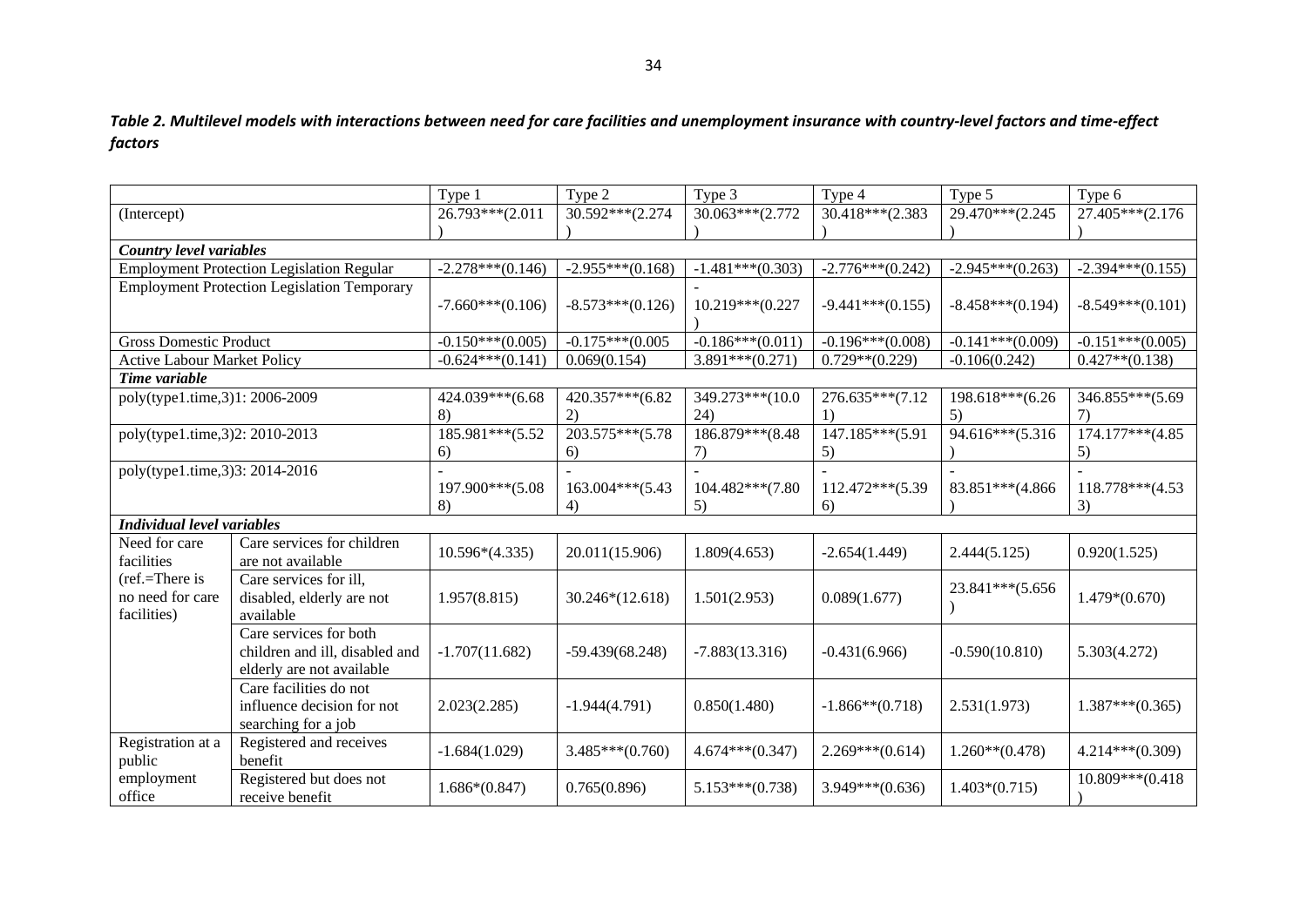| $(ref = Person is$<br>not registered<br>and does not<br>receive benefit) | Not registered but receives<br>benefit                                                | 7.051(6.950)       | $25.212*(10.033)$   | $16.579**$ (5.828) | 1.945(6.363)       | 6.430(6.918)       | 21.120***(3.503    |
|--------------------------------------------------------------------------|---------------------------------------------------------------------------------------|--------------------|---------------------|--------------------|--------------------|--------------------|--------------------|
| <b>Interactions</b>                                                      |                                                                                       |                    |                     |                    |                    |                    |                    |
| <b>Employment Pr</b><br>otection Legislat                                | Care services for children<br>are not available                                       | $-2.095(1.467)$    | $-5.371(5.246)$     | $-0.013(1.926)$    | 0.710(0.773)       | $-0.424(2.039)$    | $-1.040(0.564)$    |
| ion Regular*                                                             | Care services for ill,<br>disabled, elderly are not<br>available                      | $-1.544(3.209)$    | $-11.350**$ (4.006) | $-1.208(1.395)$    | 0.302(0.657)       | $-6.640***(1.798)$ | $-0.522(0.357)$    |
|                                                                          | Care services for both<br>children and ill, disabled and<br>elderly are not available | $-0.457(4.298)$    | 22.517(22.986)      | 1.820(4.257)       | $-0.725(2.429)$    | $-0.089(4.556)$    | $-1.198(1.188)$    |
|                                                                          | Care facilities do not<br>influence decision for not<br>searching for a job           | 0.131(0.757)       | 0.485(1.570)        | $-0.282(0.671)$    | $2.077***(0.295)$  | $-0.910(0.702)$    | $-0.284(0.170)$    |
| <b>Employment Pr</b><br>otection Legislat<br>ion Temporary*              | Care services for children<br>are not available                                       | $-0.720(0.634)$    | $-1.125(1.200)$     | $-0.773(1.307)$    | $1.510**$ (0.495)  | $-0.365(0.919)$    | $1.555**(0.442)$   |
|                                                                          | Care services for ill,<br>disabled, elderly are not<br>available                      | 1.565(0.856)       | $-1.616(0.954)$     | 0.965(0.994)       | $1.516***(0.397)$  | $-1.035(0.721)$    | $0.802***(0.218)$  |
|                                                                          | Care services for both<br>children and ill, disabled and<br>elderly are not available | $2.812*(1.232)$    | 1.534(3.044)        | 1.610(2.563)       | 1.003(1.719)       | 2.201(1.530)       | 0.631(0.728)       |
|                                                                          | Care facilities do not<br>influence decision for not<br>searching for a job           | $-0.060(0.185)$    | $-0.192(0.372)$     | $-0.386(0.423)$    | $0.871***(0.161)$  | 0.107(0.188)       | $0.426***(0.106)$  |
| <b>Active Labour</b><br>Market Policy*                                   | Care services for children<br>are not available                                       | $-4.660*(1.897)$   | $-1.727(3.361)$     | 2.030(5.609)       | 0.285(2.078)       | 0.005(5.709)       | $-0.088(1.700)$    |
|                                                                          | Care services for ill,<br>disabled, elderly are not<br>available                      | 1.380(3.049)       | 4.509(5.184)        | $-2.857(3.981)$    | $-3.255(1.707)$    | $-4.529(2.338)$    | $-1.862*(0.947)$   |
|                                                                          | Care services for both<br>children and ill, disabled and<br>elderly are not available | $-2.092(4.354)$    | $-4.928(6.593)$     | $-0.890(8.436)$    | 6.585(5.487)       | $-3.881(5.135)$    | $-3.926(2.334)$    |
|                                                                          | Care facilities do not<br>influence decision for not<br>searching for a job           | $-2.284***(0.508)$ | 0.278(1.124)        | $-0.467(1.438)$    | $-4.671***(0.494)$ | $-0.370(0.782)$    | $-1.274***(0.334)$ |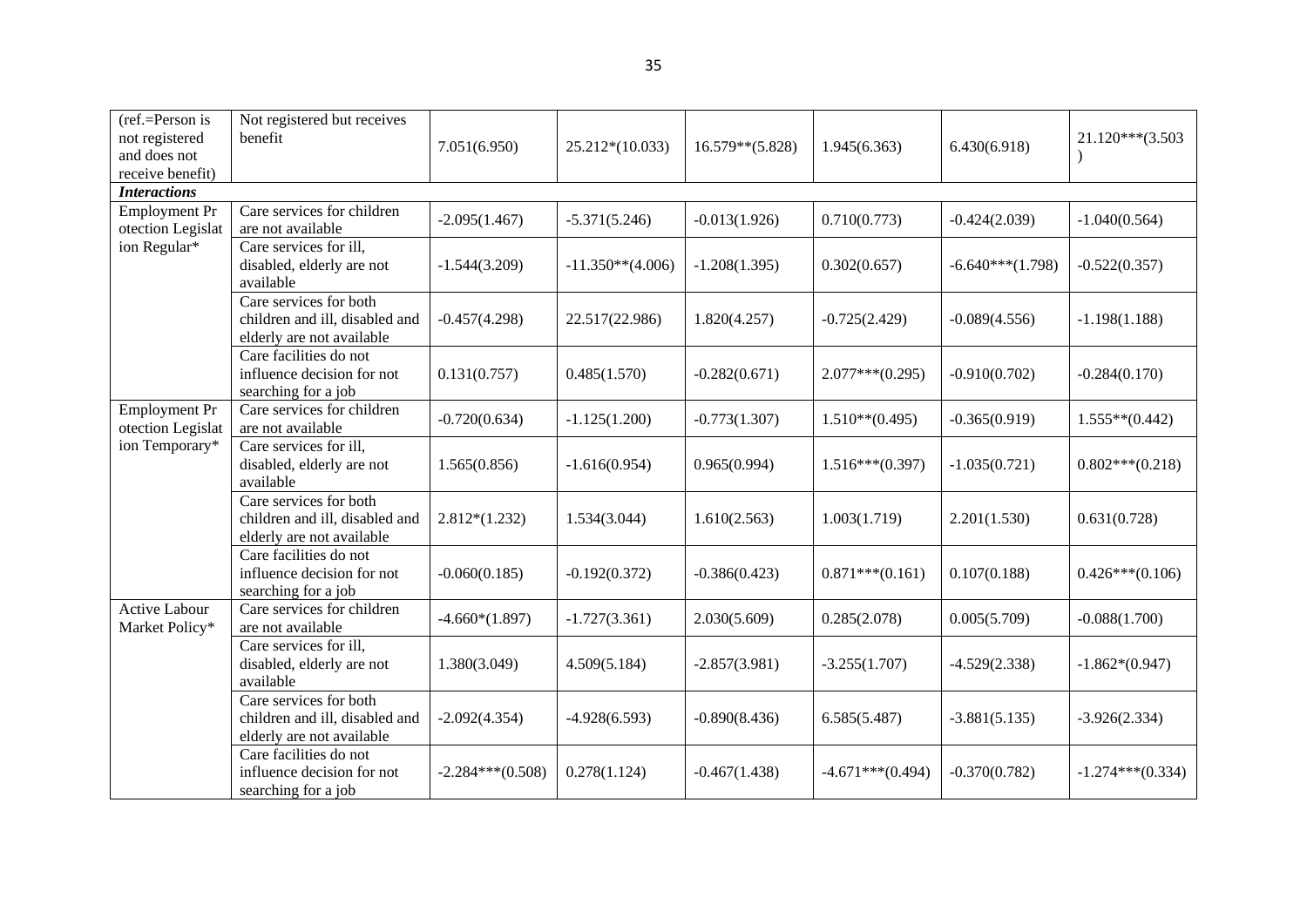| <b>Employment Pr</b><br>otection Legislat | Registered and receives<br>benefit           | $-0.297(0.349)$    | $-3.740***(0.308)$ | $-2.333***(0.156)$ | $-1.075***(0.213)$ | $-0.815***(0.173)$ | $-1.438***(0.112)$ |
|-------------------------------------------|----------------------------------------------|--------------------|--------------------|--------------------|--------------------|--------------------|--------------------|
| ion Regular*                              | Registered but does not<br>receive benefit   | $-0.361(0.268)$    | $-0.266(0.290)$    | $-0.810***(0.240)$ | $-0.933***(0.204)$ | $-0.446(0.231)$    | $-2.529***(0.138)$ |
|                                           | Not registered but receives<br>benefit       | $-2.733(2.085)$    | $-6.704*(3.121)$   | $-3.487(2.042)$    | $-0.222(2.038)$    | $-1.089(2.277)$    | $-5.784***(1.140)$ |
| <b>Employment Pr</b><br>otection Legislat | Registered and receives<br>benefit           | $0.768***(0.129)$  | $-0.039(0.104)$    | $-0.568***(0.075)$ | $1.767***(0.091)$  | $0.342***(0.078)$  | $0.491***(0.051)$  |
| ion Temporary*                            | Registered but does not<br>receive benefit   | $0.954***(0.081)$  | $1.331***(0.078)$  | $0.385***(0.083)$  | $1.666***(0.077)$  | $0.324***(0.086)$  | $0.278***(0.056)$  |
|                                           | Not registered but receives<br>benefit       | 1.168(0.699)       | $-1.242(0.984)$    | $-2.593**$ (0.859) | $-0.023(0.871)$    | $-0.786(0.747)$    | $-1.016*(0.410)$   |
| <b>Active Labour</b><br>Market Policy*    | Registered and receives<br>benefit           | 1.109(0.726)       | $7.963***(0.613)$  | $2.757***(0.359)$  | $-2.840***(0.409)$ | $-0.218(0.344)$    | $-1.247***(0.233)$ |
|                                           | Registered but does not<br>receive benefit   | $-2.141***(0.262)$ | $-1.546***(0.263)$ | $-3.636***(0.250)$ | $-3.265***(0.228)$ | $-0.519*(0.255)$   | $-3.980***(0.167)$ |
|                                           | Not registered but receives<br>benefit       | $-2.815(3.186)$    | $-8.221(4.584)$    | $-5.701(3.338)$    | $-0.288(3.706)$    | $-3.504(3.358)$    | $-6.806***(1.913)$ |
| Between-country variance                  |                                              | 8.137              | 9.210              | 10.981             | 9.502              | 8.832              | 8.823              |
|                                           | Between-person variance (between households) | 2.666              | 3.413              | 4.911              | 3.250              | 2.758              | 2.567              |
|                                           | Within-person variance (inside households)   | 1.128              | 1.293              | 1.854              | 1.272              | 1.126              | 1.046              |
| logLik                                    |                                              | $-612362.5$        | $-670285.2$        | $-416081$          | $-270850.4$        | $-157042.7$        | $-400908.5$        |

Notes: Model includes random intercepts and fixed slopes for individual level- and country-level variables. Indicated are linear regression estimates on unemployment rate (th e unstandardized beta, SE in parentheses). EPL, GDP rate and ALMP have been mean-centered. Countries in the analysis are: Austria, Belgium, Czechia, Germany, Estonia, S pain, France, Hungary, Italy, Luxembourg, Latvia, Netherlands, Poland, Portugal, Slovenia, Slovakia and United Kingdom. \*\*\* p < 0.001, \*\* p < 0.01, \* p < 0.05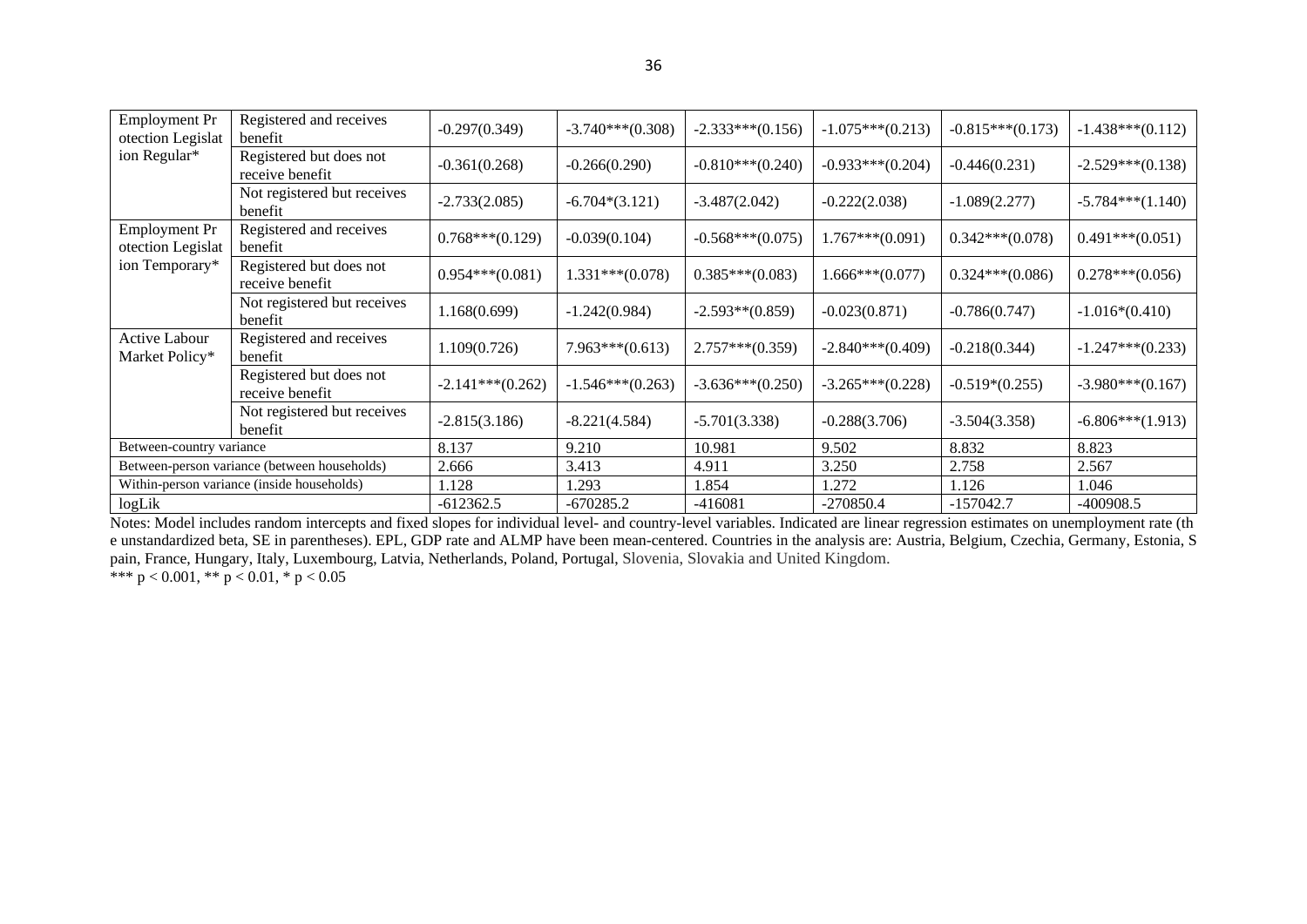# Tables in the Annex:

## *Annex. Table 1. Distribution of the sample based on type of household and countries of*

## *Europe.*

| Country         | Type 1:<br>couple, both<br>employed |                       | Type $2$ :<br>single,<br>employed |                          | Type 3:<br>single, not<br>employed |                          | Type 4:<br>couple, male<br>employed |           | Type 5:<br>couple,<br>female<br>employed |           | Type 6:<br>couple,<br>neither<br><i>partner is</i><br>employed |                          | <b>Total</b>        |                 |
|-----------------|-------------------------------------|-----------------------|-----------------------------------|--------------------------|------------------------------------|--------------------------|-------------------------------------|-----------|------------------------------------------|-----------|----------------------------------------------------------------|--------------------------|---------------------|-----------------|
|                 | Freq.                               | $\%$                  | Freq.                             | $\%$                     | Freq.                              | $\%$                     | Freq.                               | $\%$      | Freq.                                    | $\%$      | Freq.                                                          | %                        | Freq.               | $\%$            |
| Austria         | 8,730                               | 26.0<br>8             | 10,82<br>5                        | 32.3<br>4                | 4,504                              | 13.4<br>6                | 2,306                               | 6.89      | 1,954                                    | 5.84      | 5,152                                                          | 15.3<br>9                | 33,471              | 100.<br>00      |
| <b>Belgium</b>  | 482                                 | 14.4<br>4             | 1,192                             | 35.7                     | 848                                | 25.4<br>$\mathbf{0}$     | 201                                 | 6.02      | 126                                      | 3.77      | 489                                                            | 14.6<br>5                | 3,338               | 100.<br>$00\,$  |
| <b>Bulgaria</b> | 17.99<br>0                          | 29.7<br>6             | 9,293                             | 15.3<br>8                | 8,733                              | 14.4<br>5                | 5,961                               | 9.86      | 6,516                                    | 10.7<br>8 | 11,94<br>9                                                     | 19.7<br>7                | 60,442              | 100.<br>$00\,$  |
| Cyprus          | 2,368                               | 32.6<br>1             | 1,475                             | 20.3<br>1                | 744                                | 10.2<br>5                | 985                                 | 13.5<br>6 | 403                                      | 5.55      | 1,287                                                          | 17.7<br>2                | 7,262               | 100.<br>$00\,$  |
| Czechia         | 20,60<br>4                          | 29.8<br>5             | 14,95<br>5                        | 21.6<br>7                | 8,024                              | 11.6<br>$\boldsymbol{2}$ | 7,414                               | 10.7<br>4 | 4,910                                    | 7.11      | 13,12<br>1                                                     | 19.0<br>1                | 69,028              | 100.<br>$00\,$  |
| Germany         | 190,5<br>36                         | 29.1<br>2             | 237,9<br>88                       | 36.3<br>7                | 82,68<br>6                         | 12.6<br>$\overline{4}$   | 51,57<br>5                          | 7.88      | 43,00<br>7                               | 6.57      | 48,51<br>3                                                     | 7.41                     | 654,30<br>5         | 100.<br>$00\,$  |
| Denmark         | 191,9<br>86                         | 53.4<br>5             | 71,39<br>$\mathbf{0}$             | 19.8<br>7                | 38,55<br>7                         | 10.7<br>3                | 7,706                               | 2.15      | 7,442                                    | 2.07      | 42,12<br>3                                                     | 11.7<br>3                | 359,20<br>4         | 100.<br>$^{00}$ |
| Estonia         | 1,910                               | 34.3<br>3             | 1,452                             | 26.1<br>0                | 764                                | 13.7<br>3                | 452                                 | 8.12      | 440                                      | 7.91      | 546                                                            | 9.81                     | 5,564               | 100.<br>$^{00}$ |
| <b>Spain</b>    | $\overline{27,46}$<br>4             | 22.1<br>9             | 28,39<br>3                        | 22.9<br>4                | 15,10<br>9                         | 12.2<br>1                | 18.83<br>0                          | 15.2<br>1 | 9,902                                    | 8.00      | 24,07<br>0                                                     | 19.4<br>5                | 123.76<br>8         | 100.<br>00      |
| Finland         | 34,46<br>8                          | 27.7<br>8             | 34,36<br>5                        | 27.7<br>$\mathbf{0}$     | 22,57<br>$\theta$                  | 18.1<br>9                | 8,706                               | 7.02      | 12,24<br>6                               | 9.87      | 11,71<br>9                                                     | 9.45                     | 124,07<br>4         | 100.<br>$^{00}$ |
| <b>France</b>   | 22,14<br>2                          | 19.7<br>9             | 33,09<br>0                        | 29.5<br>8                | 20.07<br>8                         | 17.9<br>5                | 8,060                               | 7.20      | 8,249                                    | 7.37      | 20,25<br>4                                                     | 18.1<br>$\boldsymbol{0}$ | 111,87<br>3         | 100.<br>$00\,$  |
| Greece          | 10,69<br>8                          | 22.6<br>9             | 8,066                             | 17.1<br>1                | 7,842                              | 16.6<br>3                | 6,436                               | 13.6<br>5 | 3,240                                    | 6.87      | 10,86<br>3                                                     | 23.0<br>4                | 47,145              | 100.<br>00      |
| Croatia         | 1,596                               | 27.3<br>1             | 817                               | 13.9<br>8                | 959                                | 16.4<br>1                | 562                                 | 9.62      | 452                                      | 7.73      | 1,458                                                          | 24.9<br>5                | 5,844               | 100.<br>$00\,$  |
| <b>Hungary</b>  | 9,250                               | 21.7<br>9             | 7,874                             | 18.5<br>5                | 7,593                              | 17.8<br>9                | 3,081                               | 7.26      | 3,509                                    | 8.27      | 11,14<br>0                                                     | 26.2<br>4                | 42,447              | 100.<br>00      |
| <b>Ireland</b>  | 16,57<br>2                          | 29.0<br>8             | 14,69<br>4                        | 25.7<br>8                | 8,357                              | $\overline{14.6}$<br>6   | 6,732                               | 11.8      | 3,487                                    | 6.12      | 7,146                                                          | 12.5<br>4                | 56,988              | 100.<br>00      |
| <b>Iceland</b>  | 26,18<br>6                          | 60.5<br>1             | 9,192                             | 21.2<br>4                | 3,359                              | 7.76                     | 818                                 | 1.89      | 819                                      | 1.89      | 2,898                                                          | 6.70                     | 43,272              | 100.<br>$00\,$  |
| Italy           | 45,00<br>2                          | 22.1<br>1             | 55,43<br>9                        | 27.2<br>4                | 27,00<br>$\boldsymbol{0}$          | 13.2<br>7                | 23,03<br>1                          | 11.3<br>2 | 11,45<br>$\boldsymbol{0}$                | 5.63      | 41,58<br>3                                                     | 20.4<br>3                | 203,50<br>5         | 100.<br>00      |
| Lithuania       | 8.974                               | 39.4<br>4             | 3,869                             | 17.0<br>1                | 3,112                              | 13.6<br>8                | 1,860                               | 8.18      | 1,744                                    | 7.67      | 3,193                                                          | 14.0<br>3                | $\overline{2}2,752$ | 100.<br>$00\,$  |
| Luxembo<br>urg  | 7,148                               | 22.5<br>6             | 9,920                             | 31.3<br>$\mathfrak{2}$   | 4,514                              | 14.2<br>5                | 2,686                               | 8.48      | 1,794                                    | 5.66      | 5,616                                                          | 17.7<br>3                | 31,678              | 100.<br>$00\,$  |
| Latvia          | 5,240                               | 31.4<br>0             | 4,014                             | 24.0<br>5                | 2,674                              | 16.0<br>2                | 1,309                               | 7.84      | 1,301                                    | 7.80      | 2,149                                                          | 12.8<br>8                | 16,687              | 100.<br>$^{00}$ |
| Netherlan<br>ds | 65,25<br>6                          | 30.7<br>$\mathfrak s$ | 56,74<br>$\overline{c}$           | 26.7<br>4                | 22,66<br>5                         | 10.6<br>8                | 26,79<br>6                          | 12.6<br>3 | 15,11<br>$\boldsymbol{0}$                | 7.12      | 25,62<br>9                                                     | 12.0<br>$\,$ 8 $\,$      | 212,19<br>8         | 100.<br>$00\,$  |
| <b>Norway</b>   | 26.83<br>8                          | 26.2<br>2             | 48,76<br>6                        | 47.6<br>4                | 14,21<br>2                         | 13.8<br>8                | 6,044                               | 5.90      | 3,740                                    | 3.65      | 2,759                                                          | 2.70                     | 102,35<br>9         | 100.<br>$00\,$  |
| Poland          | 18,93<br>2                          | 27.2<br>3             | 10,21<br>5                        | 14.6<br>9                | 10,43<br>9                         | 15.0<br>1                | 8,549                               | 12.2<br>9 | 5,362                                    | 7.71      | 16,03<br>7                                                     | 23.0<br>6                | 69,534              | 100.<br>$00\,$  |
| Portugal        | 5,010                               | 26.1<br>2             | 4,051                             | 21.1<br>$\boldsymbol{2}$ | 2,417                              | 12.6<br>$\overline{0}$   | 2,194                               | 11.4<br>4 | 1,618                                    | 8.43      | 3,893                                                          | 20.2<br>9                | 19,183              | 100.<br>$00\,$  |
| Romania         | 21,02<br>8                          | 30.7<br>8             | 11,18<br>4                        | 16.3<br>7                | 8,907                              | 13.0<br>4                | 7,732                               | 11.3<br>2 | 3,568                                    | 5.22      | 15,88<br>8                                                     | 23.2<br>6                | 68,307              | 100.<br>$00\,$  |
| <b>Sweden</b>   | 118,6<br>36                         | 41.3<br>9             | 95,37<br>2                        | 33.2<br>8                | 43,43<br>$\overline{4}$            | 15.1<br>5                | 2,531                               | 0.88      | 2,539                                    | 0.89      | 24,10<br>3                                                     | 8.41                     | 286.61<br>5         | 100.<br>$00\,$  |
| <b>Slovenia</b> | 8,384                               | 40.8<br>2             | 3,242                             | 15.7<br>8                | 2,471                              | 12.0<br>3                | 1,071                               | 5.21      | 1,118                                    | 5.44      | 4,253                                                          | 20.7                     | 20,539              | 100.<br>$00\,$  |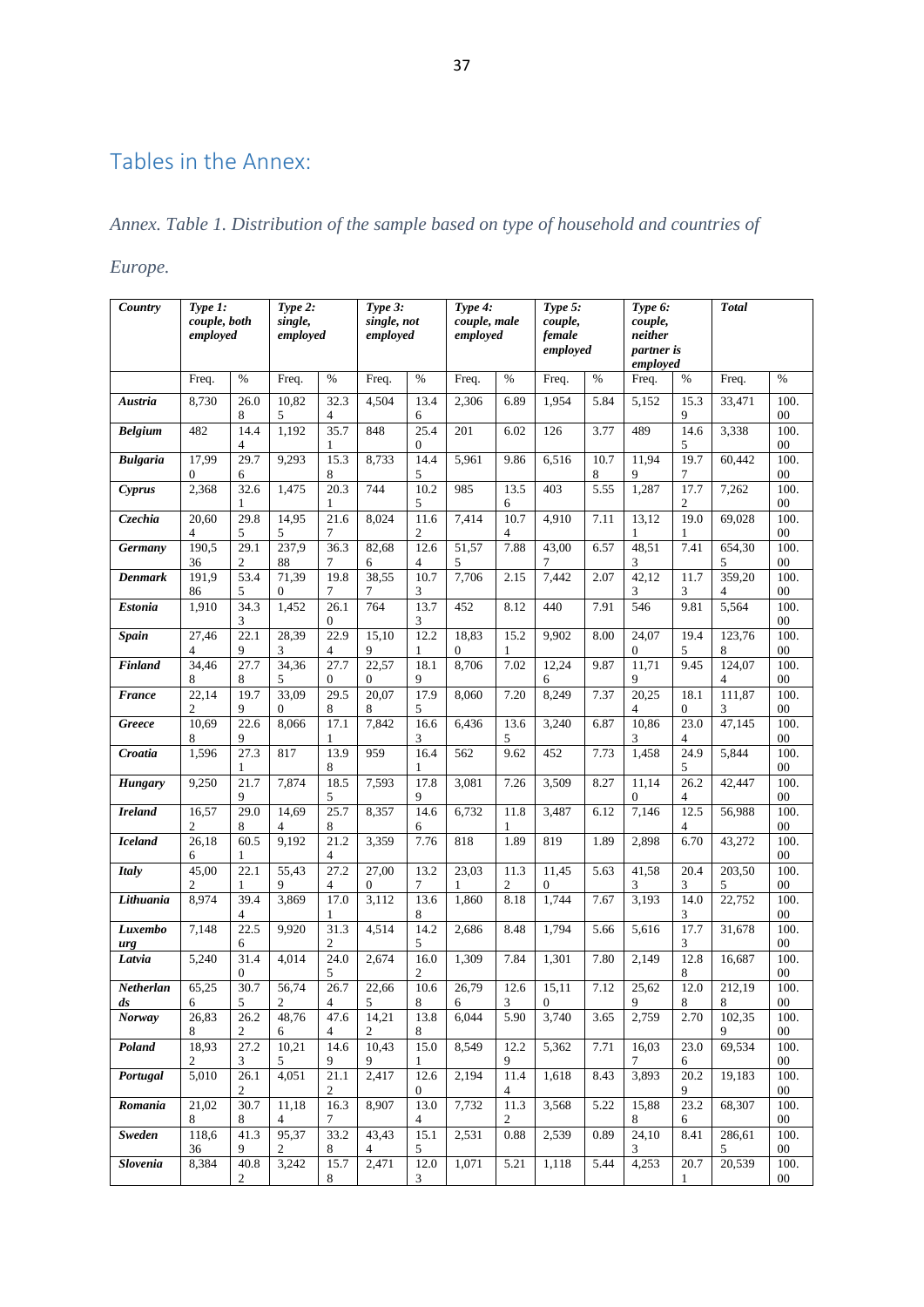| Slovakia     | 3.672 | 25.7 | 2,116 | 14.8 | 1,768              | 17 3<br>ن که 1 | . 567 | 10.9                 | 1.137        | 7.97 | 4.006               | 28.0       | 14,266       | 100. |
|--------------|-------|------|-------|------|--------------------|----------------|-------|----------------------|--------------|------|---------------------|------------|--------------|------|
|              |       |      |       |      |                    |                |       |                      |              |      |                     |            |              | 00   |
| UK           | 62.96 | 33.0 | 50.34 | 26.3 | 25.68              | 13.4           | 19.52 | 10.2                 | .05          | 5.79 | 21.21<br><u>_ _</u> | .          | 190.78       | 100. |
|              |       |      |       |      |                    |                |       |                      |              |      |                     |            |              | 00   |
| <b>Total</b> | 980.0 | 32.6 | 840.3 | 27.9 | 400.0              | 13.3           | 234,7 | '.81<br>$\mathbf{r}$ | 168.2        | 5.60 | 383.0               | 127<br>14. | 3,006.4      | 100. |
|              | 68    |      | 34    |      | $\mathcal{D}$<br>∸ |                |       |                      | $\sim$<br>د. |      | 53                  |            | $\sim$<br>33 | 00   |

# Table 2 in the Annex. Summary statistics of categorical variables

|                                                                                   | Freq.     | Percent |
|-----------------------------------------------------------------------------------|-----------|---------|
| <b>Nationality</b>                                                                |           |         |
| Native                                                                            | 2,820,066 | 93.80   |
| Immigrant                                                                         | 186,367   | 6.20    |
| <b>Total</b>                                                                      | 3,006,433 | 100.00  |
| Age                                                                               |           |         |
| $15 - 19$                                                                         | 80,482    | 2.68    |
| $20 - 24$                                                                         | 153,061   | 5.09    |
| 25-29                                                                             | 209,530   | 6.97    |
| 30-34                                                                             | 225,963   | 7.52    |
| 35-39                                                                             | 215,881   | 7.18    |
| 40-44                                                                             | 230,923   | 7.68    |
| 45-49                                                                             | 292,760   | 9.74    |
| 50-54                                                                             | 408,841   | 13.60   |
| 55-59                                                                             | 551,501   | 18.34   |
| 60-64                                                                             | 637,491   | 21.20   |
| <b>Total</b>                                                                      | 3,006,433 | 100.00  |
| <b>Education</b>                                                                  |           |         |
| High: Tertiary level                                                              | 782,610   | 27.26   |
| Low: Lower secondary                                                              | 827,740   | 28.84   |
| Medium: Upper secondary                                                           | 1,260,143 | 43.90   |
| <b>Total</b>                                                                      | 2,870,493 | 100.00  |
| <b>Sex</b>                                                                        |           |         |
| Male                                                                              | 1,471,235 | 48.94   |
| Female                                                                            | 1,535,198 | 51.06   |
| <b>Total</b>                                                                      | 3,006,433 | 100.00  |
| Presence of the children of the person in the same household                      |           |         |
| Child(ren) of the person is in the same household                                 | 13,684    | 0.66    |
| Child(ren) of the person is not in the same household                             | 2,070,239 | 99.34   |
| <b>Total</b>                                                                      | 2,083,923 | 100.00  |
| Person is not searching for a job or is working part time because:                |           |         |
| Suitable care services for children are not available or affordable               | 2,582     | 0.09    |
| Suitable care services for ill, disabled, elderly are not available or affordable | 2,253     | 0.08    |
| Suitable care services for both children and ill, disabled and elderly are not    | 471       | 0.02    |
| available or affordable.                                                          |           |         |
| Care facilities do not influence decision for working part time or not searching  | 27,789    | 0.93    |
| for a job                                                                         |           |         |
| There is no need for care facilities, because a person is not looking after       | 2,968,587 | 98.90   |
| children or incapacitated adults.                                                 |           |         |
| <b>Total</b>                                                                      | 3,001,682 | 100.00  |
| Registration at a public employment office                                        |           |         |
| Person is registered at a public employment office and receives benefit or        | 110,519   | 4.41    |
| assistance                                                                        |           |         |
| Person is registered at a public employment office but does not receive benefit   | 96,592    | 3.85    |
| or assistance                                                                     |           |         |